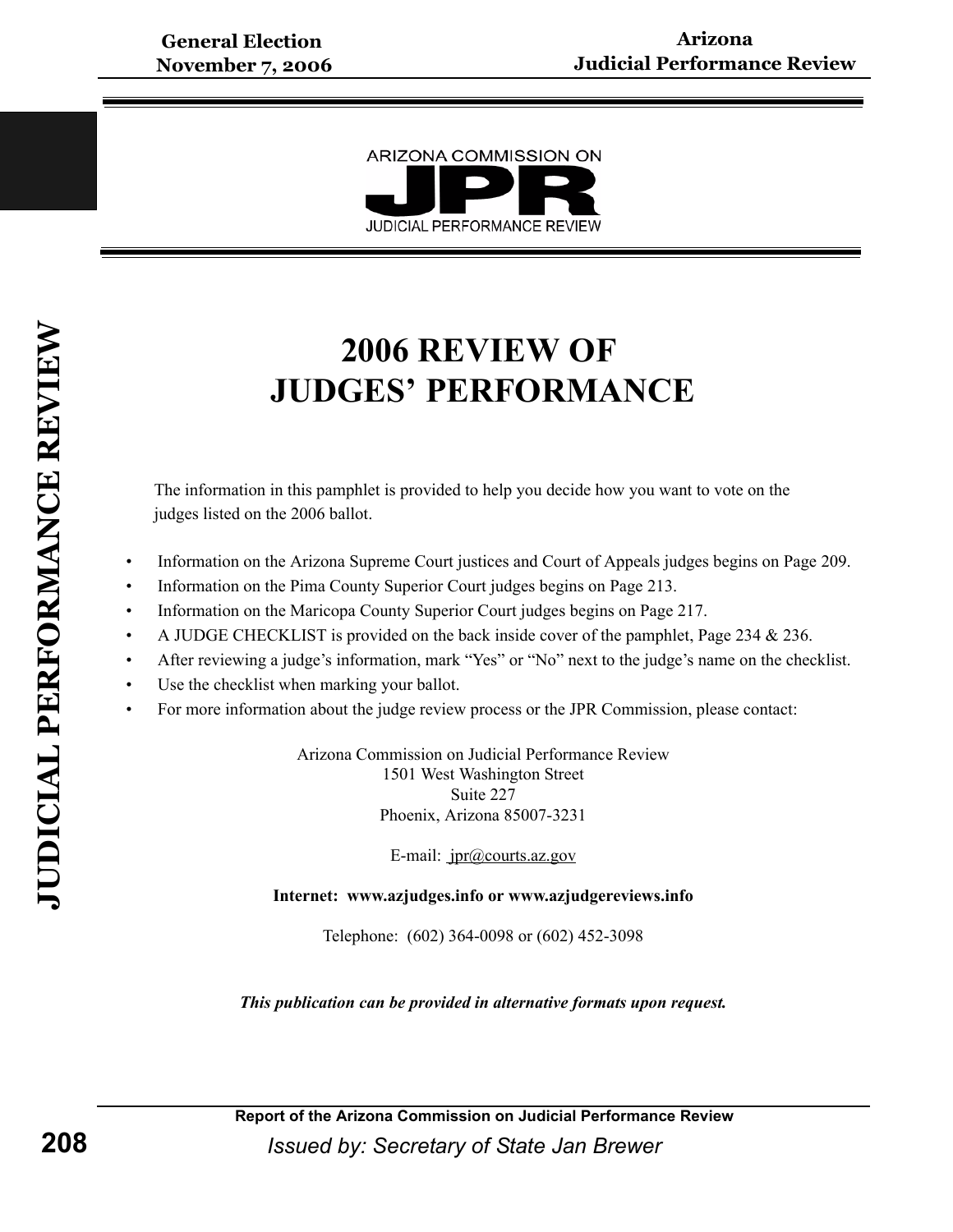#### *ARIZONA SUPREME COURT, COURT OF APPEALS DIVISION ONE, COURT OF APPEALS DIVISION TWO*

#### **RESULTS OF THE COMMISSION'S VOTE ON THE APPELLATE COURT JUSTICES AND JUDGES**

THE FOLLOWING JUDGES *DO NOT MEET* JUDICIAL PERFORMANCE STANDARDS

NONE

THE FOLLOWING JUDGES *MEET* JUDICIAL PERFORMANCE STANDARDS

ARIZONA SUPREME COURT: Hurwitz, Andrew D. McGregor, Ruth V.

COURT OF APPEALS DIVISION ONE: Kessler, Donn G. Norris, Patricia K. Portley, Maurice

COURT OF APPEALS DIVISION TWO: Brammer, Jr., J. William Eckerstrom, Peter J. Espinosa, Philip G. Howard, Joseph W.

#### **JUSTICE/JUDGE REVIEWS**

#### **ALL ARIZONA VOTERS VOTE ON THE FOLLOWING SUPREME COURT JUSTICES**

| HURWITZ, ANDREW D.<br>Appointed to the Arizona Supreme Court: 2003 |                                       | <b>28 Commissioners Voted "Meets"</b><br>0 Commissioners Voted "Does Not Meet" |                             |
|--------------------------------------------------------------------|---------------------------------------|--------------------------------------------------------------------------------|-----------------------------|
|                                                                    |                                       | <b>Attorney</b>                                                                | <b>Superior Court Judge</b> |
|                                                                    | <b>Judicial Performance Standards</b> | <b>Responses</b>                                                               | <b>Responses</b>            |
|                                                                    | <b>Evaluation Categories</b>          | Surveys Distributed: 291                                                       | Surveys Distributed: 34     |
|                                                                    |                                       | Surveys Returned: 117                                                          | Surveys Returned: 14        |
|                                                                    |                                       | <b>Score (See Footnote)</b>                                                    | <b>Score (See Footnote)</b> |
|                                                                    | <b>Legal Ability</b>                  | 97%                                                                            | $100\%$                     |
|                                                                    | Integrity                             | 97%                                                                            | $100\%$                     |
|                                                                    | <b>Communication Skills</b>           | 97%                                                                            | N/A                         |
|                                                                    | <b>Judicial Temperament</b>           | 97%                                                                            | N/A                         |
|                                                                    | <b>Administrative Performance</b>     | 98%                                                                            | $100\%$                     |
|                                                                    | <b>Administrative Skills</b>          | N/A                                                                            | N/A                         |

FOOTNOTE: The score is the percentage of all evaluators who rated the judge "satisfactory", "very good", or "superior" in each of the Commission's evaluation categories. Depending on the assignment, a judge may not have responses in certain categories, indicated by N/A (for example, some judicial assignments do not require jury trials). The JPR Commission votes "Yes" or "No" on whether a judge "MEETS" Judicial Performance Standards, based on the statistical information as well as any other information submitted by the public or the judge. Further information on the judges and justices can be found at each court's website.

#### **Report of the Arizona Commission on Judicial Performance Review**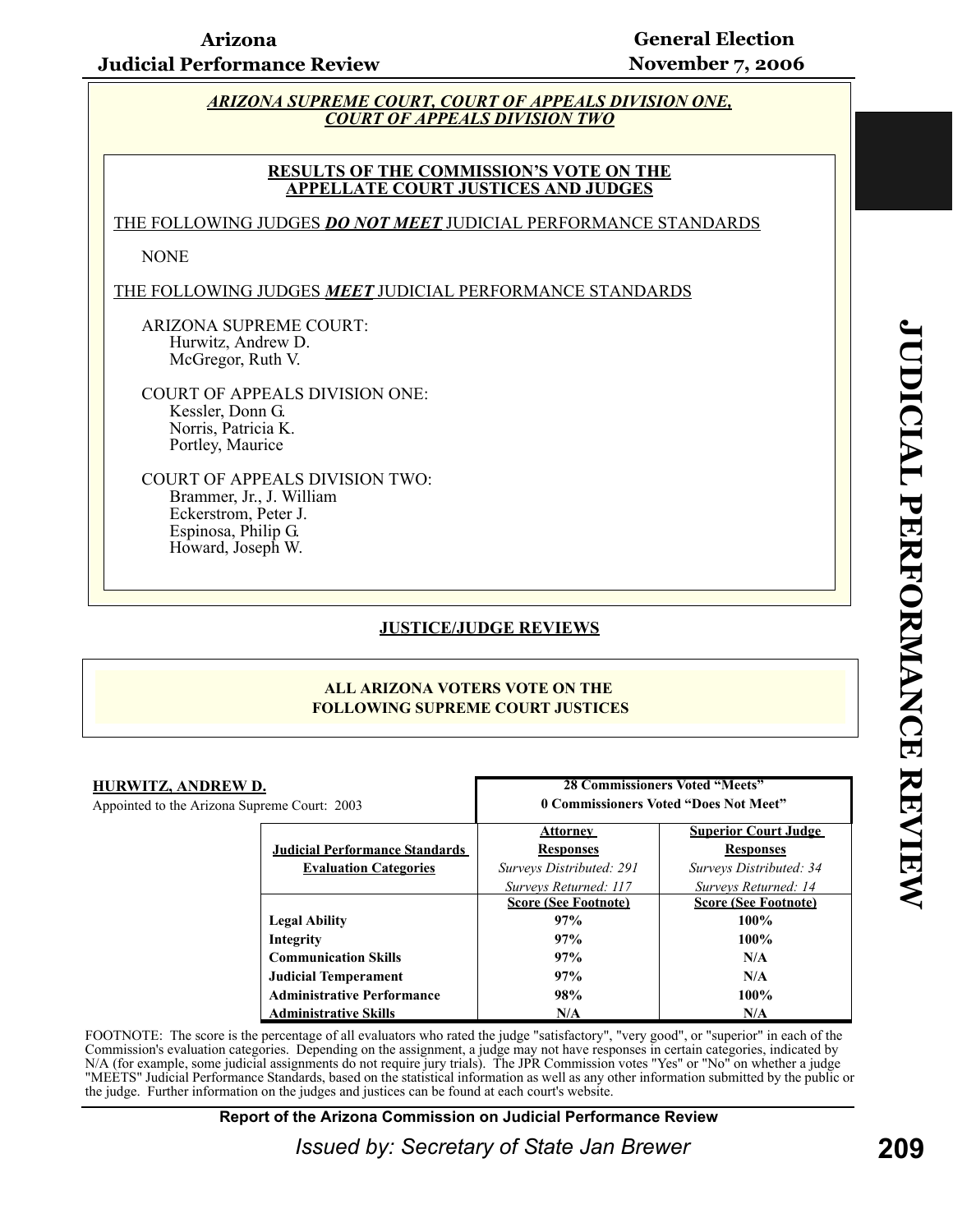### **Arizona Judicial Performance Review**

| <b>28 Commissioners Voted "Meets"</b><br><b>McGREGOR, RUTH V.</b> |                             |                                       |                             |
|-------------------------------------------------------------------|-----------------------------|---------------------------------------|-----------------------------|
| Chief Justice                                                     |                             | 0 Commissioners Voted "Does Not Meet" |                             |
| Appointed to the Arizona Supreme Court: 1998                      |                             |                                       |                             |
|                                                                   | <b>Chief Judge</b>          | <b>Attorney</b>                       | <b>Superior Court Judge</b> |
| <b>Judicial Performance Standards</b>                             | <b>Responses</b>            | <b>Responses</b>                      | <b>Responses</b>            |
| <b>Evaluation Categories</b>                                      | Surveys Distributed: 54     | Surveys Distributed: 685              | Surveys Distributed: 124    |
|                                                                   | Surveys Returned: 30        | Surveys Returned: 364                 | Surveys Returned: 44        |
|                                                                   | <b>Score (See Footnote)</b> | <b>Score (See Footnote)</b>           | <b>Score (See Footnote)</b> |
| <b>Legal Ability</b>                                              | N/A                         | 92%                                   | $100\%$                     |
| Integrity                                                         | 99%                         | $100\%$                               | $100\%$                     |
| <b>Communication Skills</b>                                       | 99%                         | 98%                                   | N/A                         |
| <b>Judicial Temperament</b>                                       | 96%                         | 99%                                   | N/A                         |
| <b>Administrative Performance</b>                                 | 98%                         | 99%                                   | 97%                         |
| <b>Administrative Skills</b>                                      | 99%                         | N/A                                   | N/A                         |

#### **MARICOPA COUNTY VOTERS VOTE ON THE FOLLOWING COURT OF APPEALS DIVISION I JUDGES**

| KESSLER, DONN G.<br>Appointed to Court of Appeals Division I: 2003 |                                       | <b>28 Commissioners Voted "Meets"</b><br>0 Commissioners Voted "Does Not Meet" |                             |  |
|--------------------------------------------------------------------|---------------------------------------|--------------------------------------------------------------------------------|-----------------------------|--|
|                                                                    |                                       | <b>Attorney</b>                                                                | <b>Superior Court Judge</b> |  |
|                                                                    | <b>Judicial Performance Standards</b> | <b>Responses</b>                                                               | <b>Responses</b>            |  |
|                                                                    | <b>Evaluation Categories</b>          | Surveys Distributed: 629                                                       | Surveys Distributed: 167    |  |
|                                                                    |                                       | Surveys Returned: 144                                                          | Surveys Returned: 36        |  |
|                                                                    |                                       | <b>Score (See Footnote)</b>                                                    | <b>Score (See Footnote)</b> |  |
|                                                                    | <b>Legal Ability</b>                  | 95%                                                                            | $100\%$                     |  |
|                                                                    | Integrity                             | $100\%$                                                                        | $100\%$                     |  |
|                                                                    | <b>Communication Skills</b>           | 98%                                                                            | N/A                         |  |
|                                                                    | <b>Judicial Temperament</b>           | 97%                                                                            | N/A                         |  |
|                                                                    | <b>Administrative Performance</b>     | 97%                                                                            | $100\%$                     |  |
|                                                                    | <b>Administrative Skills</b>          | N/A                                                                            | N/A                         |  |

| <u>NORRIS, PATRICIA K.</u>                     | <b>28 Commissioners Voted "Meets"</b>   |                             |
|------------------------------------------------|-----------------------------------------|-----------------------------|
| Appointed to Court of Appeals Division I: 2003 | 0 Commissioners Voted "Does Not Meet"   |                             |
|                                                | <b>Superior Court Judge</b><br>Attorney |                             |
| <b>Judicial Performance Standards</b>          | <b>Responses</b>                        | <b>Responses</b>            |
| <b>Evaluation Categories</b>                   | Surveys Distributed: 463                | Surveys Distributed: 123    |
|                                                | Surveys Returned: 100                   | Surveys Returned: 39        |
|                                                | <b>Score (See Footnote)</b>             | <b>Score (See Footnote)</b> |
| <b>Legal Ability</b>                           | 88%                                     | 97%                         |
| Integrity                                      | 99%                                     | $100\%$                     |
| <b>Communication Skills</b>                    | 98%                                     | N/A                         |
| <b>Judicial Temperament</b>                    | 99%                                     | N/A                         |
| <b>Administrative Performance</b>              | 97%                                     | 93%                         |
| <b>Administrative Skills</b>                   | N/A                                     | N/A                         |

FOOTNOTE: The score is the percentage of all evaluators who rated the judge "satisfactory", "very good", or "superior" in each of the Commission's evaluation categories. Depending on the assignment, a judge may not have responses in certain categories, indicated by N/ A (for example, some judicial assignments do not require jury trials). The JPR Commission votes "Yes" or "No" on whether a judge "MEETS" Judicial Performance Standards, based on the statistical information as well as any other information submitted by the public or the judge. Further information on the judges and justices can be found at each court's website.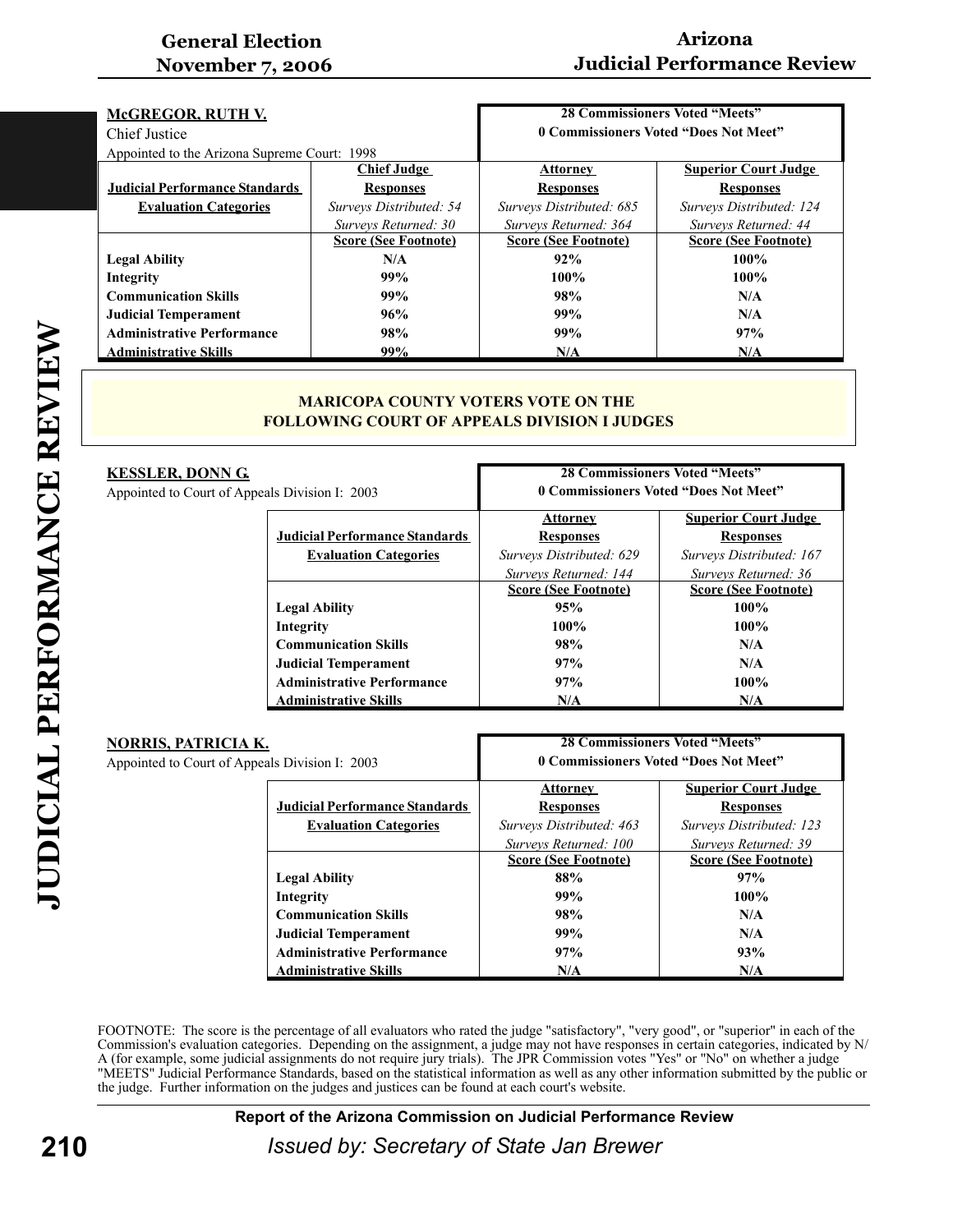| PORTLEY, MAURICE.<br>Appointed to Court of Appeals Division I: 2003 | <b>28 Commissioners Voted "Meets"</b><br>0 Commissioners Voted "Does Not Meet" |                                                     |
|---------------------------------------------------------------------|--------------------------------------------------------------------------------|-----------------------------------------------------|
| <b>Judicial Performance Standards</b>                               | Attorney<br><b>Responses</b>                                                   | <b>Superior Court Judge</b><br><b>Responses</b>     |
| <b>Evaluation Categories</b>                                        | Surveys Distributed: 663                                                       | Surveys Distributed: 174                            |
|                                                                     | Surveys Returned: 187<br><b>Score (See Footnote)</b>                           | Surveys Returned: 75<br><b>Score (See Footnote)</b> |
| <b>Legal Ability</b>                                                | 91%                                                                            | 97%                                                 |
| Integrity                                                           | 98%                                                                            | $100\%$                                             |
| <b>Communication Skills</b>                                         | 100%                                                                           | N/A                                                 |
| <b>Judicial Temperament</b>                                         | 99%                                                                            | N/A                                                 |
| <b>Administrative Performance</b>                                   | 95%                                                                            | 98%                                                 |
| <b>Administrative Skills</b>                                        | N/A                                                                            | N/A                                                 |

#### **PIMA COUNTY VOTERS VOTE ON THE FOLLOWING COURT OF APPEALS DIVISION II JUDGES**

| <u>BRAMMER, JR., J. WILLIAM</u><br>Appointed to Court of Appeals Division II: 1997 |                                       | <b>28 Commissioners Voted "Meets"</b><br>0 Commissioners Voted "Does Not Meet" |                             |
|------------------------------------------------------------------------------------|---------------------------------------|--------------------------------------------------------------------------------|-----------------------------|
|                                                                                    |                                       | <b>Attorney</b>                                                                | <b>Superior Court Judge</b> |
|                                                                                    | <b>Judicial Performance Standards</b> | <b>Responses</b>                                                               | <b>Responses</b>            |
|                                                                                    | <b>Evaluation Categories</b>          | Surveys Distributed: 525                                                       | Surveys Distributed: 186    |
|                                                                                    |                                       | Surveys Returned: 406                                                          | Surveys Returned: 155       |
|                                                                                    |                                       | <b>Score (See Footnote)</b>                                                    | <b>Score (See Footnote)</b> |
|                                                                                    | <b>Legal Ability</b>                  | 89%                                                                            | 99%                         |
|                                                                                    | Integrity                             | 97%                                                                            | $100\%$                     |
|                                                                                    | <b>Communication Skills</b>           | 97%                                                                            | N/A                         |
|                                                                                    | <b>Judicial Temperament</b>           | 96%                                                                            | N/A                         |
|                                                                                    | <b>Administrative Performance</b>     | 96%                                                                            | 96%                         |
|                                                                                    | <b>Administrative Skills</b>          | N/A                                                                            | N/A                         |

| <b>ECKERSTROM, PETER J.</b>                     |                                       | <b>28 Commissioners Voted "Meets"</b> |                             |
|-------------------------------------------------|---------------------------------------|---------------------------------------|-----------------------------|
| Appointed to Court of Appeals Division II: 2003 |                                       | 0 Commissioners Voted "Does Not Meet" |                             |
|                                                 |                                       | Attorney                              | <b>Superior Court Judge</b> |
|                                                 | <b>Judicial Performance Standards</b> | <b>Responses</b>                      | <b>Responses</b>            |
|                                                 | <b>Evaluation Categories</b>          | Surveys Distributed: 157              | Surveys Distributed: 18     |
|                                                 |                                       | Surveys Returned: 56                  | Surveys Returned: 6         |
|                                                 |                                       | <b>Score (See Footnote)</b>           | <b>Score (See Footnote)</b> |
|                                                 | <b>Legal Ability</b>                  | 90%                                   | 88%                         |
|                                                 | Integrity                             | 99%                                   | $100\%$                     |
|                                                 | <b>Communication Skills</b>           | $100\%$                               | N/A                         |
|                                                 | <b>Judicial Temperament</b>           | $100\%$                               | N/A                         |
|                                                 | <b>Administrative Performance</b>     | $100\%$                               | $100\%$                     |
|                                                 | <b>Administrative Skills</b>          | N/A                                   | N/A                         |

FOOTNOTE: The score is the percentage of all evaluators who rated the judge "satisfactory", "very good", or "superior" in each of the Commission's evaluation categories. Depending on the assignment, a judge may not have responses in certain categories, indicated by N/A (for example, some judicial assignments do not require jury trials). The JPR Commission votes "Yes" or "No" on whether a judge "MEETS" Judicial Performance Standards, based on the statistical information as well as any other information submitted by the public or the judge. Further information on the judges and justices can be found at each court's website.

**Report of the Arizona Commission on Judicial Performance Review**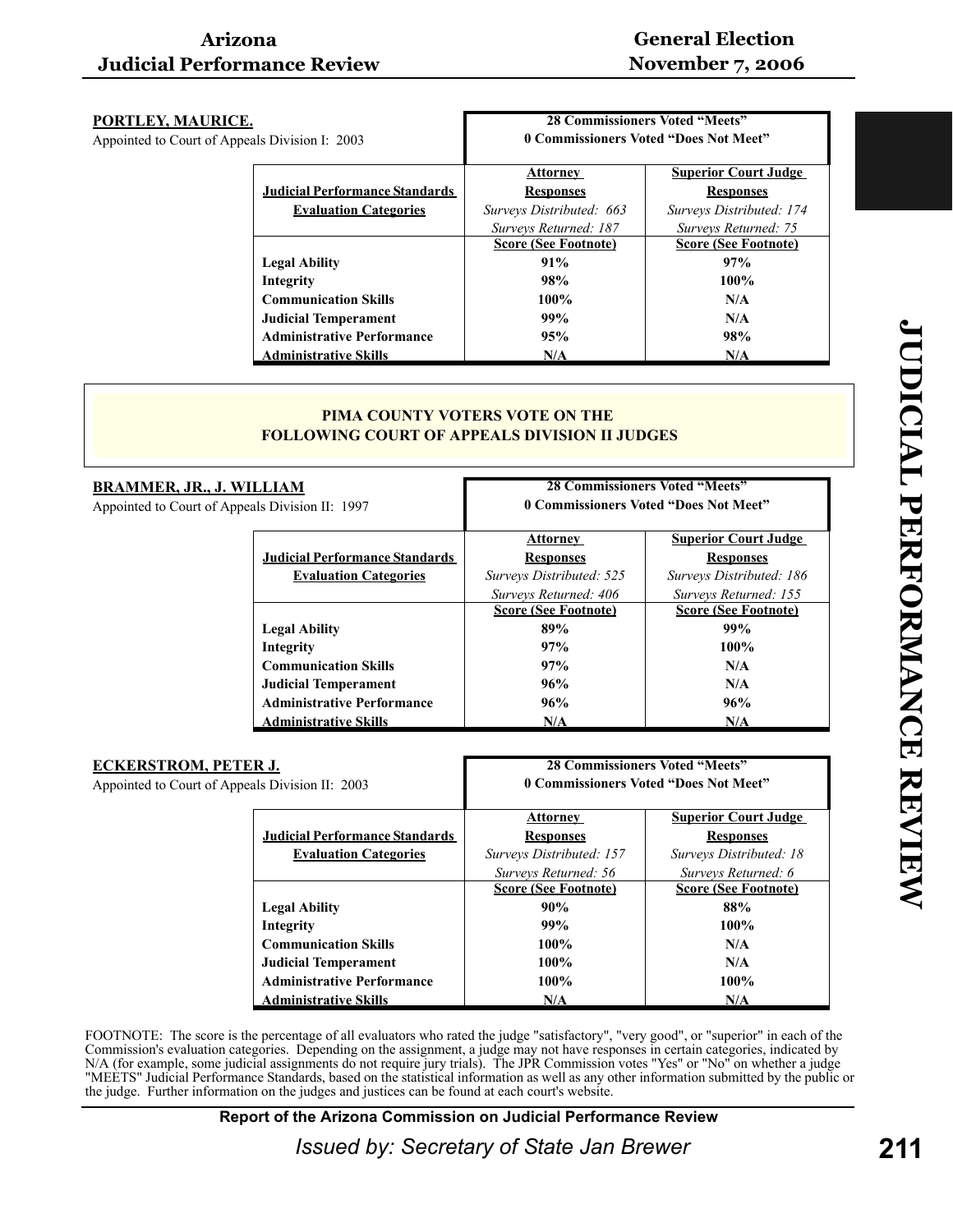# **Arizona Judicial Performance Review**

| <b>ESPINOSA, PHILIP G.</b><br>Appointed to Court of Appeals Division II: 1992 |                                       | <b>28 Commissioners Voted "Meets"</b><br>0 Commissioners Voted "Does Not Meet" |                             |
|-------------------------------------------------------------------------------|---------------------------------------|--------------------------------------------------------------------------------|-----------------------------|
|                                                                               |                                       | <b>Attorney</b>                                                                | <b>Superior Court Judge</b> |
|                                                                               | <b>Judicial Performance Standards</b> | <b>Responses</b>                                                               | <b>Responses</b>            |
|                                                                               | <b>Evaluation Categories</b>          | Surveys Distributed: 454                                                       | Surveys Distributed: 175    |
|                                                                               |                                       | Surveys Returned: 318                                                          | Surveys Returned: 116       |
|                                                                               |                                       | <b>Score (See Footnote)</b>                                                    | <b>Score (See Footnote)</b> |
|                                                                               | <b>Legal Ability</b>                  | 88%                                                                            | 94%                         |
|                                                                               | Integrity                             | 96%                                                                            | 99%                         |
|                                                                               | <b>Communication Skills</b>           | 98%                                                                            | N/A                         |
|                                                                               | <b>Judicial Temperament</b>           | 98%                                                                            | N/A                         |
|                                                                               | <b>Administrative Performance</b>     | 88%                                                                            | 94%                         |
|                                                                               | <b>Administrative Skills</b>          | N/A                                                                            | N/A                         |

#### **COCHISE/GILA/GRAHAM/GREENLEE/PINAL/SANTA CRUZ COUNTY VOTERS VOTE ON THE FOLLOWING COURT OF APPEALS DIVISION II JUDGE**

| <b>HOWARD, JOSEPH W.</b><br>Appointed to Court of Appeals Division II: 1997 | <b>28 Commissioners Voted "Meets"</b><br>0 Commissioners Voted "Does Not Meet" |                                                      |  |
|-----------------------------------------------------------------------------|--------------------------------------------------------------------------------|------------------------------------------------------|--|
| <b>Judicial Performance Standards</b>                                       | <b>Attorney</b><br><b>Responses</b>                                            | <b>Superior Court Judge</b><br><b>Responses</b>      |  |
| <b>Evaluation Categories</b>                                                | Surveys Distributed: 438                                                       | Surveys Distributed: 193                             |  |
|                                                                             | Surveys Returned: 356<br><b>Score (See Footnote)</b>                           | Surveys Returned: 137<br><b>Score (See Footnote)</b> |  |
| <b>Legal Ability</b>                                                        | 87%                                                                            | 99%                                                  |  |
| Integrity                                                                   | 98%                                                                            | $100\%$                                              |  |
| <b>Communication Skills</b>                                                 | 97%                                                                            | N/A                                                  |  |
| <b>Judicial Temperament</b>                                                 | 96%                                                                            | N/A                                                  |  |
| <b>Administrative Performance</b>                                           | 96%                                                                            | 97%                                                  |  |
| <b>Administrative Skills</b>                                                | N/A                                                                            | N/A                                                  |  |

FOOTNOTE: The score is the percentage of all evaluators who rated the judge "satisfactory", "very good", or "superior" in each of the Commission's evaluation categories. Depending on the assignment, a judge may not have responses in certain categories, indicated by N/ A (for example, some judicial assignments do not require jury trials). The JPR Commission votes "Yes" or "No" on whether a judge "MEETS" Judicial Performance Standards, based on the statistical information as well as any other information submitted by the public or the judge. Further information on the judges and justices can be found at each court's website.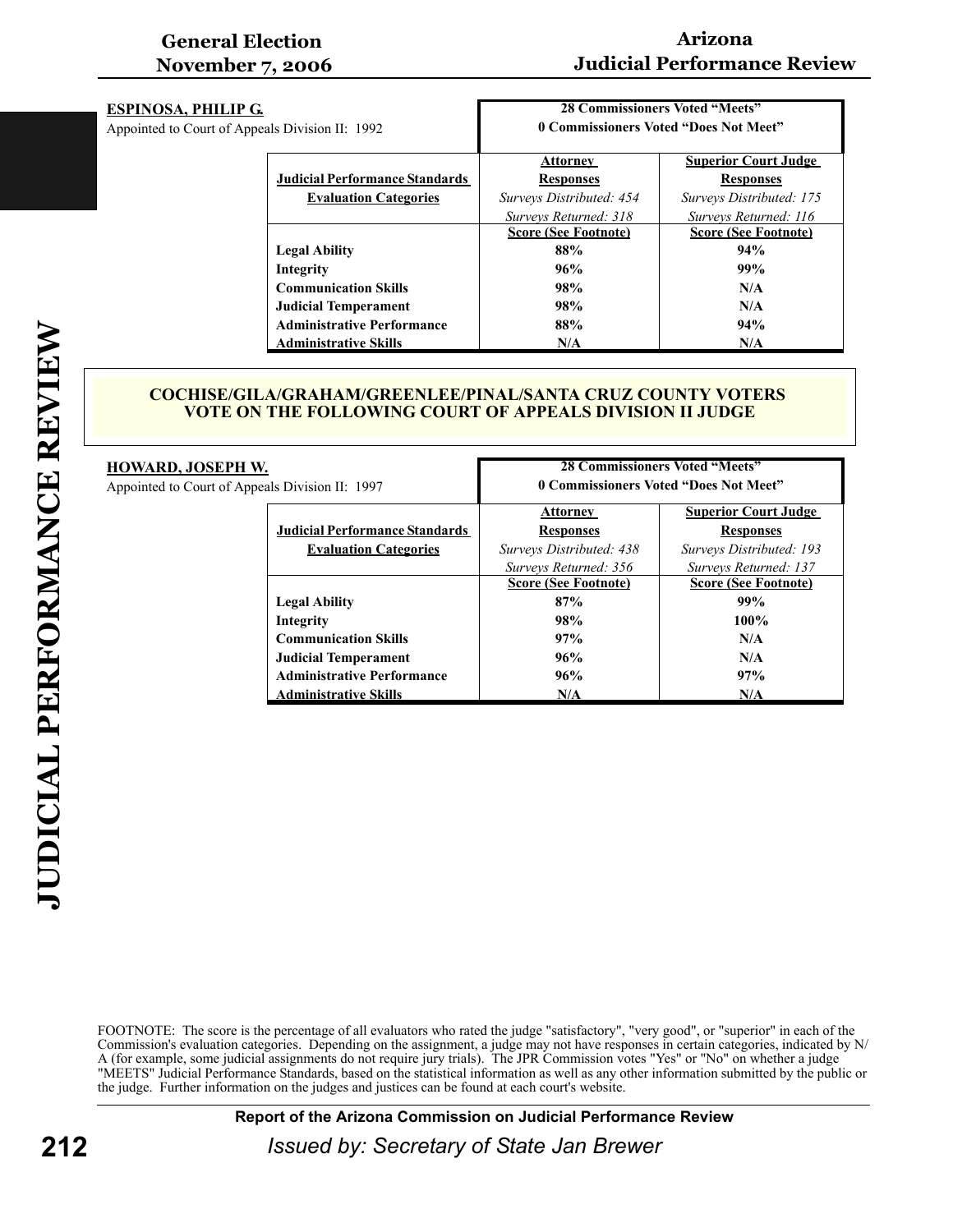**28 Commissioners Voted "Meets" 0 Commissioners Voted "Does Not Meet"**

#### *PIMA COUNTY SUPERIOR COURT - PIMA COUNTY VOTERS ONLY*

#### THE FOLLOWING JUDGES *DO NOT MEET* JUDICIAL PERFORMANCE STANDARDS:

#### **NONE**

#### THE FOLLOWING JUDGES *MEET* JUDICIAL PERFORMANCE STANDARDS:

Alfred, Michael D. Borek, Ted B. Browning, Christopher C. Campoy, Hector E. Chandler, Terry Cruikshank, Michael Davis, John E. Harrington, Charles V. Kelly, John F. Nichols, Richard D.

#### **PIMA JUDGE REVIEWS**

#### **ALFRED, MICHAEL D.**

Assignment During Survey Period: Civil Appointed to Pima County Superior Court: 1992

| $\alpha$ to Finia County Superior Court. 1992 |                             |                             |                             |
|-----------------------------------------------|-----------------------------|-----------------------------|-----------------------------|
|                                               | Attorney                    | Litigant, Witness,          | Juror                       |
| <b>Judicial Performance Standards</b>         | <b>Responses</b>            | <b>ProPer Responses</b>     | <b>Responses</b>            |
| <b>Evaluation Categories</b>                  | Surveys Distributed: 142    | Surveys Distributed: 32     | Surveys Distributed: 17     |
|                                               | Surveys Returned: 51        | Surveys Returned: 2         | Surveys Returned: 5         |
|                                               | <b>Score (See Footnote)</b> | <b>Score (See Footnote)</b> | <b>Score (See Footnote)</b> |
| <b>Legal Ability</b>                          | 98%                         | N/A                         | N/A                         |
| Integrity                                     | $100\%$                     | 89%                         | $100\%$                     |
| <b>Communication Skills</b>                   | 96%                         | $100\%$                     | $100\%$                     |
| <b>Judicial Temperament</b>                   | 98%                         | 83%                         | $100\%$                     |
| <b>Administrative Performance</b>             | 99%                         | 83%                         | $100\%$                     |
| <b>Settlement Activities</b>                  | 88%                         | N/A                         | N/A                         |
| <b>Administrative Skills</b>                  | N/A                         | N/A                         | N/A                         |

FOOTNOTE: The score is the percentage of all evaluators who rated the judge "satisfactory", "very good", or "superior" in each of the Commission's evaluation categories. Depending on the assignment, a judge may not have responses in certain categories, indicated by N/A (for example, some judicial assignments do not require jury trials). The JPR Commission votes "Yes" or "No" on whether a judge "MEETS" Judicial Performance Standards, based on the statistical information as well as any other information submitted by the public or the judge. Further information on the judges and justices can be found at each court's website.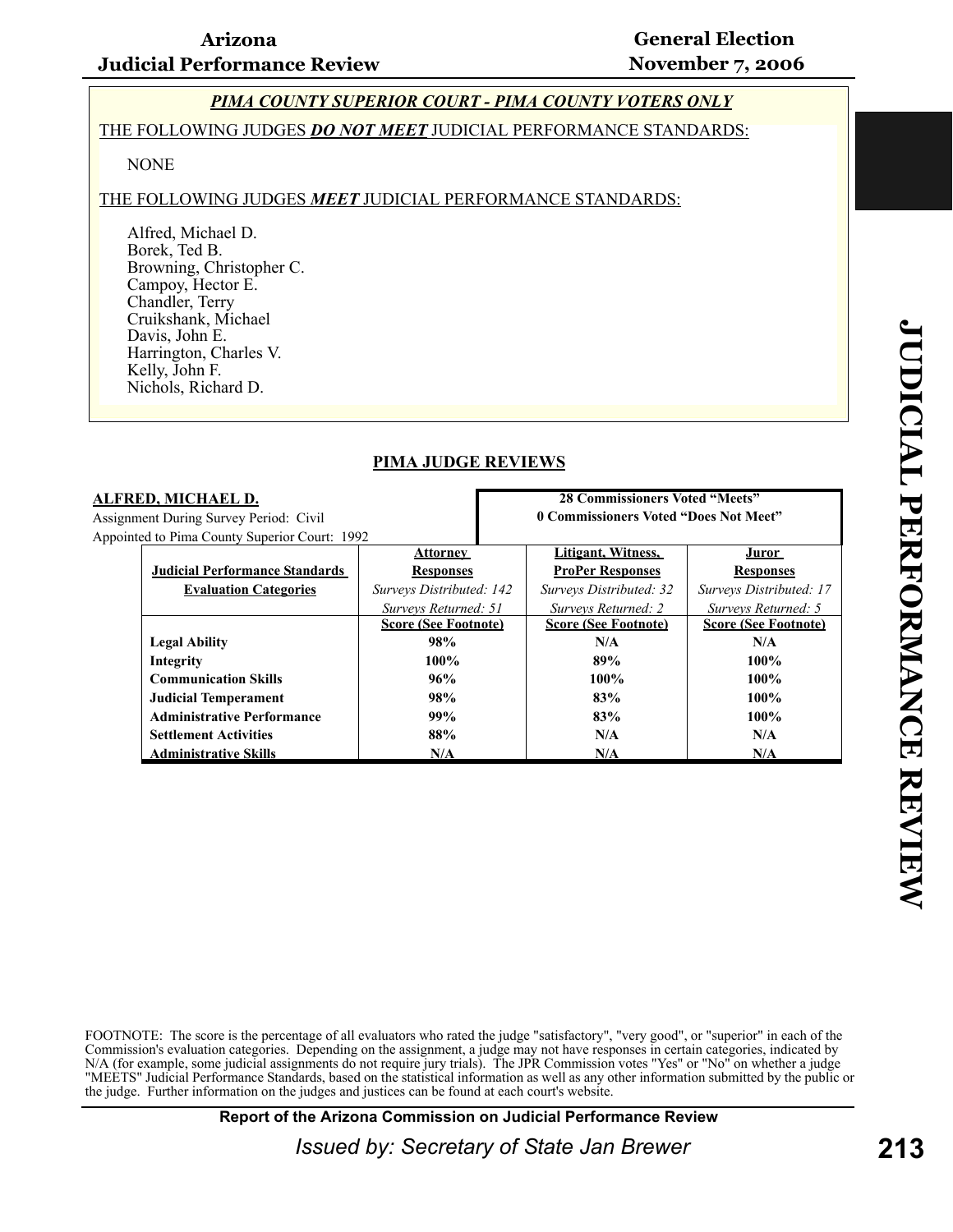# **Arizona Judicial Performance Review**

| <b>BOREK, TED B.</b>                                                                                   |                             | 27 Commissioners Voted "Meets"        |                             |
|--------------------------------------------------------------------------------------------------------|-----------------------------|---------------------------------------|-----------------------------|
| Assignment During Survey Period: Criminal                                                              |                             | 0 Commissioners Voted "Does Not Meet" |                             |
| Appointed to Pima County Superior Court: 2000                                                          |                             |                                       |                             |
| NOTE: Judge Borek is a member of the JPR Commission who could not vote on his own performance finding. |                             |                                       |                             |
|                                                                                                        | <b>Attorney</b>             | Litigant, Witness,                    | Juror                       |
| <b>Judicial Performance Standards</b>                                                                  | <b>Responses</b>            | <b>ProPer Responses</b>               | <b>Responses</b>            |
| <b>Evaluation Categories</b>                                                                           | Surveys Distributed: 185    | Surveys Distributed: 118              | Surveys Distributed: 117    |
|                                                                                                        | Surveys Returned: 39        | Surveys Returned: 41                  | Surveys Returned: 43        |
|                                                                                                        | <b>Score (See Footnote)</b> | <b>Score (See Footnote)</b>           | <b>Score (See Footnote)</b> |
| <b>Legal Ability</b>                                                                                   | 98%                         | N/A                                   | N/A                         |
| Integrity                                                                                              | 99%                         | 97%                                   | $100\%$                     |
| <b>Communication Skills</b>                                                                            | 95%                         | $100\%$                               | $100\%$                     |
| <b>Judicial Temperament</b>                                                                            | 99%                         | 99%                                   | 99%                         |
| <b>Administrative Performance</b>                                                                      | 99%                         | $100\%$                               | $100\%$                     |
| <b>Settlement Activities</b>                                                                           | 98%                         | N/A                                   | N/A                         |
| <b>Administrative Skills</b>                                                                           | N/A                         | N/A                                   | N/A                         |
|                                                                                                        |                             |                                       |                             |

| <b>28 Commissioners Voted "Meets"</b><br><b>BROWNING, CHRISTOPHER C.</b><br>0 Commissioners Voted "Does Not Meet"<br><b>Assignment During Survey Period: Criminal</b> |                             |                             |  |
|-----------------------------------------------------------------------------------------------------------------------------------------------------------------------|-----------------------------|-----------------------------|--|
|                                                                                                                                                                       |                             |                             |  |
| Appointed to Pima County Superior Court: 1998                                                                                                                         |                             |                             |  |
| <b>Attorney</b>                                                                                                                                                       | Litigant, Witness,          | <u>Juror</u>                |  |
| <b>Judicial Performance Standards</b><br><b>Responses</b>                                                                                                             | <b>ProPer Responses</b>     | <b>Responses</b>            |  |
| Surveys Distributed: 193                                                                                                                                              | Surveys Distributed: 70     | Surveys Distributed: 16     |  |
| Surveys Returned: 26                                                                                                                                                  | Surveys Returned: 11        | Surveys Returned: 10        |  |
| <b>Score (See Footnote)</b>                                                                                                                                           | <b>Score (See Footnote)</b> | <b>Score (See Footnote)</b> |  |
| 94%                                                                                                                                                                   | N/A                         | N/A                         |  |
| 99%                                                                                                                                                                   | 89%                         | $100\%$                     |  |
| $100\%$                                                                                                                                                               | 90%                         | 100%                        |  |
| 96%                                                                                                                                                                   | 90%                         | 100%                        |  |
| 99%                                                                                                                                                                   | 97%                         | $100\%$                     |  |
| 92%                                                                                                                                                                   | N/A                         | N/A                         |  |
| N/A                                                                                                                                                                   | N/A                         | N/A                         |  |
|                                                                                                                                                                       |                             |                             |  |

|                                               | <b>CAMPOY, HECTOR E.</b>                  |                             | <b>28 Commissioners Voted "Meets"</b> |                             |  |
|-----------------------------------------------|-------------------------------------------|-----------------------------|---------------------------------------|-----------------------------|--|
|                                               | Assignment During Survey Period: Criminal |                             | 0 Commissioners Voted "Does Not Meet" |                             |  |
| Appointed to Pima County Superior Court: 2000 |                                           |                             |                                       |                             |  |
|                                               |                                           | <b>Attorney</b>             | Litigant, Witness,                    | Juror                       |  |
|                                               | <b>Judicial Performance Standards</b>     | <b>Responses</b>            | <b>ProPer Responses</b>               | <b>Responses</b>            |  |
|                                               | <b>Evaluation Categories</b>              | Surveys Distributed: 168    | Surveys Distributed: 198              | Surveys Distributed: 90     |  |
|                                               |                                           | Surveys Returned: 41        | Surveys Returned: 53                  | Surveys Returned: 34        |  |
|                                               |                                           | <b>Score (See Footnote)</b> | <b>Score (See Footnote)</b>           | <b>Score (See Footnote)</b> |  |
|                                               | <b>Legal Ability</b>                      | 99%                         | N/A                                   | N/A                         |  |
|                                               | Integrity                                 | $100\%$                     | $100\%$                               | $100\%$                     |  |
|                                               | <b>Communication Skills</b>               | 100%                        | $100\%$                               | $100\%$                     |  |
|                                               | <b>Judicial Temperament</b>               | 100%                        | $100\%$                               | 100%                        |  |
|                                               | <b>Administrative Performance</b>         | 100%                        | 99%                                   | 99%                         |  |
|                                               | <b>Settlement Activities</b>              | $100\%$                     | N/A                                   | N/A                         |  |
|                                               | <b>Administrative Skills</b>              | N/A                         | N/A                                   | N/A                         |  |

FOOTNOTE: The score is the percentage of all evaluators who rated the judge "satisfactory", "very good", or "superior" in each of the Commission's evaluation categories. Depending on the assignment, a judge may not have responses in certain categories, indicated by N/ A (for example, some judicial assignments do not require jury trials). The JPR Commission votes "Yes" or "No" on whether a judge "MEETS" Judicial Performance Standards, based on the statistical information as well as any other information submitted by the public or the judge. Further information on the judges and justices can be found at each court's website.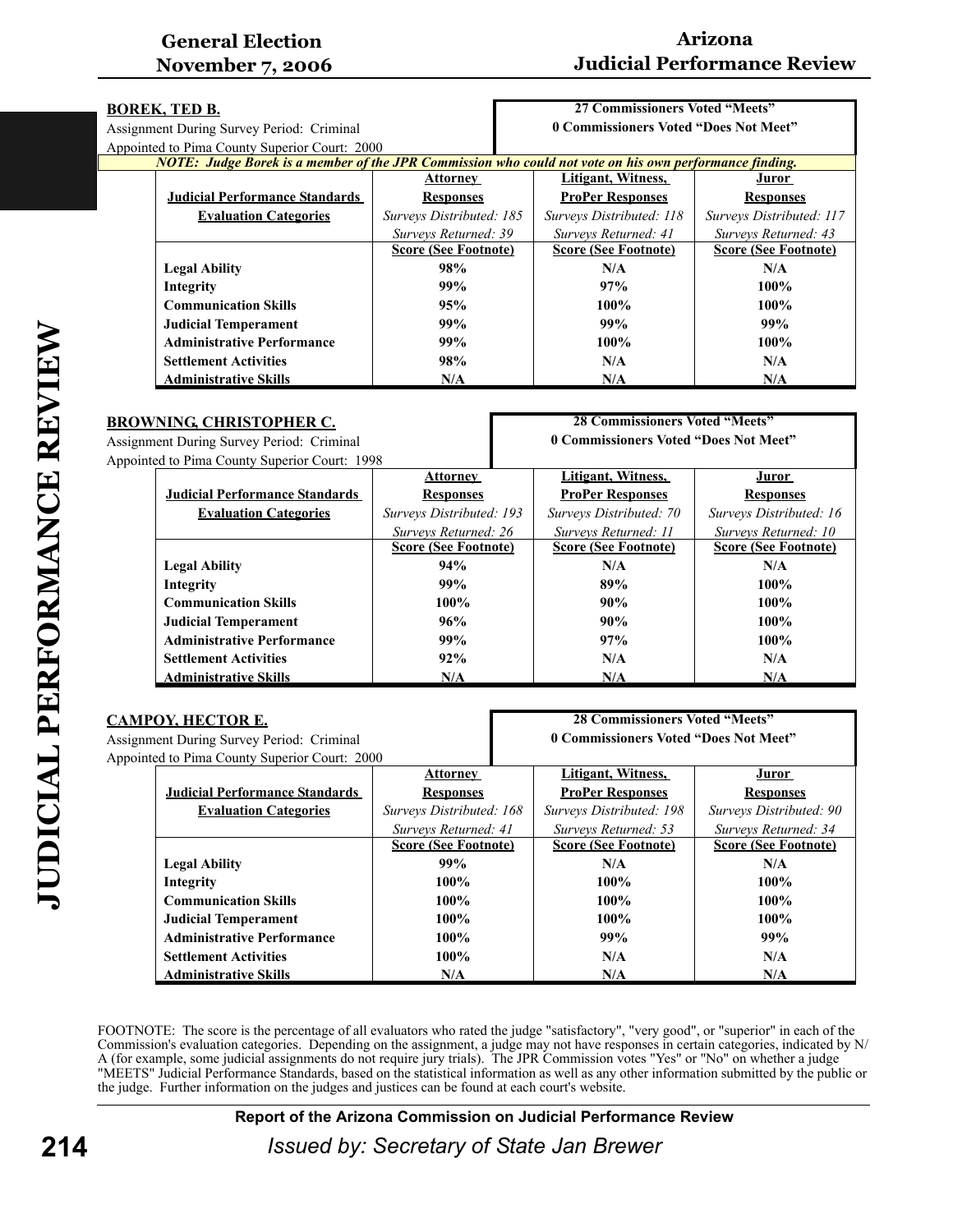# **General Election November 7, 2006**

| <b>28 Commissioners Voted "Meets"</b><br><b>CHANDLER, TERRY</b> |                             |                                       |                             |  |
|-----------------------------------------------------------------|-----------------------------|---------------------------------------|-----------------------------|--|
| Assignment During Survey Period: Juvenile                       |                             | 0 Commissioners Voted "Does Not Meet" |                             |  |
| Appointed to Pima County Superior Court: 2004                   |                             |                                       |                             |  |
|                                                                 | <b>Attorney</b>             | Litigant, Witness,                    | <u>Juror</u>                |  |
| <b>Judicial Performance Standards</b>                           | <b>Responses</b>            | <b>ProPer Responses</b>               | <b>Responses</b>            |  |
| <b>Evaluation Categories</b>                                    | Surveys Distributed: 98     | Surveys Distributed: 578              | Surveys Distributed: 0      |  |
|                                                                 | Surveys Returned: 34        | Surveys Returned: 119                 | Surveys Returned: 0         |  |
|                                                                 | <b>Score (See Footnote)</b> | <b>Score (See Footnote)</b>           | <b>Score (See Footnote)</b> |  |
| <b>Legal Ability</b>                                            | $100\%$                     | N/A                                   | N/A                         |  |
| Integrity                                                       | 99%                         | 99%                                   | N/A                         |  |
| <b>Communication Skills</b>                                     | $100\%$                     | 97%                                   | N/A                         |  |
| <b>Judicial Temperament</b>                                     | 99%                         | 98%                                   | N/A                         |  |
| <b>Administrative Performance</b>                               | $100\%$                     | $100\%$                               | N/A                         |  |
| <b>Settlement Activities</b>                                    | $100\%$                     | N/A                                   | N/A                         |  |
| <b>Administrative Skills</b>                                    | N/A                         | N/A                                   | N/A                         |  |

#### **CRUIKSHANK, MICHAEL**

Assignment During Survey Period: Criminal, Presiding Judge - Criminal Department

Appointed to Pima County Superior Court: 1998

**28 Commissioners Voted "Meets" 0 Commissioners Voted "Does Not Meet"**

| $1.18$ pointed to 1 mm county buperior court. $1220$ |                             |                             |                             |                             |
|------------------------------------------------------|-----------------------------|-----------------------------|-----------------------------|-----------------------------|
|                                                      | <b>Presiding Judge</b>      | <b>Attorney</b>             | Litigant, Witness,          | Juror                       |
| <b>Judicial Performance</b>                          | <b>Responses</b>            | <b>Responses</b>            | <b>ProPer Responses</b>     | <b>Responses</b>            |
| <b>Standards Evaluation</b>                          | <i>Surveys</i>              | <i>Surveys</i>              | <i>Surveys</i>              | <i>Surveys</i>              |
| <b>Categories</b>                                    | Distributed: 13             | Distributed: 220            | Distributed: 142            | Distributed: 87             |
|                                                      | Surveys Returned: 12        | Surveys Returned: 45        | Surveys Returned: 44        | Surveys Returned: 33        |
|                                                      | <b>Score (See Footnote)</b> | <b>Score (See Footnote)</b> | <b>Score (See Footnote)</b> | <b>Score (See Footnote)</b> |
| <b>Legal Ability</b>                                 | N/A                         | 96%                         | N/A                         | N/A                         |
| Integrity                                            | 100%                        | 97%                         | 99%                         | 100%                        |
| <b>Communication Skills</b>                          | $100\%$                     | 93%                         | 98%                         | 99%                         |
| <b>Judicial Temperament</b>                          | $100\%$                     | 95%                         | 98%                         | $100\%$                     |
| <b>Administrative Performance</b>                    | 95%                         | $100\%$                     | 98%                         | 99%                         |
| <b>Settlement Activities</b>                         | N/A                         | 94%                         | N/A                         | N/A                         |
| <b>Administrative Skills</b>                         | 98%                         | N/A                         | N/A                         | N/A                         |

|--|

| <b>28 Commissioners Voted "Meets"</b><br><u>DAVIS, JOHN E.</u> |                             |                                       |                             |  |
|----------------------------------------------------------------|-----------------------------|---------------------------------------|-----------------------------|--|
| Assignment During Survey Period: Civil                         |                             | 0 Commissioners Voted "Does Not Meet" |                             |  |
| Appointed to Pima County Superior Court: 1996                  |                             |                                       |                             |  |
|                                                                | <b>Attorney</b>             | Litigant, Witness,                    | <b>Juror</b>                |  |
| <b>Judicial Performance Standards</b>                          | <b>Responses</b>            | <b>ProPer Responses</b>               | <b>Responses</b>            |  |
| <b>Evaluation Categories</b>                                   | Surveys Distributed: 240    | Surveys Distributed: 52               | Surveys Distributed: 18     |  |
|                                                                | Surveys Returned: 73        | Surveys Returned: 5                   | Surveys Returned: 6         |  |
|                                                                | <b>Score (See Footnote)</b> | <b>Score (See Footnote)</b>           | <b>Score (See Footnote)</b> |  |
| <b>Legal Ability</b>                                           | 95%                         | N/A                                   | N/A                         |  |
| Integrity                                                      | $100\%$                     | 97%                                   | $100\%$                     |  |
| <b>Communication Skills</b>                                    | 95%                         | $100\%$                               | 100%                        |  |
| <b>Judicial Temperament</b>                                    | $100\%$                     | 94%                                   | $100\%$                     |  |
| <b>Administrative Performance</b>                              | $100\%$                     | 85%                                   | 100%                        |  |
| <b>Settlement Activities</b>                                   | 95%                         | N/A                                   | N/A                         |  |
| <b>Administrative Skills</b>                                   | N/A                         | N/A                                   | N/A                         |  |

FOOTNOTE: The score is the percentage of all evaluators who rated the judge "satisfactory", "very good", or "superior" in each of the Commission's evaluation categories. Depending on the assignment, a judge may not have responses in certain categories, indicated by N/A (for example, some judicial assignments do not require jury trials). The JPR Commission votes "Yes" or "No" on whether a judge "MEETS" Judicial Performance Standards, based on the statistical information as well as any other information submitted by the public or the judge. Further information on the judges and justices can be found at each court's website.

**Report of the Arizona Commission on Judicial Performance Review**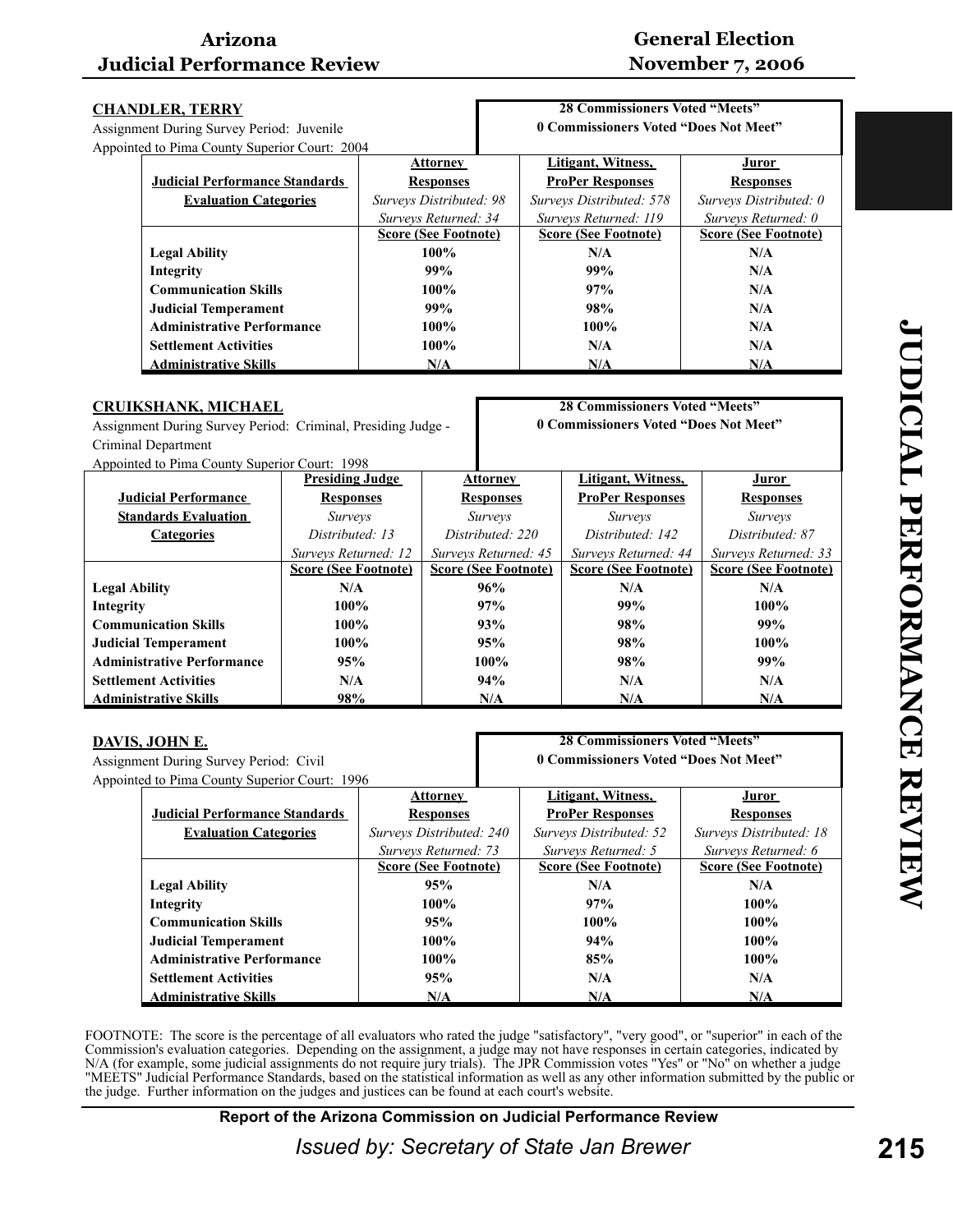# **Arizona Judicial Performance Review**

| <b>HARRINGTON, CHARLES V.</b>                                                                      |                             | <b>28 Commissioners Voted "Meets"</b> |                             |                             |
|----------------------------------------------------------------------------------------------------|-----------------------------|---------------------------------------|-----------------------------|-----------------------------|
| 0 Commissioners Voted "Does Not Meet"<br>Assignment During Survey Period: Civil, Presiding Judge - |                             |                                       |                             |                             |
| Civil Department                                                                                   |                             |                                       |                             |                             |
| Appointed to Pima County Superior Court: 1999                                                      |                             |                                       |                             |                             |
|                                                                                                    | <b>Presiding Judge</b>      | <u>Attorney</u>                       | Litigant, Witness,          | <u>Juror</u>                |
| <b>Judicial Performance</b>                                                                        | <b>Responses</b>            | <b>Responses</b>                      | <b>ProPer Responses</b>     | <b>Responses</b>            |
| <b>Standards Evaluation</b>                                                                        | <i>Surveys</i>              | <i>Surveys</i>                        | <i>Surveys</i>              | <i>Surveys</i>              |
| <b>Categories</b>                                                                                  | Distributed: 8              | Distributed: 207                      | Distributed: 56             | Distributed: 17             |
|                                                                                                    | Surveys Returned: 5         | Surveys Returned: 68                  | Surveys Returned: 14        | Surveys Returned: 6         |
|                                                                                                    | <b>Score (See Footnote)</b> | <b>Score (See Footnote)</b>           | <b>Score (See Footnote)</b> | <b>Score (See Footnote)</b> |
| <b>Legal Ability</b>                                                                               | N/A                         | $100\%$                               | N/A                         | N/A                         |
| Integrity                                                                                          | $100\%$                     | 100%                                  | 100%                        | $100\%$                     |
| <b>Communication Skills</b>                                                                        | 100%                        | 95%                                   | 100%                        | $100\%$                     |
| <b>Judicial Temperament</b>                                                                        | $100\%$                     | 94%                                   | $100\%$                     | $100\%$                     |
| <b>Administrative Performance</b>                                                                  | 100%                        | 99%                                   | $100\%$                     | 100%                        |
| <b>Settlement Activities</b>                                                                       | N/A                         | 100%                                  | N/A                         | N/A                         |
| <b>Administrative Skills</b>                                                                       | 100%                        | N/A                                   | N/A                         | N/A                         |

#### **KELLY, JOHN F.**

Assignment During Survey Period: Civil Appointed to Pima County Superior Court: 1988

**28 Commissioners Voted "Meets" 0 Commissioners Voted "Does Not Meet"**

| ncu to i mna County Bupchof Court. 1766 |                             |                             |                             |
|-----------------------------------------|-----------------------------|-----------------------------|-----------------------------|
|                                         | <b>Attorney</b>             | Litigant, Witness,          | Juror                       |
| <b>Judicial Performance Standards</b>   | <b>Responses</b>            | <b>ProPer Responses</b>     | <b>Responses</b>            |
| <b>Evaluation Categories</b>            | Surveys Distributed: 181    | Surveys Distributed: 46     | Surveys Distributed: 9      |
|                                         | Surveys Returned: 57        | Surveys Returned: 14        | Surveys Returned: 2         |
|                                         | <b>Score (See Footnote)</b> | <b>Score (See Footnote)</b> | <b>Score (See Footnote)</b> |
| <b>Legal Ability</b>                    | 92%                         | N/A                         | N/A                         |
| Integrity                               | 99%                         | $100\%$                     | $100\%$                     |
| <b>Communication Skills</b>             | 96%                         | $100\%$                     | $100\%$                     |
| <b>Judicial Temperament</b>             | 99%                         | $100\%$                     | $100\%$                     |
| <b>Administrative Performance</b>       | $100\%$                     | $100\%$                     | $100\%$                     |
| <b>Settlement Activities</b>            | 82%                         | N/A                         | N/A                         |
| <b>Administrative Skills</b>            | N/A                         | N/A                         | N/A                         |

| <u>NICHOLS, RICHARD D.</u> |                                                                                  |                             | <b>28 Commissioners Voted "Meets"</b> |                             |
|----------------------------|----------------------------------------------------------------------------------|-----------------------------|---------------------------------------|-----------------------------|
|                            | 0 Commissioners Voted "Does Not Meet"<br>Assignment During Survey Period: Family |                             |                                       |                             |
|                            | Appointed to Pima County Superior Court: 1995                                    |                             |                                       |                             |
|                            |                                                                                  | <b>Attorney</b>             | Litigant, Witness,                    | Juror                       |
|                            | <b>Judicial Performance Standards</b>                                            | <b>Responses</b>            | <b>ProPer Responses</b>               | <b>Responses</b>            |
|                            | <b>Evaluation Categories</b>                                                     | Surveys Distributed: 121    | Surveys Distributed: 154              | Surveys Distributed: 0      |
|                            |                                                                                  | Surveys Returned: 33        | Surveys Returned: 21                  | Surveys Returned: 0         |
|                            |                                                                                  | <b>Score (See Footnote)</b> | <b>Score (See Footnote)</b>           | <b>Score (See Footnote)</b> |
|                            | <b>Legal Ability</b>                                                             | 94%                         | N/A                                   | N/A                         |
|                            | Integrity                                                                        | 99%                         | 97%                                   | N/A                         |
|                            | <b>Communication Skills</b>                                                      | 92%                         | 95%                                   | N/A                         |
|                            | <b>Judicial Temperament</b>                                                      | 95%                         | 98%                                   | N/A                         |
|                            | <b>Administrative Performance</b>                                                | 94%                         | $100\%$                               | N/A                         |
|                            | <b>Settlement Activities</b>                                                     | 91%                         | N/A                                   | N/A                         |
|                            | <b>Administrative Skills</b>                                                     | N/A                         | N/A                                   | N/A                         |

FOOTNOTE: The score is the percentage of all evaluators who rated the judge "satisfactory", "very good", or "superior" in each of the Commission's evaluation categories. Depending on the assignment, a judge may not have responses in certain categories, indicated by N/ A (for example, some judicial assignments do not require jury trials). The JPR Commission votes "Yes" or "No" on whether a judge "MEETS" Judicial Performance Standards, based on the statistical information as well as any other information submitted by the public or the judge. Further information on the judges and justices can be found at each court's website.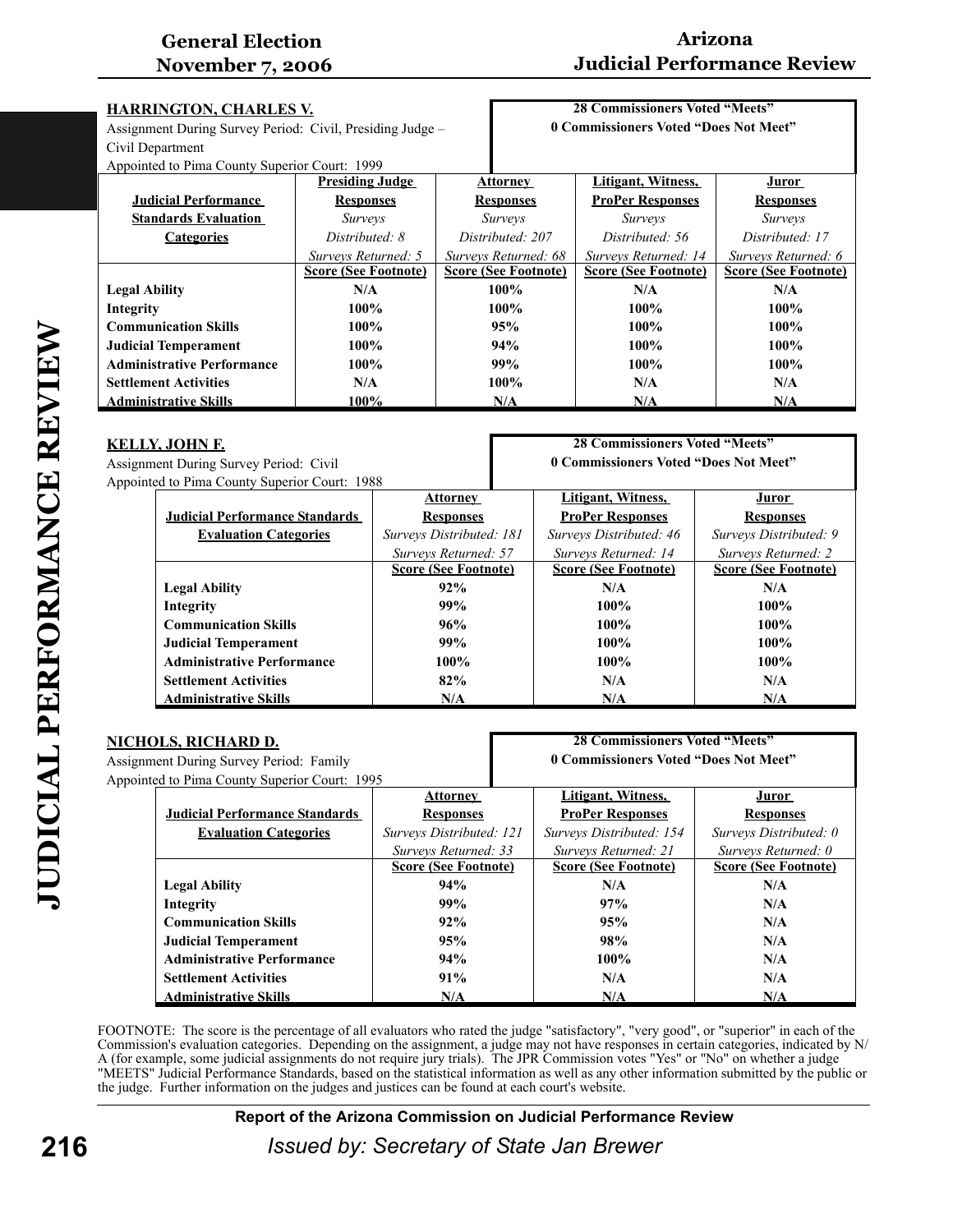#### *MARICOPA COUNTY SUPERIOR COURT - MARICOPA COUNTY VOTERS ONLY*

#### **RESULTS OF THE COMMISSION'S VOTE ON THE MARICOPA COUNTY SUPERIOR COURT JUDGES**

#### THE FOLLOWING JUDGES *DO NOT MEET* JUDICIAL PERFORMANCE:

#### NONE

#### THE FOLLOWING JUDGES *MEET* JUDICIAL PERFORMANCE STANDARDS:

| Aceto, Mark F.      | Anderson, Arthur T.  | Barton, Janet E.      | Budoff, Robert        |
|---------------------|----------------------|-----------------------|-----------------------|
| Burke, Edward O.    | Chavez, Harriett E.  | Dairman, Dennis W.    | Davis, Norman J.      |
| Donahoe, Gary E.    | Downie, Margaret H.  | Duncan, Sally S.      | Fenzel, Alfred M.     |
| Foster, George H.   | Gaines, Pendleton    | Gama, J. Richard      | Gaylord, John M.      |
| Grant, Larry        | Granville, Warren J. | Hauser, Brian R.      | Heilman, Joseph B.    |
| Hicks, Bethany G.   | Hoag, M. Jean        | Holt, Cathy M.        | Hotham, Jeffrey A.    |
| Houser, Robert C.   | Hyatt, Carey S.      | Ishikawa, Brian K.    | Jones, Michael D.     |
| Keppel, James H.    | Lee, Raymond         | Mangum, J. Kenneth    | Mroz, Rosa P.         |
| Mundell, Barbara R. | O'Connor, Karen L.   | O'Toole, Thomas W     | Rayes, Douglas L.     |
| Rea, John C.        | Reinstein, Peter C.  | Ronan, Emmet J.       | Schwartz, Jonathan H. |
| Swann, Peter B.     | Talamante, David M.  | Verdin, Maria del Mar | Wilkinson, Michael O. |
| Willett, Eileen S.  |                      |                       |                       |

|                                                   | <b>MARICOLA JODGE REVIEWS</b> |                                       |                                       |                             |
|---------------------------------------------------|-------------------------------|---------------------------------------|---------------------------------------|-----------------------------|
| <b>ACETO, MARK F.</b>                             |                               |                                       | <b>28 Commissioners Voted "Meets"</b> |                             |
| Assignment During Survey Period: Civil            |                               | 0 Commissioners Voted "Does Not Meet" |                                       |                             |
| Appointed to Maricopa County Superior Court: 1995 |                               |                                       |                                       |                             |
|                                                   | <b>Attorney</b>               |                                       | Litigant, Witness,                    | <u>Juror</u>                |
| <b>Judicial Performance Standards</b>             | <b>Responses</b>              |                                       | <b>ProPer Responses</b>               | <b>Responses</b>            |
| <b>Evaluation Categories</b>                      | Surveys Distributed: 182      |                                       | Surveys Distributed: 45               | Surveys Distributed: 35     |
|                                                   | Surveys Returned: 47          |                                       | Surveys Returned: 12                  | Surveys Returned: 17        |
|                                                   | <b>Score (See Footnote)</b>   |                                       | <b>Score (See Footnote)</b>           | <b>Score (See Footnote)</b> |
| <b>Legal Ability</b>                              | 98%                           |                                       | N/A                                   | N/A                         |
| Integrity                                         | 99%                           |                                       | 100%                                  | 100%                        |
| <b>Communication Skills</b>                       | $100\%$                       |                                       | $100\%$                               | 100%                        |
| <b>Judicial Temperament</b>                       | 98%                           |                                       | 100%                                  | 100%                        |
| <b>Administrative Performance</b>                 | 100%                          |                                       | $100\%$                               | 100%                        |
| <b>Settlement Activities</b>                      | 100%                          |                                       | N/A                                   | N/A                         |
| <b>Administrative Skills</b>                      | N/A                           |                                       | N/A                                   | N/A                         |

#### **MARICOPA JUDGE REVIEWS**

FOOTNOTE: The score is the percentage of all evaluators who rated the judge "satisfactory", "very good", or "superior" in each of the Commission's evaluation categories. Depending on the assignment, a judge may not have responses in certain categories, indicated by N/A (for example, some judicial assignments do not require jury trials). The JPR Commission votes "Yes" or "No" on whether a judge "MEETS" Judicial Performance Standards, based on the statistical information as well as any other information submitted by the public or the judge. Further information on the judges and justices can be found at each court's website.

**Report of the Arizona Commission on Judicial Performance Review**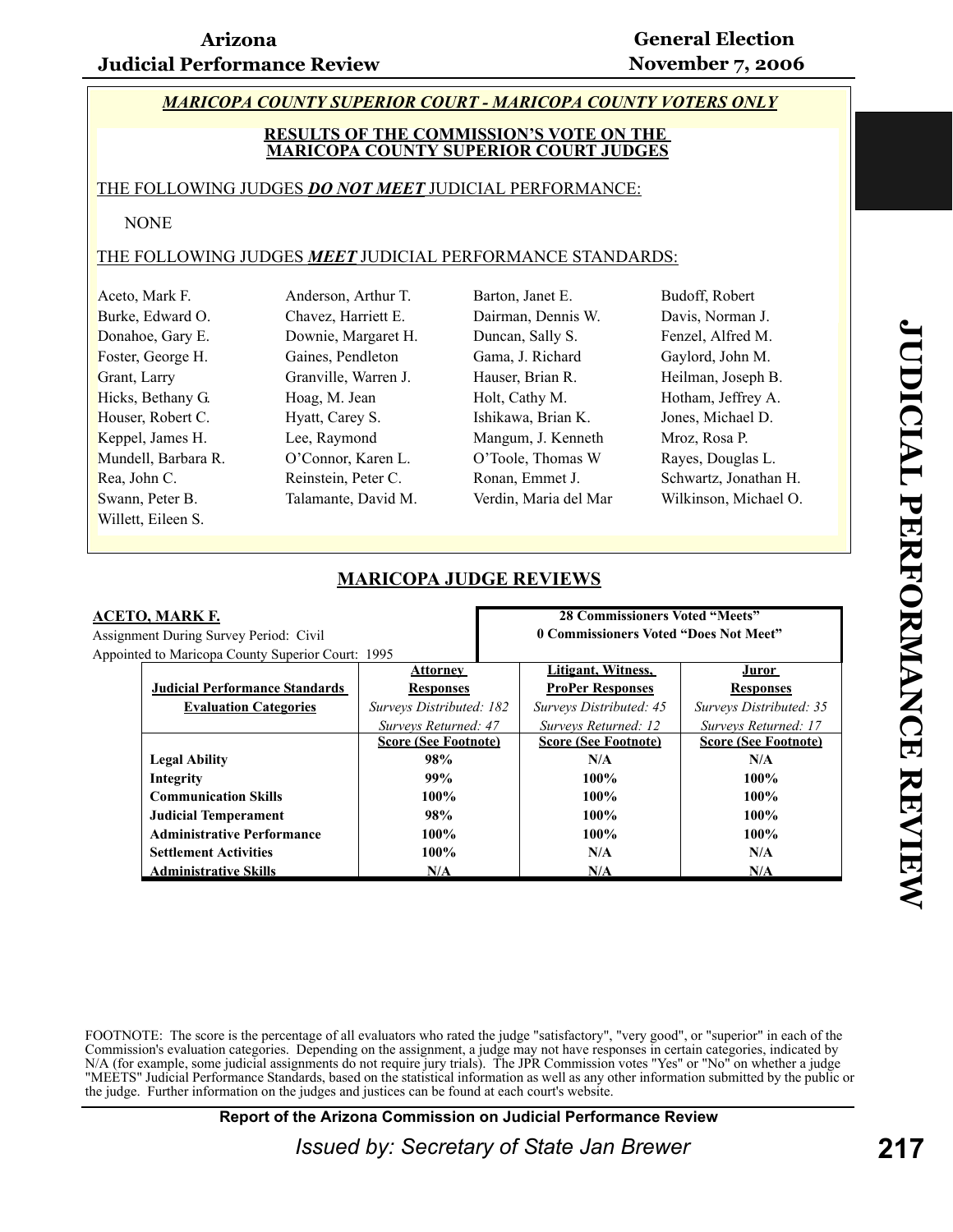# **Arizona Judicial Performance Review**

**28 Commissioners Voted "Meets"**

| <u>ANDERSON, ARTHUR T.</u>                        |                                         |                             | <b>28 Commissioners Voted "Meets"</b> |                                       |                             |
|---------------------------------------------------|-----------------------------------------|-----------------------------|---------------------------------------|---------------------------------------|-----------------------------|
|                                                   | Assignment During Survey Period: Family |                             |                                       | 0 Commissioners Voted "Does Not Meet" |                             |
| Appointed to Maricopa County Superior Court: 1999 |                                         |                             |                                       |                                       |                             |
|                                                   |                                         | <b>Attorney</b>             |                                       | Litigant, Witness,                    | Juror                       |
|                                                   | <b>Judicial Performance Standards</b>   | <b>Responses</b>            |                                       | <b>ProPer Responses</b>               | <b>Responses</b>            |
|                                                   | <b>Evaluation Categories</b>            | Surveys Distributed: 152    |                                       | Surveys Distributed: 356              | Surveys Distributed: 0      |
|                                                   |                                         | Surveys Returned: 53        |                                       | Surveys Returned: 35                  | Surveys Returned: 0         |
|                                                   |                                         | <b>Score (See Footnote)</b> |                                       | <b>Score (See Footnote)</b>           | <b>Score (See Footnote)</b> |
|                                                   | <b>Legal Ability</b>                    | 96%                         |                                       | N/A                                   | N/A                         |
|                                                   | Integrity                               | 97%                         |                                       | 89%                                   | N/A                         |
|                                                   | <b>Communication Skills</b>             | 95%                         |                                       | 88%                                   | N/A                         |
|                                                   | <b>Judicial Temperament</b>             | 98%                         |                                       | 88%                                   | N/A                         |
|                                                   | <b>Administrative Performance</b>       | 95%                         |                                       | 92%                                   | N/A                         |
|                                                   | <b>Settlement Activities</b>            | 94%                         |                                       | N/A                                   | N/A                         |
|                                                   | <b>Administrative Skills</b>            | N/A                         |                                       | N/A                                   | N/A                         |

| 26 Commissioners Voted "Meets"<br><b>BARTON, JANET E.</b> |                             |                                       |                             |  |
|-----------------------------------------------------------|-----------------------------|---------------------------------------|-----------------------------|--|
| Assignment During Survey Period: Civil                    |                             | 2 Commissioners Voted "Does Not Meet" |                             |  |
| Appointed to Maricopa County Superior Court: 2000         |                             |                                       |                             |  |
|                                                           | Attorney                    | Litigant, Witness,                    | J <u>uror</u>               |  |
| <b>Judicial Performance Standards</b>                     | <b>Responses</b>            | <b>ProPer Responses</b>               | <b>Responses</b>            |  |
| <b>Evaluation Categories</b>                              | Surveys Distributed: 256    | Surveys Distributed: 69               | Surveys Distributed: 42     |  |
|                                                           | Surveys Returned: 58        | Surveys Returned: 12                  | Surveys Returned: 20        |  |
|                                                           | <b>Score (See Footnote)</b> | <b>Score (See Footnote)</b>           | <b>Score (See Footnote)</b> |  |
| <b>Legal Ability</b>                                      | 90%                         | N/A                                   | N/A                         |  |
| Integrity                                                 | 94%                         | 96%                                   | $100\%$                     |  |
| <b>Communication Skills</b>                               | 88%                         | $100\%$                               | 99%                         |  |
| <b>Judicial Temperament</b>                               | <b>78%</b>                  | 96%                                   | 100%                        |  |
| <b>Administrative Performance</b>                         | 97%                         | $100\%$                               | $100\%$                     |  |
| <b>Settlement Activities</b>                              | 89%                         | N/A                                   | N/A                         |  |
| <b>Administrative Skills</b>                              | N/A                         | N/A                                   | N/A                         |  |

| DUDUFF, KUDEKI |                                                   |                             | 20 CONNINSSIONELS VOLEU DIEELS        |                             |  |
|----------------|---------------------------------------------------|-----------------------------|---------------------------------------|-----------------------------|--|
|                | <b>Assignment During Survey Period: Family</b>    |                             | 0 Commissioners Voted "Does Not Meet" |                             |  |
|                | Appointed to Maricopa County Superior Court: 2000 |                             |                                       |                             |  |
|                |                                                   | <b>Attorney</b>             | Litigant, Witness,                    | Juror                       |  |
|                | <b>Judicial Performance Standards</b>             | <b>Responses</b>            | <b>ProPer Responses</b>               | <b>Responses</b>            |  |
|                | <b>Evaluation Categories</b>                      | Surveys Distributed: 124    | Surveys Distributed: 347              | Surveys Distributed: 0      |  |
|                |                                                   | Surveys Returned: 47        | Surveys Returned: 48                  | Surveys Returned: 0         |  |
|                |                                                   | <b>Score (See Footnote)</b> | <b>Score (See Footnote)</b>           | <b>Score (See Footnote)</b> |  |
|                | <b>Legal Ability</b>                              | $100\%$                     | N/A                                   | N/A                         |  |
|                | Integrity                                         | 99%                         | 97%                                   | N/A                         |  |
|                | <b>Communication Skills</b>                       | 99%                         | 95%                                   | N/A                         |  |
|                | <b>Judicial Temperament</b>                       | 99%                         | 96%                                   | N/A                         |  |
|                | <b>Administrative Performance</b>                 | $100\%$                     | 98%                                   | N/A                         |  |
|                | <b>Settlement Activities</b>                      | 100%                        | N/A                                   | N/A                         |  |
|                | <b>Administrative Skills</b>                      | N/A                         | N/A                                   | N/A                         |  |

FOOTNOTE: The score is the percentage of all evaluators who rated the judge "satisfactory", "very good", or "superior" in each of the Commission's evaluation categories. Depending on the assignment, a judge may not have responses in certain categories, indicated by N/ A (for example, some judicial assignments do not require jury trials). The JPR Commission votes "Yes" or "No" on whether a judge "MEETS" Judicial Performance Standards, based on the statistical information as well as any other information submitted by the public or the judge. Further information on the judges and justices can be found at each court's website.

**Report of the Arizona Commission on Judicial Performance Review**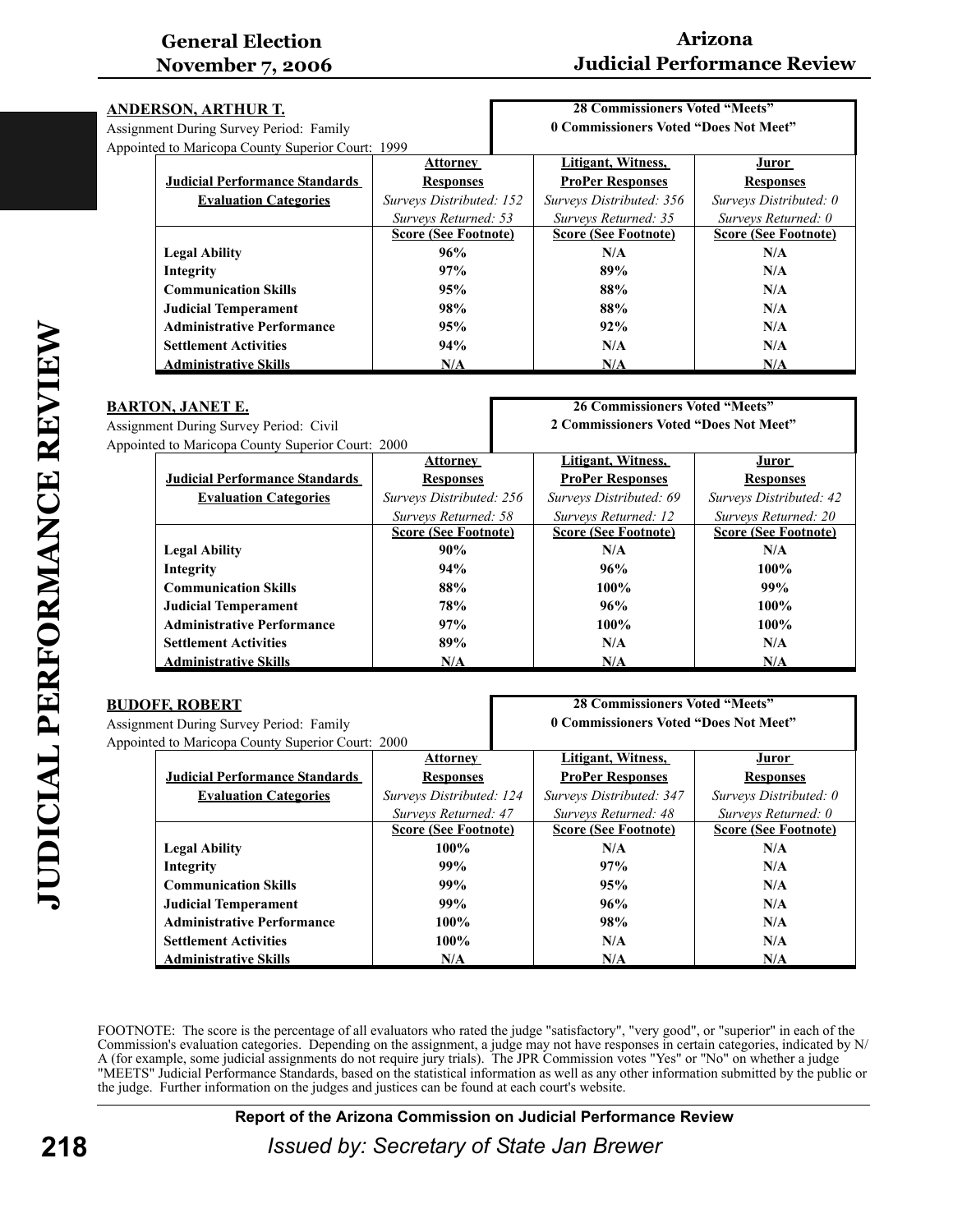# **General Election November 7, 2006**

| <b>BURKE, EDWARD O.</b>                           |                             | <b>26 Commissioners Voted "Meets"</b> |                             |
|---------------------------------------------------|-----------------------------|---------------------------------------|-----------------------------|
| Assignment During Survey Period: Criminal         |                             | 2 Commissioners Voted "Does Not Meet" |                             |
| Appointed to Maricopa County Superior Court: 1999 |                             |                                       |                             |
|                                                   | <b>Attorney</b>             | Litigant, Witness,                    | <u>Juror</u>                |
| <b>Judicial Performance Standards</b>             | <b>Responses</b>            | <b>ProPer Responses</b>               | <b>Responses</b>            |
| <b>Evaluation Categories</b>                      | Surveys Distributed: 167    | Surveys Distributed: 96               | Surveys Distributed: 105    |
|                                                   | Surveys Returned: 36        | Surveys Returned: 8                   | Surveys Returned: 40        |
|                                                   | <b>Score (See Footnote)</b> | <b>Score (See Footnote)</b>           | <b>Score (See Footnote)</b> |
| <b>Legal Ability</b>                              | 81%                         | N/A                                   | N/A                         |
| Integrity                                         | 96%                         | 97%                                   | $100\%$                     |
| <b>Communication Skills</b>                       | 90%                         | $100\%$                               | 99%                         |
| <b>Judicial Temperament</b>                       | 85%                         | 94%                                   | $100\%$                     |
| <b>Administrative Performance</b>                 | 92%                         | 95%                                   | 99%                         |
| <b>Settlement Activities</b>                      | 94%                         | N/A                                   | N/A                         |
| <b>Administrative Skills</b>                      | N/A                         | N/A                                   | N/A                         |

| <b>CHAVEZ, HARRIETT E.</b>                            |  |
|-------------------------------------------------------|--|
| Assignment During Survey Period: Civil/Family/Probate |  |

**28 Commissioners Voted "Meets" 0 Commissioners Voted "Does Not Meet"**

| Appointed to Maricopa County Superior Court: 2003 |                             |                             |                             |
|---------------------------------------------------|-----------------------------|-----------------------------|-----------------------------|
|                                                   | <b>Attorney</b>             | Litigant, Witness,          | Juror                       |
| <b>Judicial Performance Standards</b>             | <b>Responses</b>            | <b>ProPer Responses</b>     | <b>Responses</b>            |
| <b>Evaluation Categories</b>                      | Surveys Distributed: 118    | Surveys Distributed: 350    | Surveys Distributed: 0      |
|                                                   | Surveys Returned: 40        | Surveys Returned: 53        | Surveys Returned: 0         |
|                                                   | <b>Score (See Footnote)</b> | <b>Score (See Footnote)</b> | <b>Score (See Footnote)</b> |
| <b>Legal Ability</b>                              | 96%                         | N/A                         | N/A                         |
| Integrity                                         | 99%                         | 89%                         | N/A                         |
| <b>Communication Skills</b>                       | 95%                         | 90%                         | N/A                         |
| <b>Judicial Temperament</b>                       | 99%                         | 88%                         | N/A                         |
| <b>Administrative Performance</b>                 | 97%                         | 89%                         | N/A                         |
| <b>Settlement Activities</b>                      | 99%                         | N/A                         | N/A                         |
| <b>Administrative Skills</b>                      | N/A                         | N/A                         | N/A                         |

| <u>DAIRMAN, DENNIS W.</u> |                                                   |                             | <b>28 Commissioners Voted "Meets"</b> |                             |  |
|---------------------------|---------------------------------------------------|-----------------------------|---------------------------------------|-----------------------------|--|
|                           | Assignment During Survey Period: Criminal         |                             | 0 Commissioners Voted "Does Not Meet" |                             |  |
|                           | Appointed to Maricopa County Superior Court: 1992 |                             |                                       |                             |  |
|                           |                                                   | <b>Attorney</b>             | Litigant, Witness,                    | Juror                       |  |
|                           | <b>Judicial Performance Standards</b>             | <b>Responses</b>            | <b>ProPer Responses</b>               | <b>Responses</b>            |  |
|                           | <b>Evaluation Categories</b>                      | Surveys Distributed: 127    | Surveys Distributed: 58               | Surveys Distributed: 53     |  |
|                           |                                                   | Surveys Returned: 19        | Surveys Returned: 5                   | Surveys Returned: 13        |  |
|                           |                                                   | <b>Score (See Footnote)</b> | <b>Score (See Footnote)</b>           | <b>Score (See Footnote)</b> |  |
|                           | <b>Legal Ability</b>                              | 93%                         | N/A                                   | N/A                         |  |
|                           | Integrity                                         | 98%                         | 97%                                   | $100\%$                     |  |
|                           | <b>Communication Skills</b>                       | 86%                         | $100\%$                               | 95%                         |  |
|                           | <b>Judicial Temperament</b>                       | 95%                         | 95%                                   | 96%                         |  |
|                           | <b>Administrative Performance</b>                 | 87%                         | $100\%$                               | 97%                         |  |
|                           | <b>Settlement Activities</b>                      | 93%                         | N/A                                   | N/A                         |  |
|                           | <b>Administrative Skills</b>                      | N/A                         | N/A                                   | N/A                         |  |

FOOTNOTE: The score is the percentage of all evaluators who rated the judge "satisfactory", "very good", or "superior" in each of the Commission's evaluation categories. Depending on the assignment, a judge may not have responses in certain categories, indicated by N/A (for example, some judicial assignments do not require jury trials). The JPR Commission votes "Yes" or "No" on whether a judge "MEETS" Judicial Performance Standards, based on the statistical information as well as any other information submitted by the public or the judge. Further information on the judges and justices can be found at each court's website.

**Report of the Arizona Commission on Judicial Performance Review**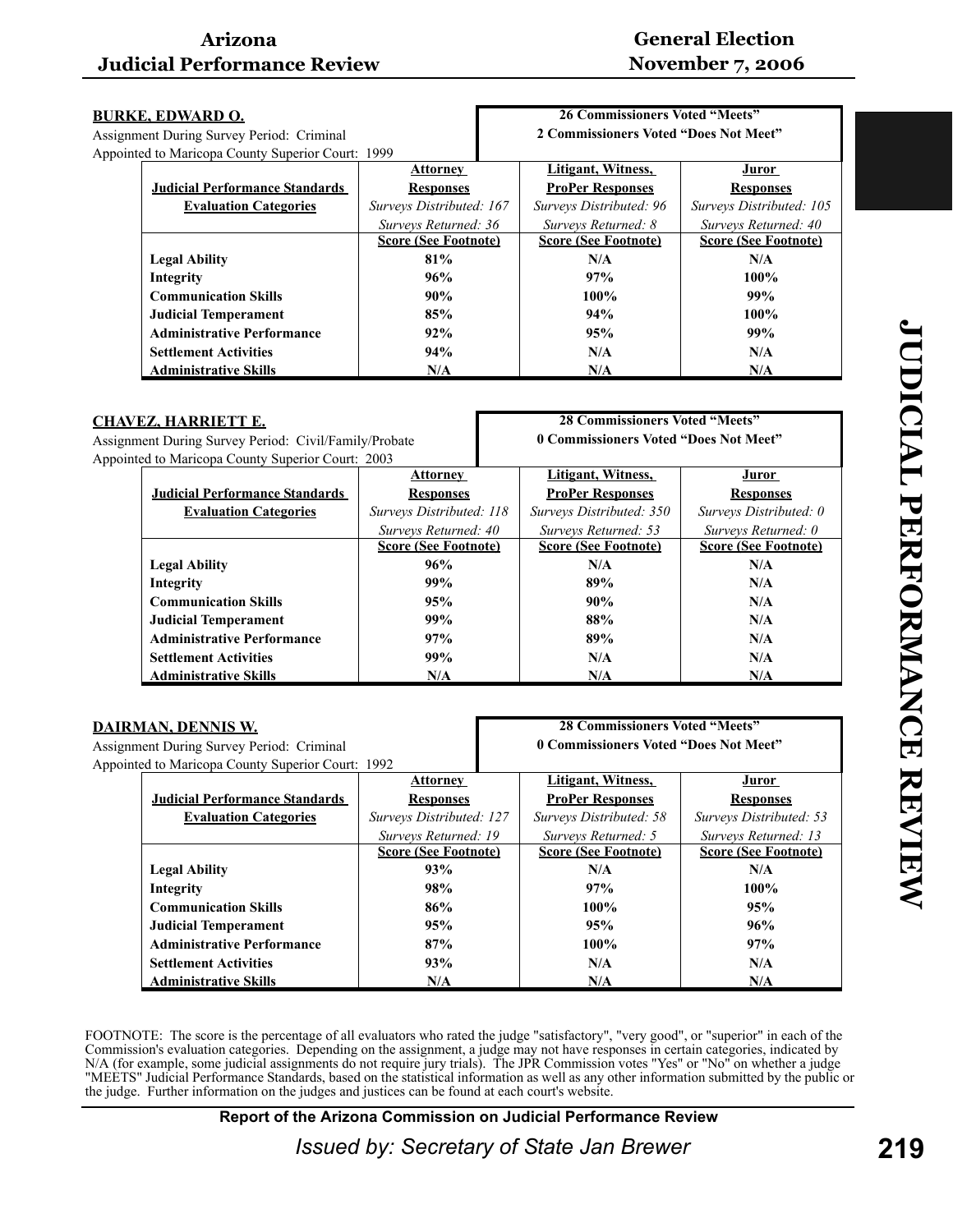# **Arizona Judicial Performance Review**

| <b>DAVIS, NORMAN J.</b>                                    |                                             |                             | <b>28 Commissioners Voted "Meets"</b> |                             |  |
|------------------------------------------------------------|---------------------------------------------|-----------------------------|---------------------------------------|-----------------------------|--|
| Assignment During Survey Period: Family, Presiding Judge - |                                             |                             | 0 Commissioners Voted "Does Not Meet" |                             |  |
| <b>Family Department</b>                                   |                                             |                             |                                       |                             |  |
| Appointed to Maricopa County Superior Court: 1995          |                                             |                             |                                       |                             |  |
|                                                            | <b>Presiding Judge</b>                      | <b>Attorney</b>             | Litigant, Witness,                    | Juror                       |  |
| <b>Judicial Performance</b>                                | <b>Responses</b>                            | <b>Responses</b>            | <b>ProPer Responses</b>               | <b>Responses</b>            |  |
| <b>Standards Evaluation</b>                                | <i>Surveys</i>                              | <i>Surveys</i>              | <i>Surveys</i>                        | <i>Surveys</i>              |  |
| <b>Categories</b>                                          | Distributed: 38                             | Distributed: 27             | Distributed: 122                      | Distributed: 0              |  |
|                                                            | Surveys Returned: 15<br>Surveys Returned: 7 |                             | Surveys Returned: 16                  | Surveys Returned: 0         |  |
|                                                            | <b>Score (See Footnote)</b>                 | <b>Score (See Footnote)</b> | <b>Score (See Footnote)</b>           | <b>Score (See Footnote)</b> |  |
| <b>Legal Ability</b>                                       | N/A                                         | $100\%$                     | N/A                                   | N/A                         |  |
| Integrity                                                  | $100\%$                                     | $100\%$                     | $100\%$                               | N/A                         |  |
| <b>Communication Skills</b>                                | $100\%$                                     | $100\%$                     | $100\%$                               | N/A                         |  |
| <b>Judicial Temperament</b>                                | $100\%$                                     | $100\%$                     | $100\%$                               | N/A                         |  |
| <b>Administrative Performance</b>                          | $100\%$                                     | $100\%$                     | $100\%$                               | N/A                         |  |
| <b>Settlement Activities</b>                               | N/A                                         | $100\%$                     | N/A                                   | N/A                         |  |
| <b>Administrative Skills</b>                               | 100%                                        | N/A                         | N/A                                   | N/A                         |  |

#### **DONAHOE, GARY E.** Assignment During Survey Period: Criminal Appointed to Maricopa County Superior Court: 2000

#### **28 Commissioners Voted "Meets" 0 Commissioners Voted "Does Not Meet"**

| $\mu$ cu to Maricopa County Superior Court. 2000 |                             |                             |                             |
|--------------------------------------------------|-----------------------------|-----------------------------|-----------------------------|
|                                                  | <b>Attorney</b>             | Litigant, Witness,          | Juror                       |
| <b>Judicial Performance Standards</b>            | <b>Responses</b>            | <b>ProPer Responses</b>     | <b>Responses</b>            |
| <b>Evaluation Categories</b>                     | Surveys Distributed: 140    | Surveys Distributed: 88     | Surveys Distributed: 83     |
|                                                  | Surveys Returned: 38        | Surveys Returned: 20        | Surveys Returned: 46        |
|                                                  | <b>Score (See Footnote)</b> | <b>Score (See Footnote)</b> | <b>Score (See Footnote)</b> |
| <b>Legal Ability</b>                             | 95%                         | N/A                         | N/A                         |
| Integrity                                        | 98%                         | 100%                        | $100\%$                     |
| <b>Communication Skills</b>                      | 96%                         | $100\%$                     | $100\%$                     |
| <b>Judicial Temperament</b>                      | 94%                         | 100%                        | $100\%$                     |
| <b>Administrative Performance</b>                | 100%                        | 98%                         | $100\%$                     |
| <b>Settlement Activities</b>                     | 98%                         | N/A                         | N/A                         |
| <b>Administrative Skills</b>                     | N/A                         | N/A                         | N/A                         |

| <b>DOWNIE, MARGARET H.</b>                                 |                                      |                             | <b>28 Commissioners Voted "Meets"</b> |                             |  |
|------------------------------------------------------------|--------------------------------------|-----------------------------|---------------------------------------|-----------------------------|--|
| Assignment During Survey Period: Associate Presiding Judge |                                      |                             | 0 Commissioners Voted "Does Not Meet" |                             |  |
| Appointed to Maricopa County Superior Court: 1999          |                                      |                             |                                       |                             |  |
|                                                            | <b>Presiding Judge</b>               | <b>Attorney</b>             | Litigant, Witness,                    | Juror                       |  |
| <b>Judicial Performance</b>                                | <b>Responses</b>                     | <b>Responses</b>            | <b>ProPer Responses</b>               | <b>Responses</b>            |  |
| <b>Standards Evaluation</b>                                | <i>Surveys</i>                       | <i>Surveys</i>              | <i>Surveys</i>                        | <i>Surveys</i>              |  |
| <b>Categories</b>                                          | Distributed: 134<br>Distributed: 133 |                             | Distributed: 14                       | Distributed: 0              |  |
|                                                            | Surveys Returned: 59                 | Surveys Returned: 35        | Surveys Returned: 1                   | Surveys Returned: 0         |  |
|                                                            | <b>Score (See Footnote)</b>          | <b>Score (See Footnote)</b> | <b>Score (See Footnote)</b>           | <b>Score (See Footnote)</b> |  |
| <b>Legal Ability</b>                                       | N/A                                  | 97%                         | N/A                                   | N/A                         |  |
| Integrity                                                  | 100%                                 | 96%                         | <b>No Ratings</b>                     | N/A                         |  |
| <b>Communication Skills</b>                                | 98%                                  | 96%                         | $100\%$                               | N/A                         |  |
| <b>Judicial Temperament</b>                                | $100\%$                              | 97%                         | $100\%$                               | N/A                         |  |
| <b>Administrative Performance</b>                          | 97%                                  | 99%                         | 100%                                  | N/A                         |  |
| <b>Settlement Activities</b>                               | N/A                                  | 100%                        | N/A                                   | N/A                         |  |
| <b>Administrative Skills</b>                               | 97%                                  | N/A                         | N/A                                   | N/A                         |  |

FOOTNOTE: The score is the percentage of all evaluators who rated the judge "satisfactory", "very good", or "superior" in each of the Commission's evaluation categories. Depending on the assignment, a judge may not have responses in certain categories, indicated by N/ A (for example, some judicial assignments do not require jury trials). The JPR Commission votes "Yes" or "No" on whether a judge "MEETS" Judicial Performance Standards, based on the statistical information as well as any other information submitted by the public or the judge. Further information on the judges and justices can be found at each court's website.

#### **Report of the Arizona Commission on Judicial Performance Review**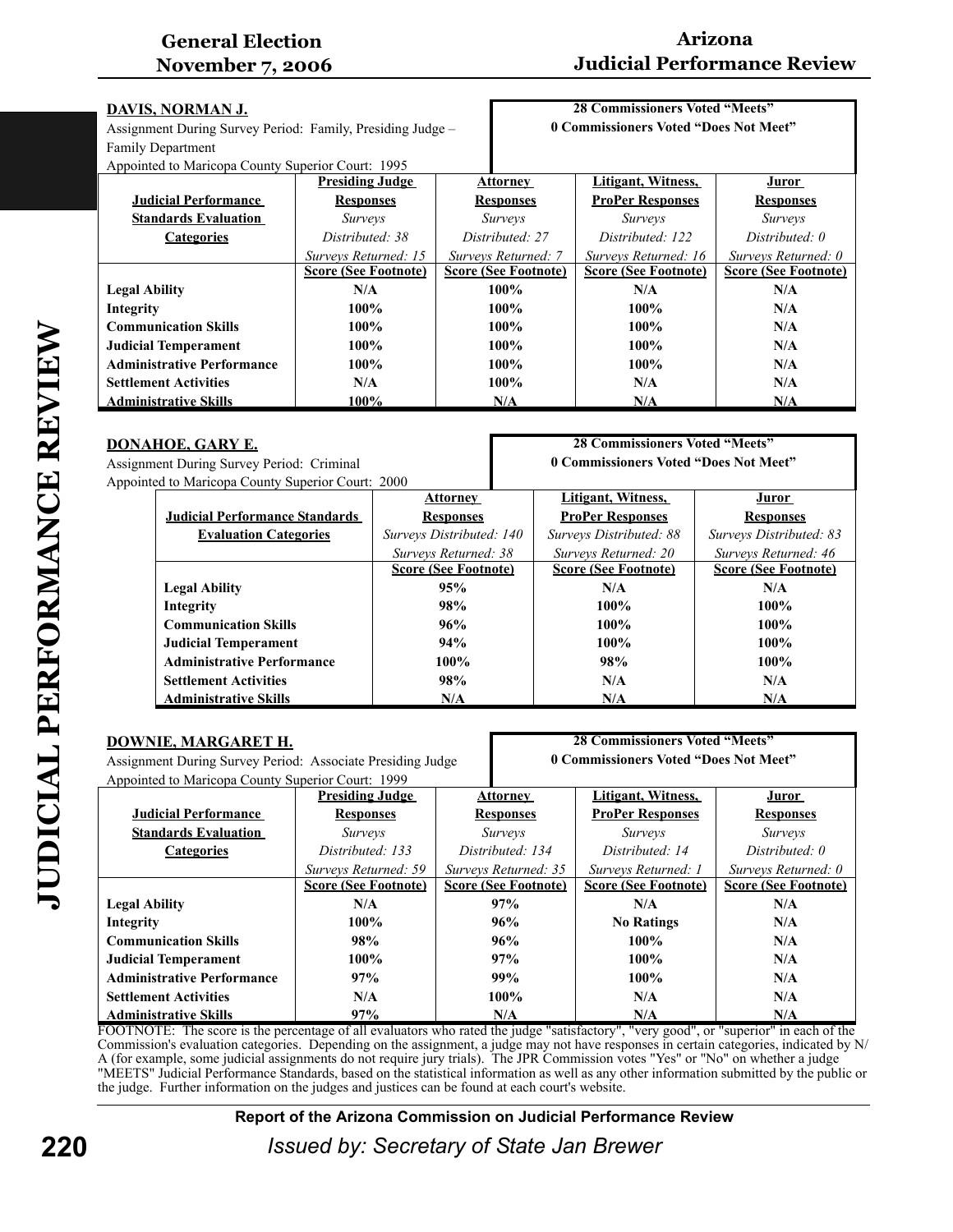# **General Election November 7, 2006**

| DUNCAN, SALLY S. |                                                   |                             | <b>28 Commissioners Voted "Meets"</b> |                             |
|------------------|---------------------------------------------------|-----------------------------|---------------------------------------|-----------------------------|
|                  | Assignment During Survey Period: Family           |                             | 0 Commissioners Voted "Does Not Meet" |                             |
|                  | Appointed to Maricopa County Superior Court: 2004 |                             |                                       |                             |
|                  |                                                   | <b>Attorney</b>             | Litigant, Witness,                    | Juror                       |
|                  | <b>Judicial Performance Standards</b>             | <b>Responses</b>            | <b>ProPer Responses</b>               | <b>Responses</b>            |
|                  | <b>Evaluation Categories</b>                      | Surveys Distributed: 210    | Surveys Distributed: 242              | Surveys Distributed: 0      |
|                  |                                                   | Surveys Returned: 64        | Surveys Returned: 21                  | Surveys Returned: 0         |
|                  |                                                   | <b>Score (See Footnote)</b> | <b>Score (See Footnote)</b>           | <b>Score (See Footnote)</b> |
|                  | <b>Legal Ability</b>                              | 95%                         | N/A                                   | N/A                         |
|                  | Integrity                                         | 95%                         | 97%                                   | N/A                         |
|                  | <b>Communication Skills</b>                       | 93%                         | 95%                                   | N/A                         |
|                  | <b>Judicial Temperament</b>                       | 92%                         | 95%                                   | N/A                         |
|                  | <b>Administrative Performance</b>                 | 96%                         | 98%                                   | N/A                         |
|                  | <b>Settlement Activities</b>                      | 91%                         | N/A                                   | N/A                         |
|                  | <b>Administrative Skills</b>                      | N/A                         | N/A                                   | N/A                         |

| FENZEL, ALFRED M.                                |                                                   |                             | <b>28 Commissioners Voted "Meets"</b> |                                       |                             |
|--------------------------------------------------|---------------------------------------------------|-----------------------------|---------------------------------------|---------------------------------------|-----------------------------|
| <b>Assignment During Survey Period: Juvenile</b> |                                                   |                             |                                       | 0 Commissioners Voted "Does Not Meet" |                             |
|                                                  | Appointed to Maricopa County Superior Court: 1999 |                             |                                       |                                       |                             |
|                                                  |                                                   | <b>Attorney</b>             |                                       | Litigant, Witness,                    | Juror                       |
|                                                  | <b>Judicial Performance Standards</b>             | <b>Responses</b>            |                                       | <b>ProPer Responses</b>               | <b>Responses</b>            |
|                                                  | <b>Evaluation Categories</b>                      | Surveys Distributed: 90     |                                       | Surveys Distributed: 114              | Surveys Distributed: 0      |
|                                                  |                                                   | Surveys Returned: 18        |                                       | Surveys Returned: 13                  | Surveys Returned: 0         |
|                                                  |                                                   | <b>Score (See Footnote)</b> |                                       | <b>Score (See Footnote)</b>           | <b>Score (See Footnote)</b> |
|                                                  | <b>Legal Ability</b>                              | $100\%$                     |                                       | N/A                                   | N/A                         |
|                                                  | Integrity                                         | $100\%$                     |                                       | $100\%$                               | N/A                         |
|                                                  | <b>Communication Skills</b>                       | $100\%$                     |                                       | $100\%$                               | N/A                         |
|                                                  | <b>Judicial Temperament</b>                       | $100\%$                     |                                       | 100%                                  | N/A                         |
|                                                  | <b>Administrative Performance</b>                 | 99%                         |                                       | 95%                                   | N/A                         |
|                                                  | <b>Settlement Activities</b>                      | $100\%$                     |                                       | N/A                                   | N/A                         |
|                                                  | <b>Administrative Skills</b>                      | N/A                         |                                       | N/A                                   | N/A                         |

| FOSTER, GEORGE H.                                 |                             | <b>28 Commissioners Voted "Meets"</b> |                             |  |
|---------------------------------------------------|-----------------------------|---------------------------------------|-----------------------------|--|
| Assignment During Survey Period: Family           |                             | 0 Commissioners Voted "Does Not Meet" |                             |  |
| Appointed to Maricopa County Superior Court: 2003 |                             |                                       |                             |  |
|                                                   | <b>Attorney</b>             | Litigant, Witness,                    | Juror                       |  |
| <b>Judicial Performance Standards</b>             | <b>Responses</b>            | <b>ProPer Responses</b>               | <b>Responses</b>            |  |
| <b>Evaluation Categories</b>                      | Surveys Distributed: 109    | Surveys Distributed: 272              | Surveys Distributed: 0      |  |
|                                                   | Surveys Returned: 28        | Surveys Returned: 45                  | Surveys Returned: 0         |  |
|                                                   | <b>Score (See Footnote)</b> | <b>Score (See Footnote)</b>           | <b>Score (See Footnote)</b> |  |
| <b>Legal Ability</b>                              | 92%                         | N/A                                   | N/A                         |  |
| Integrity                                         | $100\%$                     | 99%                                   | N/A                         |  |
| <b>Communication Skills</b>                       | 89%                         | 96%                                   | N/A                         |  |
| <b>Judicial Temperament</b>                       | $100\%$                     | 97%                                   | N/A                         |  |
| <b>Administrative Performance</b>                 | 93%                         | 93%                                   | N/A                         |  |
| <b>Settlement Activities</b>                      | $100\%$                     | N/A                                   | N/A                         |  |
| <b>Administrative Skills</b>                      | N/A                         | N/A                                   | N/A                         |  |

FOOTNOTE: The score is the percentage of all evaluators who rated the judge "satisfactory", "very good", or "superior" in each of the Commission's evaluation categories. Depending on the assignment, a judge may not have responses in certain categories, indicated by N/A (for example, some judicial assignments do not require jury trials). The JPR Commission votes "Yes" or "No" on whether a judge "MEETS" Judicial Performance Standards, based on the statistical information as well as any other information submitted by the public or the judge. Further information on the judges and justices can be found at each court's website.

**Report of the Arizona Commission on Judicial Performance Review**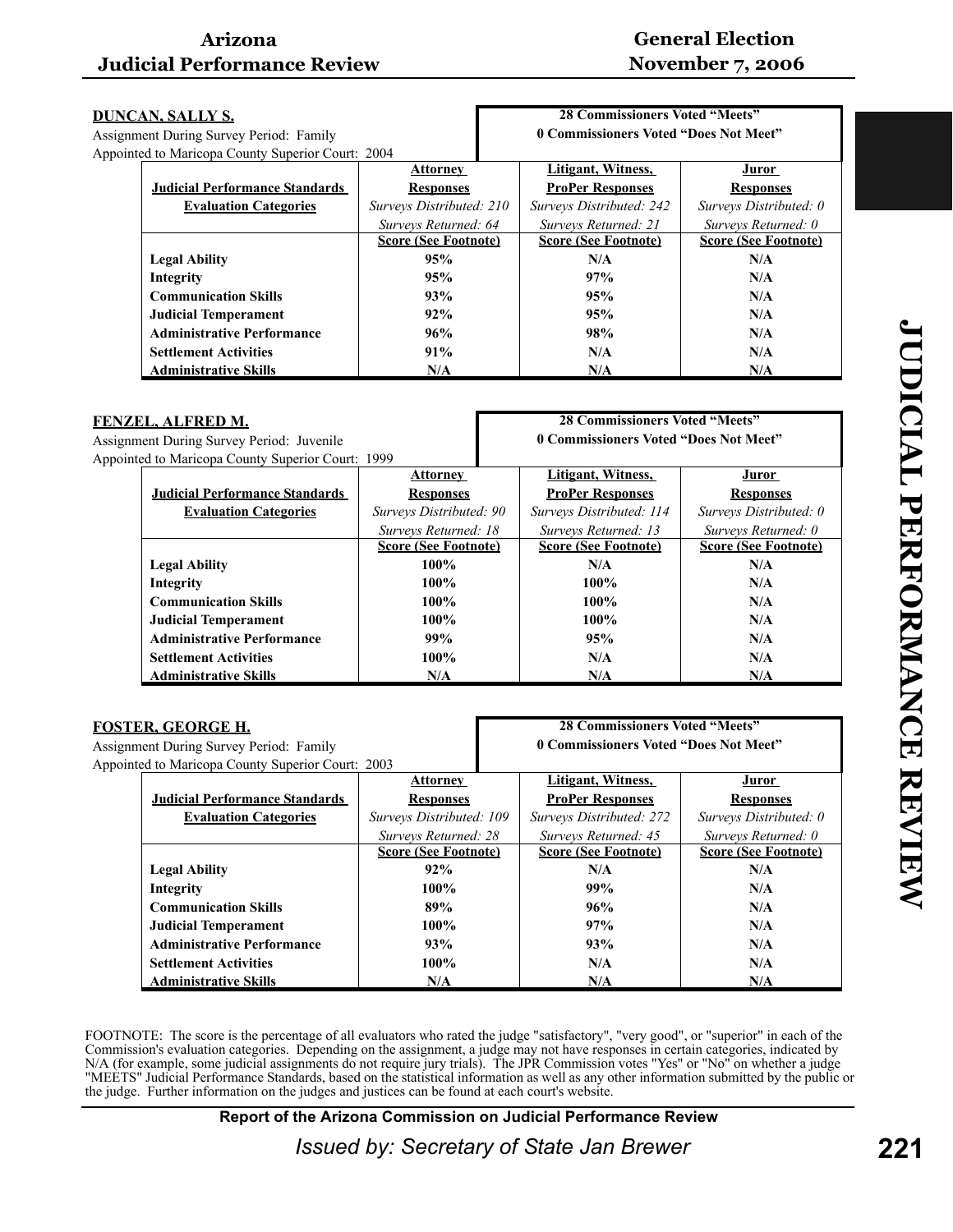| <b>GAINES, PENDLETON</b>               |                                                                                                         |                             | 27 Commissioners Voted "Meets"        |                             |
|----------------------------------------|---------------------------------------------------------------------------------------------------------|-----------------------------|---------------------------------------|-----------------------------|
| Assignment During Survey Period: Civil |                                                                                                         |                             | 0 Commissioners Voted "Does Not Meet" |                             |
|                                        | Appointed to Maricopa County Superior Court: 1999                                                       |                             |                                       |                             |
|                                        | NOTE: Judge Gaines is a member of the JPR Commission who could not vote on his own performance finding. |                             |                                       |                             |
|                                        |                                                                                                         | Attorney                    | Litigant, Witness,                    | Juror                       |
|                                        | <b>Judicial Performance Standards</b>                                                                   | <b>Responses</b>            | <b>ProPer Responses</b>               | <b>Responses</b>            |
|                                        | <b>Evaluation Categories</b>                                                                            | Surveys Distributed: 342    | Surveys Distributed: 112              | Surveys Distributed: 46     |
|                                        |                                                                                                         | Surveys Returned: 120       | Surveys Returned: 23                  | Surveys Returned: 20        |
|                                        |                                                                                                         | <b>Score (See Footnote)</b> | <b>Score (See Footnote)</b>           | <b>Score (See Footnote)</b> |
|                                        | <b>Legal Ability</b>                                                                                    | 98%                         | N/A                                   | N/A                         |
|                                        | Integrity                                                                                               | 97%                         | 99%                                   | $100\%$                     |
|                                        | <b>Communication Skills</b>                                                                             | 98%                         | 96%                                   | $100\%$                     |
|                                        | <b>Judicial Temperament</b>                                                                             | 96%                         | 99%                                   | $100\%$                     |
|                                        | <b>Administrative Performance</b>                                                                       | 99%                         | $100\%$                               | $100\%$                     |
|                                        | <b>Settlement Activities</b>                                                                            | 96%                         | N/A                                   | N/A                         |
|                                        | <b>Administrative Skills</b>                                                                            | N/A                         | N/A                                   | N/A                         |

| GAMA, J. RICHARD.                                 |                                       |                             | <b>28 Commissioners Voted "Meets"</b> |                             |
|---------------------------------------------------|---------------------------------------|-----------------------------|---------------------------------------|-----------------------------|
| <b>Assignment During Survey Period: Criminal</b>  |                                       |                             | 0 Commissioners Voted "Does Not Meet" |                             |
| Appointed to Maricopa County Superior Court: 2000 |                                       |                             |                                       |                             |
|                                                   |                                       | <b>Attorney</b>             | Litigant, Witness,                    | <u>Juror</u>                |
|                                                   | <b>Judicial Performance Standards</b> | <b>Responses</b>            | <b>ProPer Responses</b>               | <b>Responses</b>            |
|                                                   | <b>Evaluation Categories</b>          | Surveys Distributed: 263    | Surveys Distributed: 43               | Surveys Distributed: 64     |
|                                                   |                                       | Surveys Returned: 48        | Surveys Returned: 7                   | Surveys Returned: 44        |
|                                                   |                                       | <b>Score (See Footnote)</b> | <b>Score (See Footnote)</b>           | <b>Score (See Footnote)</b> |
|                                                   | <b>Legal Ability</b>                  | 98%                         | N/A                                   | N/A                         |
|                                                   | Integrity                             | $100\%$                     | 97%                                   | $100\%$                     |
|                                                   | <b>Communication Skills</b>           | 95%                         | 83%                                   | $100\%$                     |
|                                                   | <b>Judicial Temperament</b>           | $100\%$                     | $100\%$                               | $100\%$                     |
|                                                   | <b>Administrative Performance</b>     | 98%                         | $100\%$                               | 98%                         |
|                                                   | <b>Settlement Activities</b>          | 99%                         | N/A                                   | N/A                         |
|                                                   | <b>Administrative Skills</b>          | N/A                         | N/A                                   | N/A                         |

| GAYLORD, JOHN M.                                  |                                       | <b>27 Commissioners Voted "Meets"</b> |                                      |                             |                             |
|---------------------------------------------------|---------------------------------------|---------------------------------------|--------------------------------------|-----------------------------|-----------------------------|
| Assignment During Survey Period: Juvenile         |                                       |                                       | 1 Commissioner Voted "Does Not Meet" |                             |                             |
| Appointed to Maricopa County Superior Court: 2000 |                                       |                                       |                                      |                             |                             |
|                                                   |                                       | <b>Attorney</b>                       |                                      | Litigant, Witness,          | <u>Juror</u>                |
|                                                   | <b>Judicial Performance Standards</b> | <b>Responses</b>                      |                                      | <b>ProPer Responses</b>     | <b>Responses</b>            |
|                                                   | <b>Evaluation Categories</b>          | Surveys Distributed: 91               |                                      | Surveys Distributed: 681    | Surveys Distributed: 0      |
|                                                   |                                       | Surveys Returned: 23                  |                                      | Surveys Returned: 103       | Surveys Returned: 0         |
|                                                   |                                       | <b>Score (See Footnote)</b>           |                                      | <b>Score (See Footnote)</b> | <b>Score (See Footnote)</b> |
|                                                   | <b>Legal Ability</b>                  | 91%                                   |                                      | N/A                         | N/A                         |
|                                                   | Integrity                             | 94%                                   |                                      | 95%                         | N/A                         |
|                                                   | <b>Communication Skills</b>           | 94%                                   |                                      | 91%                         | N/A                         |
|                                                   | <b>Judicial Temperament</b>           | 92%                                   |                                      | 90%                         | N/A                         |
|                                                   | <b>Administrative Performance</b>     | 95%                                   |                                      | 91%                         | N/A                         |
|                                                   | <b>Settlement Activities</b>          | 98%                                   |                                      | N/A                         | N/A                         |
|                                                   | <b>Administrative Skills</b>          | N/A                                   |                                      | N/A                         | N/A                         |

FOOTNOTE: The score is the percentage of all evaluators who rated the judge "satisfactory", "very good", or "superior" in each of the Commission's evaluation categories. Depending on the assignment, a judge may not have responses in certain categories, indicated by N/ A (for example, some judicial assignments do not require jury trials). The JPR Commission votes "Yes" or "No" on whether a judge "MEETS" Judicial Performance Standards, based on the statistical information as well as any other information submitted by the public or the judge. Further information on the judges and justices can be found at each court's website.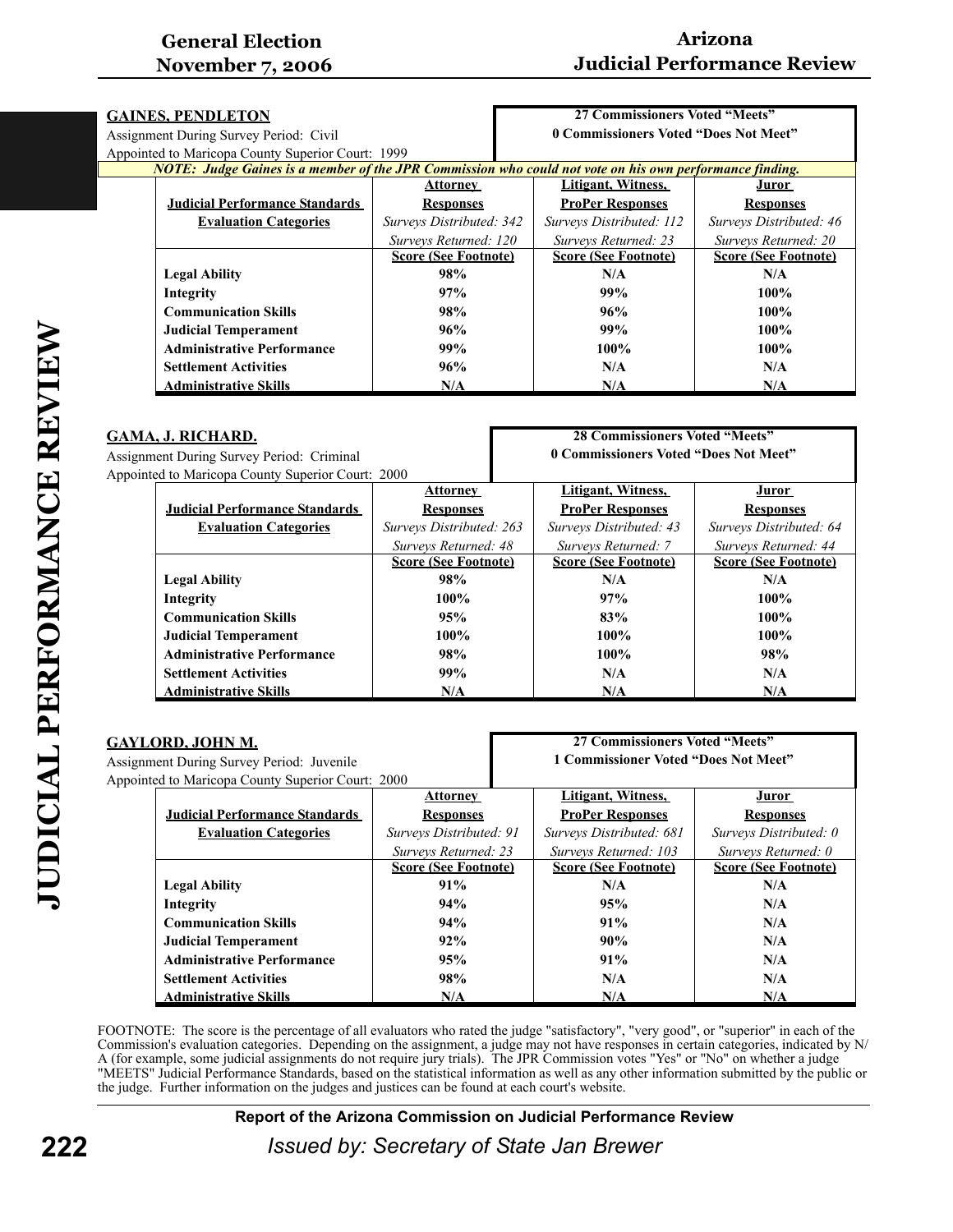# **General Election November 7, 2006**

| <b>GRANT, LARRY</b>                               |                             | <b>28 Commissioners Voted "Meets"</b> |                             |
|---------------------------------------------------|-----------------------------|---------------------------------------|-----------------------------|
| Assignment During Survey Period: Family           |                             | 0 Commissioners Voted "Does Not Meet" |                             |
| Appointed to Maricopa County Superior Court: 2003 |                             |                                       |                             |
|                                                   | <b>Attorney</b>             | Litigant, Witness,                    | Juror                       |
| <b>Judicial Performance Standards</b>             | <b>Responses</b>            | <b>ProPer Responses</b>               | <b>Responses</b>            |
| <b>Evaluation Categories</b>                      | Surveys Distributed: 129    | Surveys Distributed: 337              | Surveys Distributed: 0      |
|                                                   | Surveys Returned: 40        | Surveys Returned: 34                  | Surveys Returned: 0         |
|                                                   | <b>Score (See Footnote)</b> | <b>Score (See Footnote)</b>           | <b>Score (See Footnote)</b> |
| <b>Legal Ability</b>                              | 91%                         | N/A                                   | N/A                         |
| Integrity                                         | 98%                         | 93%                                   | N/A                         |
| <b>Communication Skills</b>                       | 85%                         | 91%                                   | N/A                         |
| <b>Judicial Temperament</b>                       | 96%                         | 90%                                   | N/A                         |
| <b>Administrative Performance</b>                 | 90%                         | 96%                                   | N/A                         |
| <b>Settlement Activities</b>                      | 92%                         | N/A                                   | N/A                         |
| <b>Administrative Skills</b>                      | N/A                         | N/A                                   | N/A                         |

| <b>GRANVILLE, WARREN J.</b><br><b>Assignment During Survey Period: Criminal</b><br>Appointed to Maricopa County Superior Court: 2000 |                                       |                             | <b>28 Commissioners Voted "Meets"</b> |                             |
|--------------------------------------------------------------------------------------------------------------------------------------|---------------------------------------|-----------------------------|---------------------------------------|-----------------------------|
|                                                                                                                                      |                                       |                             | 0 Commissioners Voted "Does Not Meet" |                             |
|                                                                                                                                      |                                       |                             |                                       |                             |
|                                                                                                                                      |                                       | <b>Attorney</b>             | Litigant, Witness,                    | Juror                       |
|                                                                                                                                      | <b>Judicial Performance Standards</b> | <b>Responses</b>            | <b>ProPer Responses</b>               | <b>Responses</b>            |
|                                                                                                                                      | <b>Evaluation Categories</b>          | Surveys Distributed: 138    | Surveys Distributed: 44               | Surveys Distributed: 44     |
|                                                                                                                                      |                                       | Surveys Returned: 36        | Surveys Returned: 6                   | Surveys Returned: 23        |
|                                                                                                                                      |                                       | <b>Score (See Footnote)</b> | <b>Score (See Footnote)</b>           | <b>Score (See Footnote)</b> |
|                                                                                                                                      | <b>Legal Ability</b>                  | 100%                        | N/A                                   | N/A                         |
|                                                                                                                                      | Integrity                             | 96%                         | $100\%$                               | $100\%$                     |
|                                                                                                                                      | <b>Communication Skills</b>           | 100%                        | $100\%$                               | $100\%$                     |
|                                                                                                                                      | <b>Judicial Temperament</b>           | 96%                         | $100\%$                               | $100\%$                     |
|                                                                                                                                      | <b>Administrative Performance</b>     | 99%                         | $100\%$                               | $100\%$                     |
|                                                                                                                                      | <b>Settlement Activities</b>          | 91%                         | N/A                                   | N/A                         |
|                                                                                                                                      | <b>Administrative Skills</b>          | N/A                         | N/A                                   | N/A                         |

| HAUSER, BRIAN R.                                 |                                                   |                             | <b>28 Commissioners Voted "Meets"</b> |                             |
|--------------------------------------------------|---------------------------------------------------|-----------------------------|---------------------------------------|-----------------------------|
| <b>Assignment During Survey Period: Criminal</b> |                                                   |                             | 0 Commissioners Voted "Does Not Meet" |                             |
|                                                  | Appointed to Maricopa County Superior Court: 1991 |                             |                                       |                             |
|                                                  |                                                   | <b>Attorney</b>             | Litigant, Witness,                    | <u>Juror</u>                |
|                                                  | <b>Judicial Performance Standards</b>             | <b>Responses</b>            | <b>ProPer Responses</b>               | <b>Responses</b>            |
|                                                  | <b>Evaluation Categories</b>                      | Surveys Distributed: 179    | Surveys Distributed: 93               | Surveys Distributed: 75     |
|                                                  |                                                   | Surveys Returned: 32        | Surveys Returned: 10                  | Surveys Returned: 22        |
|                                                  |                                                   | <b>Score (See Footnote)</b> | <b>Score (See Footnote)</b>           | <b>Score (See Footnote)</b> |
|                                                  | <b>Legal Ability</b>                              | 97%                         | N/A                                   | N/A                         |
|                                                  | Integrity                                         | $100\%$                     | $100\%$                               | $100\%$                     |
|                                                  | <b>Communication Skills</b>                       | 100%                        | $100\%$                               | 99%                         |
|                                                  | <b>Judicial Temperament</b>                       | 98%                         | $100\%$                               | $100\%$                     |
|                                                  | <b>Administrative Performance</b>                 | $100\%$                     | $100\%$                               | 97%                         |
|                                                  | <b>Settlement Activities</b>                      | 97%                         | N/A                                   | N/A                         |
|                                                  | <b>Administrative Skills</b>                      | N/A                         | N/A                                   | N/A                         |

FOOTNOTE: The score is the percentage of all evaluators who rated the judge "satisfactory", "very good", or "superior" in each of the Commission's evaluation categories. Depending on the assignment, a judge may not have responses in certain categories, indicated by N/A (for example, some judicial assignments do not require jury trials). The JPR Commission votes "Yes" or "No" on whether a judge "MEETS" Judicial Performance Standards, based on the statistical information as well as any other information submitted by the public or the judge. Further information on the judges and justices can be found at each court's website.

**Report of the Arizona Commission on Judicial Performance Review**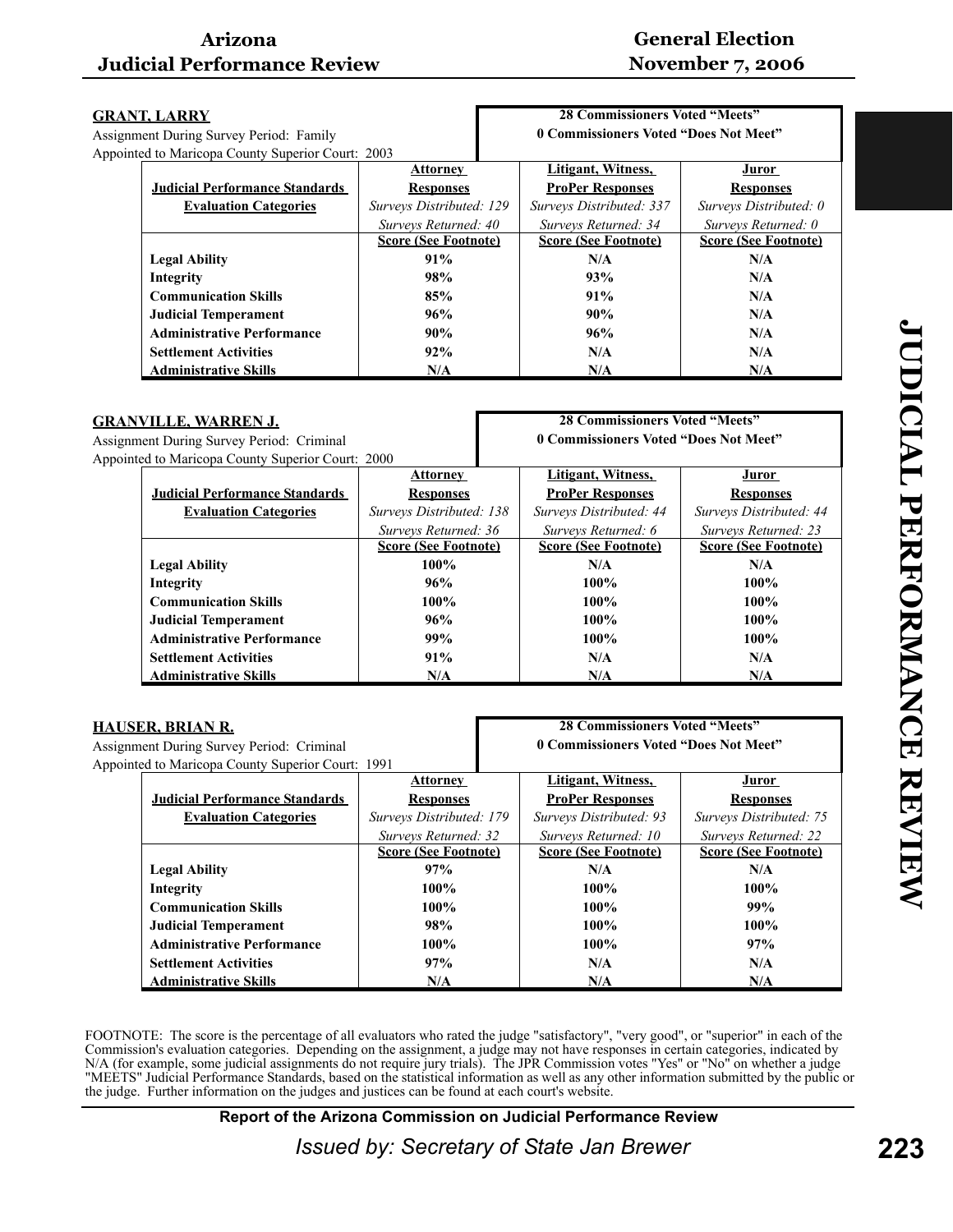# **Arizona Judicial Performance Review**

|                                                   | HEILMAN, JOSEPH B.                                    |                             | <b>28 Commissioners Voted "Meets"</b> |                             |
|---------------------------------------------------|-------------------------------------------------------|-----------------------------|---------------------------------------|-----------------------------|
|                                                   | Assignment During Survey Period: Civil/Family/Probate |                             | 0 Commissioners Voted "Does Not Meet" |                             |
| Appointed to Maricopa County Superior Court: 1999 |                                                       |                             |                                       |                             |
|                                                   |                                                       | <b>Attorney</b>             | Litigant, Witness,                    | J <u>uror</u>               |
|                                                   | <b>Judicial Performance Standards</b>                 | <b>Responses</b>            | <b>ProPer Responses</b>               | <b>Responses</b>            |
|                                                   | <b>Evaluation Categories</b>                          | Surveys Distributed: 71     | Surveys Distributed: 292              | Surveys Distributed: 0      |
|                                                   |                                                       | Surveys Returned: 27        | Surveys Returned: 20                  | Surveys Returned: 0         |
|                                                   |                                                       | <b>Score (See Footnote)</b> | <b>Score (See Footnote)</b>           | <b>Score (See Footnote)</b> |
|                                                   | <b>Legal Ability</b>                                  | 95%                         | N/A                                   | N/A                         |
|                                                   | Integrity                                             | 93%                         | 90%                                   | N/A                         |
|                                                   | <b>Communication Skills</b>                           | 96%                         | 95%                                   | N/A                         |
|                                                   | <b>Judicial Temperament</b>                           | 92%                         | 85%                                   | N/A                         |
|                                                   | <b>Administrative Performance</b>                     | 96%                         | 95%                                   | N/A                         |
|                                                   | <b>Settlement Activities</b>                          | 94%                         | N/A                                   | N/A                         |
|                                                   | <b>Administrative Skills</b>                          | N/A                         | N/A                                   | N/A                         |
|                                                   |                                                       |                             |                                       |                             |

| HICKS, BETHANY G.                         |                                                   |                             | 27 Commissioners Voted "Meets"       |                             |
|-------------------------------------------|---------------------------------------------------|-----------------------------|--------------------------------------|-----------------------------|
| Assignment During Survey Period: Criminal |                                                   |                             | 1 Commissioner Voted "Does Not Meet" |                             |
|                                           | Appointed to Maricopa County Superior Court: 1999 |                             |                                      |                             |
|                                           |                                                   | <b>Attorney</b>             | Litigant, Witness,                   | Juror                       |
|                                           | <b>Judicial Performance Standards</b>             | <b>Responses</b>            | <b>ProPer Responses</b>              | <b>Responses</b>            |
|                                           | <b>Evaluation Categories</b>                      | Surveys Distributed: 236    | Surveys Distributed: 83              | Surveys Distributed: 92     |
|                                           |                                                   | Surveys Returned: 41        | Surveys Returned: 2                  | Surveys Returned: 53        |
|                                           |                                                   | <b>Score (See Footnote)</b> | <b>Score (See Footnote)</b>          | <b>Score (See Footnote)</b> |
|                                           | <b>Legal Ability</b>                              | 62%                         | N/A                                  | N/A                         |
|                                           | Integrity                                         | 94%                         | 100%                                 | $100\%$                     |
|                                           | <b>Communication Skills</b>                       | 73%                         | $100\%$                              | $100\%$                     |
|                                           | <b>Judicial Temperament</b>                       | 82%                         | 100%                                 | $100\%$                     |
|                                           | <b>Administrative Performance</b>                 | 87%                         | $100\%$                              | $100\%$                     |
|                                           | <b>Settlement Activities</b>                      | 77%                         | N/A                                  | N/A                         |
|                                           | <b>Administrative Skills</b>                      | N/A                         | N/A                                  | N/A                         |

| <b>HOAG, M. JEAN</b>                      |                                                   |                             | <b>28 Commissioners Voted "Meets"</b> |                             |
|-------------------------------------------|---------------------------------------------------|-----------------------------|---------------------------------------|-----------------------------|
| Assignment During Survey Period: Juvenile |                                                   |                             | 0 Commissioners Voted "Does Not Meet" |                             |
|                                           | Appointed to Maricopa County Superior Court: 1996 |                             |                                       |                             |
|                                           |                                                   | <b>Attorney</b>             | Litigant, Witness,                    | <u>Juror</u>                |
|                                           | <b>Judicial Performance Standards</b>             | <b>Responses</b>            | <b>ProPer Responses</b>               | <b>Responses</b>            |
|                                           | <b>Evaluation Categories</b>                      | Surveys Distributed: 94     | Surveys Distributed: 136              | Surveys Distributed: 0      |
|                                           |                                                   | Surveys Returned: 23        | Surveys Returned: 29                  | Surveys Returned: 0         |
|                                           |                                                   | <b>Score (See Footnote)</b> | <b>Score (See Footnote)</b>           | <b>Score (See Footnote)</b> |
|                                           | <b>Legal Ability</b>                              | 100%                        | N/A                                   | N/A                         |
|                                           | Integrity                                         | $100\%$                     | $100\%$                               | N/A                         |
|                                           | <b>Communication Skills</b>                       | $100\%$                     | $100\%$                               | N/A                         |
|                                           | <b>Judicial Temperament</b>                       | $100\%$                     | 99%                                   | N/A                         |
|                                           | <b>Administrative Performance</b>                 | 98%                         | 95%                                   | N/A                         |
|                                           | <b>Settlement Activities</b>                      | $100\%$                     | N/A                                   | N/A                         |
|                                           | <b>Administrative Skills</b>                      | N/A                         | N/A                                   | N/A                         |

FOOTNOTE: The score is the percentage of all evaluators who rated the judge "satisfactory", "very good", or "superior" in each of the Commission's evaluation categories. Depending on the assignment, a judge may not have responses in certain categories, indicated by N/ A (for example, some judicial assignments do not require jury trials). The JPR Commission votes "Yes" or "No" on whether a judge "MEETS" Judicial Performance Standards, based on the statistical information as well as any other information submitted by the public or the judge. Further information on the judges and justices can be found at each court's website.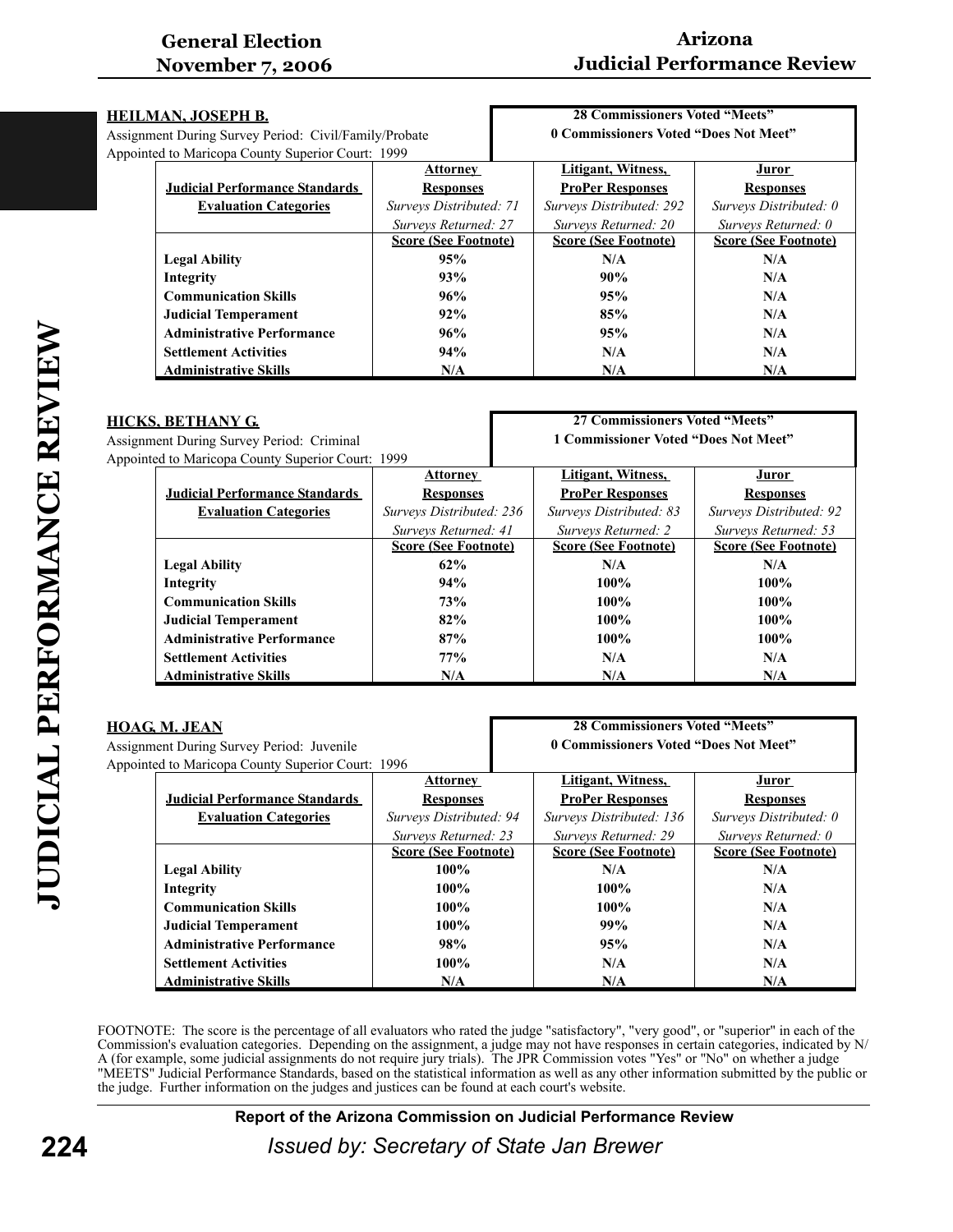# **General Election November 7, 2006**

| HOLT, CATHY M.                            |                                                   |                             | <b>28 Commissioners Voted "Meets"</b> |                                       |                             |
|-------------------------------------------|---------------------------------------------------|-----------------------------|---------------------------------------|---------------------------------------|-----------------------------|
| Assignment During Survey Period: Criminal |                                                   |                             |                                       | 0 Commissioners Voted "Does Not Meet" |                             |
|                                           | Appointed to Maricopa County Superior Court: 1999 |                             |                                       |                                       |                             |
|                                           |                                                   | <b>Attorney</b>             |                                       | Litigant, Witness,                    | Juror                       |
|                                           | <b>Judicial Performance Standards</b>             | <b>Responses</b>            |                                       | <b>ProPer Responses</b>               | <b>Responses</b>            |
|                                           | <b>Evaluation Categories</b>                      | Surveys Distributed: 215    |                                       | Surveys Distributed: 41               | Surveys Distributed: 80     |
|                                           |                                                   | Surveys Returned: 33        |                                       | Surveys Returned: 2                   | Surveys Returned: 31        |
|                                           |                                                   | <b>Score (See Footnote)</b> |                                       | <b>Score (See Footnote)</b>           | <b>Score (See Footnote)</b> |
|                                           | <b>Legal Ability</b>                              | 94%                         |                                       | N/A                                   | N/A                         |
|                                           | Integrity                                         | $100\%$                     |                                       | 100%                                  | $100\%$                     |
|                                           | <b>Communication Skills</b>                       | 97%                         |                                       | $100\%$                               | 95%                         |
|                                           | <b>Judicial Temperament</b>                       | 98%                         |                                       | $100\%$                               | 100%                        |
|                                           | <b>Administrative Performance</b>                 | 99%                         |                                       | $100\%$                               | 95%                         |
|                                           | <b>Settlement Activities</b>                      | $100\%$                     |                                       | N/A                                   | N/A                         |
|                                           | <b>Administrative Skills</b>                      | N/A                         |                                       | N/A                                   | N/A                         |

| HOTHAM, JEFFREY A.                      |                                                   |                             | <b>28 Commissioners Voted "Meets"</b> |                             |
|-----------------------------------------|---------------------------------------------------|-----------------------------|---------------------------------------|-----------------------------|
| Assignment During Survey Period: Family |                                                   |                             | 0 Commissioners Voted "Does Not Meet" |                             |
|                                         | Appointed to Maricopa County Superior Court: 1987 |                             |                                       |                             |
|                                         |                                                   | <b>Attorney</b>             | Litigant, Witness,                    | Juror                       |
|                                         | <b>Judicial Performance Standards</b>             | <b>Responses</b>            | <b>ProPer Responses</b>               | <b>Responses</b>            |
|                                         | <b>Evaluation Categories</b>                      | Surveys Distributed: 173    | Surveys Distributed: 306              | Surveys Distributed: 0      |
|                                         |                                                   | Surveys Returned: 42        | Surveys Returned: 31                  | Surveys Returned: 0         |
|                                         |                                                   | <b>Score (See Footnote)</b> | <b>Score (See Footnote)</b>           | <b>Score (See Footnote)</b> |
|                                         | <b>Legal Ability</b>                              | 93%                         | N/A                                   | N/A                         |
|                                         | Integrity                                         | 92%                         | 92%                                   | N/A                         |
|                                         | <b>Communication Skills</b>                       | 97%                         | 93%                                   | N/A                         |
|                                         | <b>Judicial Temperament</b>                       | 90%                         | 90%                                   | N/A                         |
|                                         | <b>Administrative Performance</b>                 | 96%                         | 95%                                   | N/A                         |
|                                         | <b>Settlement Activities</b>                      | 89%                         | N/A                                   | N/A                         |
|                                         | <b>Administrative Skills</b>                      | N/A                         | N/A                                   | N/A                         |

| HOUSER, ROBERT C.                                 |                             | <b>28 Commissioners Voted "Meets"</b> |                             |
|---------------------------------------------------|-----------------------------|---------------------------------------|-----------------------------|
| Assignment During Survey Period: Civil            |                             | 0 Commissioners Voted "Does Not Meet" |                             |
| Appointed to Maricopa County Superior Court: 2002 |                             |                                       |                             |
|                                                   | <b>Attorney</b>             | Litigant, Witness,                    | Juror                       |
| <b>Judicial Performance Standards</b>             | <b>Responses</b>            | <b>ProPer Responses</b>               | <b>Responses</b>            |
| <b>Evaluation Categories</b>                      | Surveys Distributed: 325    | Surveys Distributed: 95               | Surveys Distributed: 17     |
|                                                   | Surveys Returned: 78        | Surveys Returned: 24                  | Surveys Returned: 10        |
|                                                   | <b>Score (See Footnote)</b> | <b>Score (See Footnote)</b>           | <b>Score (See Footnote)</b> |
| <b>Legal Ability</b>                              | 99%                         | N/A                                   | N/A                         |
| Integrity                                         | 99%                         | 96%                                   | $100\%$                     |
| <b>Communication Skills</b>                       | 97%                         | 92%                                   | $100\%$                     |
| <b>Judicial Temperament</b>                       | 98%                         | 91%                                   | $100\%$                     |
| <b>Administrative Performance</b>                 | 99%                         | 97%                                   | 100%                        |
| <b>Settlement Activities</b>                      | $100\%$                     | N/A                                   | N/A                         |
| <b>Administrative Skills</b>                      | N/A                         | N/A                                   | N/A                         |

FOOTNOTE: The score is the percentage of all evaluators who rated the judge "satisfactory", "very good", or "superior" in each of the Commission's evaluation categories. Depending on the assignment, a judge may not have responses in certain categories, indicated by N/A (for example, some judicial assignments do not require jury trials). The JPR Commission votes "Yes" or "No" on whether a judge "MEETS" Judicial Performance Standards, based on the statistical information as well as any other information submitted by the public or the judge. Further information on the judges and justices can be found at each court's website.

**Report of the Arizona Commission on Judicial Performance Review**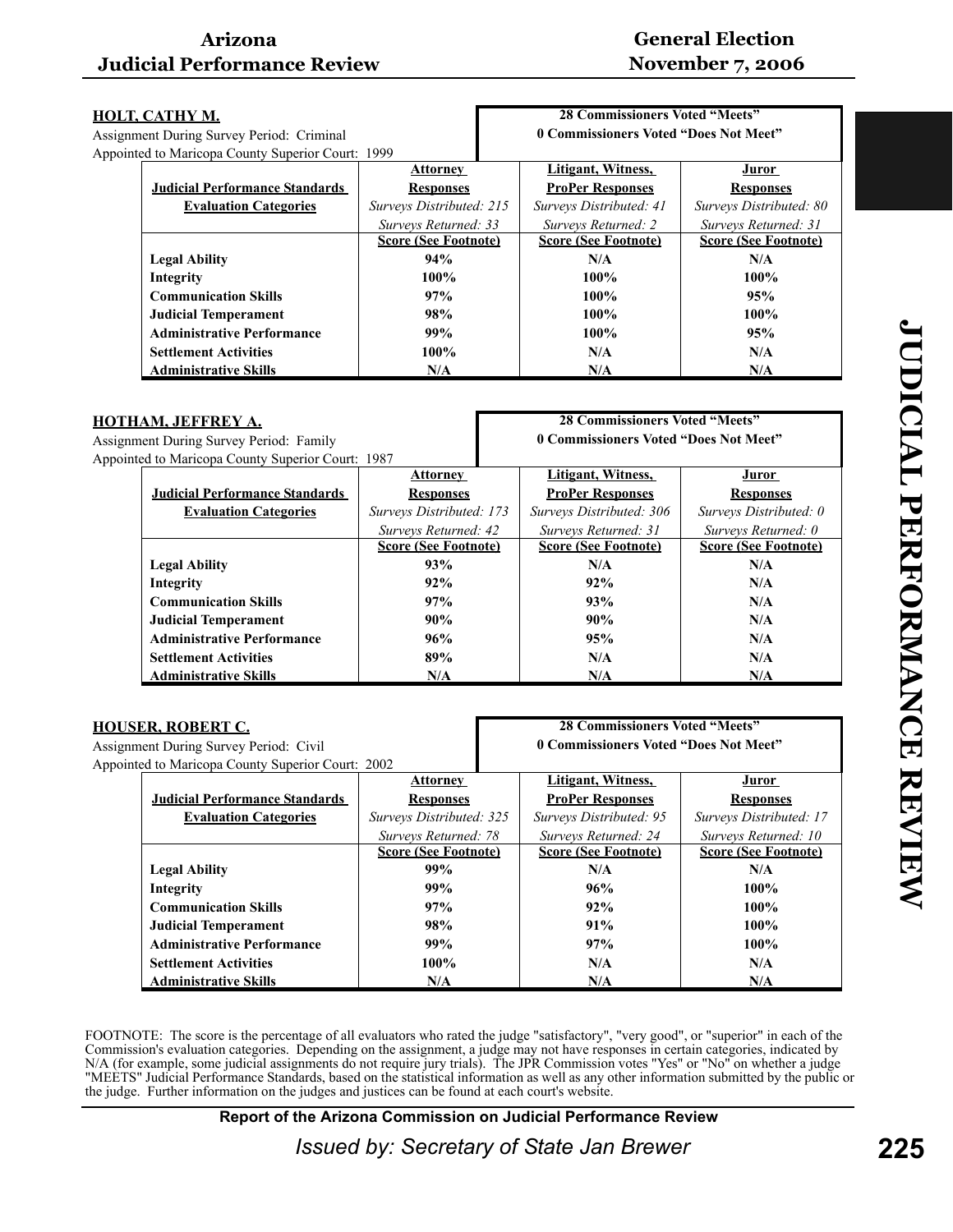# **Arizona Judicial Performance Review**

| HYATT, CAREY S.                                   |                         | <b>28 Commissioners Voted "Meets"</b> |                             |  |
|---------------------------------------------------|-------------------------|---------------------------------------|-----------------------------|--|
| <b>Assignment During Survey Period: Criminal</b>  |                         | 0 Commissioners Voted "Does Not Meet" |                             |  |
| Appointed to Maricopa County Superior Court: 2000 |                         |                                       |                             |  |
|                                                   | <b>Attorney</b>         | Litigant, Witness,                    | <u>Juror</u>                |  |
| <b>Judicial Performance Standards</b>             | <b>Responses</b>        | <b>ProPer Responses</b>               | <b>Responses</b>            |  |
| <b>Evaluation Categories</b>                      | Surveys Distributed: 20 | Surveys Distributed: 426              | Surveys Distributed: 0      |  |
|                                                   | Surveys Returned: 5     | Surveys Returned: 49                  | Surveys Returned: 0         |  |
| <b>Score (See Footnote)</b>                       |                         | <b>Score (See Footnote)</b>           | <b>Score (See Footnote)</b> |  |
| <b>Legal Ability</b>                              | 90%                     | N/A                                   | N/A                         |  |
| Integrity                                         | 96%                     | 90%                                   | N/A                         |  |
| <b>Communication Skills</b>                       | $100\%$                 | 92%                                   | N/A                         |  |
| <b>Judicial Temperament</b>                       | 80%                     | 88%                                   | N/A                         |  |
| <b>Administrative Performance</b>                 | 83%                     | 90%                                   | N/A                         |  |
| <b>Settlement Activities</b>                      | <b>75%</b>              | N/A                                   | N/A                         |  |
| <b>Administrative Skills</b>                      | N/A                     | N/A                                   | N/A                         |  |
|                                                   |                         |                                       |                             |  |

| ISHIKAWA, BRIAN K. |                                                   |                             | <b>28 Commissioners Voted "Meets"</b> |                             |  |
|--------------------|---------------------------------------------------|-----------------------------|---------------------------------------|-----------------------------|--|
|                    | Assignment During Survey Period: Civil            |                             | 0 Commissioners Voted "Does Not Meet" |                             |  |
|                    | Appointed to Maricopa County Superior Court: 1995 |                             |                                       |                             |  |
|                    |                                                   | <b>Attorney</b>             | Litigant, Witness,                    | <u>Juror</u>                |  |
|                    | <b>Judicial Performance Standards</b>             | <b>Responses</b>            | <b>ProPer Responses</b>               | <b>Responses</b>            |  |
|                    | <b>Evaluation Categories</b>                      | Surveys Distributed: 260    | Surveys Distributed: 24               | Surveys Distributed: 46     |  |
|                    |                                                   | Surveys Returned: 61        | Surveys Returned: 5                   | Surveys Returned: 15        |  |
|                    |                                                   | <b>Score (See Footnote)</b> | <b>Score (See Footnote)</b>           | <b>Score (See Footnote)</b> |  |
|                    | <b>Legal Ability</b>                              | 98%                         | N/A                                   | N/A                         |  |
|                    | Integrity                                         | 97%                         | $100\%$                               | 100%                        |  |
|                    | <b>Communication Skills</b>                       | 98%                         | $100\%$                               | $100\%$                     |  |
|                    | <b>Judicial Temperament</b>                       | 99%                         | $100\%$                               | $100\%$                     |  |
|                    | <b>Administrative Performance</b>                 | $100\%$                     | 91%                                   | $100\%$                     |  |
|                    | <b>Settlement Activities</b>                      | 98%                         | N/A                                   | N/A                         |  |
|                    | <b>Administrative Skills</b>                      | N/A                         | N/A                                   | N/A                         |  |

| <u>JONES, MICHAEL D.</u>               |                                                   |                             | <b>28 Commissioners Voted "Meets"</b> |                                       |                             |
|----------------------------------------|---------------------------------------------------|-----------------------------|---------------------------------------|---------------------------------------|-----------------------------|
| Assignment During Survey Period: Civil |                                                   |                             |                                       | 0 Commissioners Voted "Does Not Meet" |                             |
|                                        | Appointed to Maricopa County Superior Court: 1995 |                             |                                       |                                       |                             |
|                                        |                                                   | <b>Attorney</b>             |                                       | Litigant, Witness,                    | <u>Juror</u>                |
|                                        | <b>Judicial Performance Standards</b>             | <b>Responses</b>            |                                       | <b>ProPer Responses</b>               | <b>Responses</b>            |
|                                        | <b>Evaluation Categories</b>                      | Surveys Distributed: 150    |                                       | Surveys Distributed: 58               | Surveys Distributed: 19     |
|                                        |                                                   | Surveys Returned: 37        |                                       | Surveys Returned: 12                  | Surveys Returned: 11        |
|                                        |                                                   | <b>Score (See Footnote)</b> |                                       | <b>Score (See Footnote)</b>           | <b>Score (See Footnote)</b> |
|                                        | <b>Legal Ability</b>                              | 99%                         |                                       | N/A                                   | N/A                         |
|                                        | Integrity                                         | 99%                         |                                       | 96%                                   | 98%                         |
|                                        | <b>Communication Skills</b>                       | 95%                         |                                       | 92%                                   | 91%                         |
|                                        | <b>Judicial Temperament</b>                       | $100\%$                     |                                       | 91%                                   | 98%                         |
|                                        | <b>Administrative Performance</b>                 | 96%                         |                                       | 88%                                   | 94%                         |
|                                        | <b>Settlement Activities</b>                      | 100%                        |                                       | N/A                                   | N/A                         |
|                                        | <b>Administrative Skills</b>                      | N/A                         |                                       | N/A                                   | N/A                         |

FOOTNOTE: The score is the percentage of all evaluators who rated the judge "satisfactory", "very good", or "superior" in each of the Commission's evaluation categories. Depending on the assignment, a judge may not have responses in certain categories, indicated by N/ A (for example, some judicial assignments do not require jury trials). The JPR Commission votes "Yes" or "No" on whether a judge "MEETS" Judicial Performance Standards, based on the statistical information as well as any other information submitted by the public or the judge. Further information on the judges and justices can be found at each court's website.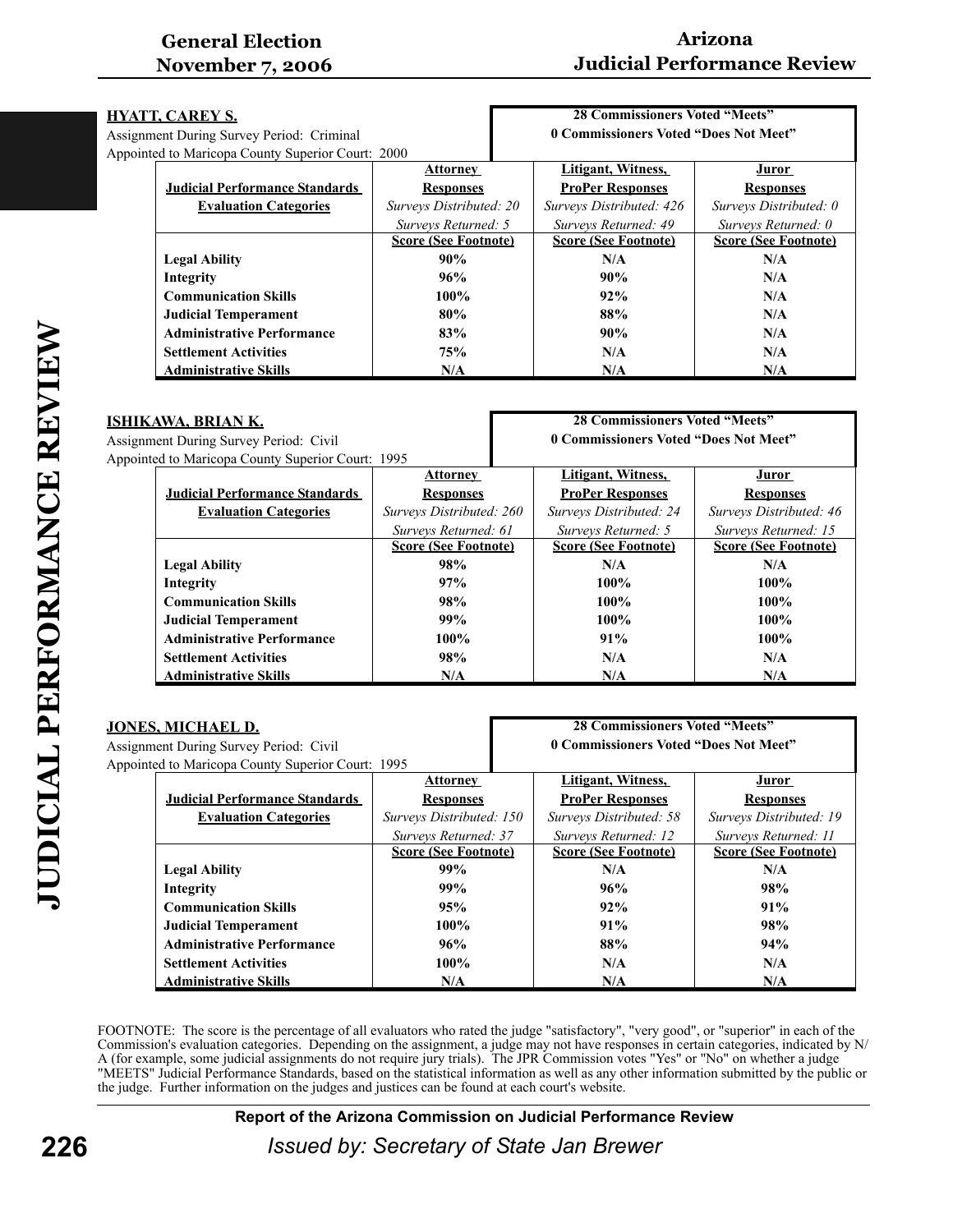# **General Election November 7, 2006**

| <b>KEPPEL, JAMES H.</b>                           |                                                              |                      |                                       | <b>28 Commissioners Voted "Meets"</b> |                                       |                             |  |  |
|---------------------------------------------------|--------------------------------------------------------------|----------------------|---------------------------------------|---------------------------------------|---------------------------------------|-----------------------------|--|--|
|                                                   | Assignment During Survey Period: Criminal, Presiding Judge - |                      |                                       |                                       | 0 Commissioners Voted "Does Not Meet" |                             |  |  |
| Criminal Department                               |                                                              |                      |                                       |                                       |                                       |                             |  |  |
|                                                   | Appointed to Maricopa County Superior Court: 1996            |                      |                                       |                                       |                                       |                             |  |  |
|                                                   | <b>Presiding Judge</b>                                       |                      |                                       | <b>Attorney</b>                       | <b>Litigant, Witness,</b>             | <b>Juror</b>                |  |  |
| <b>Judicial Performance</b>                       | <b>Responses</b>                                             |                      |                                       | <b>Responses</b>                      | <b>ProPer Responses</b>               | <b>Responses</b>            |  |  |
| <b>Standards Evaluation</b>                       | Surveys                                                      |                      |                                       | Surveys                               | Surveys                               | Surveys                     |  |  |
| <b>Categories</b>                                 | Distributed: 50                                              |                      |                                       | Distributed: 206                      | Distributed: 6                        | Distributed: 148            |  |  |
|                                                   | Surveys Returned: 22                                         |                      |                                       | Surveys Returned: 53                  | Surveys Returned: 1                   | Surveys Returned: 21        |  |  |
|                                                   | <b>Score (See Footnote)</b>                                  |                      |                                       | <b>Score (See Footnote)</b>           | <b>Score (See Footnote)</b>           | <b>Score (See Footnote)</b> |  |  |
| <b>Legal Ability</b>                              | N/A                                                          |                      |                                       | 100%                                  | N/A                                   | N/A                         |  |  |
| Integrity                                         | 100%                                                         |                      |                                       | 100%                                  | 100%                                  | 100%                        |  |  |
| <b>Communication Skills</b>                       | 99%                                                          |                      |                                       | 100%                                  | 100%                                  | 99%                         |  |  |
| <b>Judicial Temperament</b>                       | 100%                                                         |                      |                                       | 100%                                  | 100%                                  | $100\%$                     |  |  |
| <b>Administrative Performance</b>                 |                                                              |                      |                                       |                                       | 100%                                  | 100%                        |  |  |
|                                                   | 98%                                                          |                      | 100%                                  |                                       |                                       |                             |  |  |
| <b>Settlement Activities</b>                      | N/A                                                          |                      | 96%                                   |                                       | N/A                                   | N/A                         |  |  |
| <b>Administrative Skills</b>                      | 97%                                                          | N/A                  |                                       |                                       | N/A                                   | N/A                         |  |  |
|                                                   |                                                              |                      |                                       |                                       |                                       |                             |  |  |
| <b>LEE, RAYMOND</b>                               |                                                              |                      |                                       |                                       | <b>28 Commissioners Voted "Meets"</b> |                             |  |  |
| Assignment During Survey Period: Family           |                                                              |                      | 0 Commissioners Voted "Does Not Meet" |                                       |                                       |                             |  |  |
| Appointed to Maricopa County Superior Court: 2003 |                                                              |                      |                                       |                                       |                                       |                             |  |  |
|                                                   |                                                              |                      | <b>Attorney</b>                       |                                       | Litigant, Witness,                    | Juror                       |  |  |
| <b>Judicial Performance Standards</b>             |                                                              |                      | <b>Responses</b>                      |                                       | <b>ProPer Responses</b>               | <b>Responses</b>            |  |  |
| <b>Evaluation Categories</b>                      |                                                              |                      | Surveys Distributed: 173              |                                       | Surveys Distributed: 451              | Surveys Distributed: 0      |  |  |
|                                                   |                                                              | Surveys Returned: 61 |                                       |                                       | Surveys Returned: 76                  | Surveys Returned: 0         |  |  |
|                                                   |                                                              |                      | <b>Score (See Footnote)</b>           |                                       | <b>Score (See Footnote)</b>           | <b>Score (See Footnote)</b> |  |  |
| <b>Legal Ability</b>                              |                                                              |                      | 99%                                   |                                       | N/A                                   | N/A                         |  |  |
| <b>Integrity</b>                                  |                                                              |                      | 98%                                   |                                       | 99%                                   | N/A                         |  |  |
| <b>Communication Skills</b>                       |                                                              |                      | 94%                                   |                                       | 97%                                   | N/A                         |  |  |
| <b>Judicial Temperament</b>                       |                                                              |                      | 96%                                   |                                       | 97%                                   | N/A                         |  |  |
| <b>Administrative Performance</b>                 |                                                              |                      | 99%                                   |                                       | 98%                                   | N/A                         |  |  |
| <b>Settlement Activities</b>                      |                                                              |                      | 97%                                   |                                       | N/A                                   | N/A                         |  |  |
| <b>Administrative Skills</b>                      |                                                              |                      | N/A                                   |                                       | N/A                                   | N/A                         |  |  |
|                                                   |                                                              |                      |                                       |                                       |                                       |                             |  |  |

| <u>MANGUM, J. KENNETH</u>                         |                             | <b>28 Commissioners Voted "Meets"</b> |                             |  |
|---------------------------------------------------|-----------------------------|---------------------------------------|-----------------------------|--|
| Assignment During Survey Period: Juvenile         |                             | 0 Commissioners Voted "Does Not Meet" |                             |  |
| Appointed to Maricopa County Superior Court: 1990 |                             |                                       |                             |  |
|                                                   | <b>Attorney</b>             | Litigant, Witness,                    | <u>Juror</u>                |  |
| <b>Judicial Performance Standards</b>             | <b>Responses</b>            | <b>ProPer Responses</b>               | <b>Responses</b>            |  |
| <b>Evaluation Categories</b>                      | Surveys Distributed: 98     | Surveys Distributed: 230              | Surveys Distributed: 0      |  |
|                                                   | Surveys Returned: 26        | Surveys Returned: 29                  | Surveys Returned: 0         |  |
|                                                   | <b>Score (See Footnote)</b> | <b>Score (See Footnote)</b>           | <b>Score (See Footnote)</b> |  |
| <b>Legal Ability</b>                              | $100\%$                     | N/A                                   | N/A                         |  |
| Integrity                                         | $100\%$                     | $100\%$                               | N/A                         |  |
| <b>Communication Skills</b>                       | $100\%$                     | $100\%$                               | N/A                         |  |
| <b>Judicial Temperament</b>                       | $100\%$                     | $100\%$                               | N/A                         |  |
| <b>Administrative Performance</b>                 | $100\%$                     | $100\%$                               | N/A                         |  |
| <b>Settlement Activities</b>                      | $100\%$                     | N/A                                   | N/A                         |  |
| <b>Administrative Skills</b>                      | N/A                         | N/A                                   | N/A                         |  |

FOOTNOTE: The score is the percentage of all evaluators who rated the judge "satisfactory", "very good", or "superior" in each of the Commission's evaluation categories. Depending on the assignment, a judge may not have responses in certain categories, indicated by N/A (for example, some judicial assignments do not require jury trials). The JPR Commission votes "Yes" or "No" on whether a judge "MEETS" Judicial Performance Standards, based on the statistical information as well as any other information submitted by the public or the judge. Further information on the judges and justices can be found at each court's website.

**Report of the Arizona Commission on Judicial Performance Review**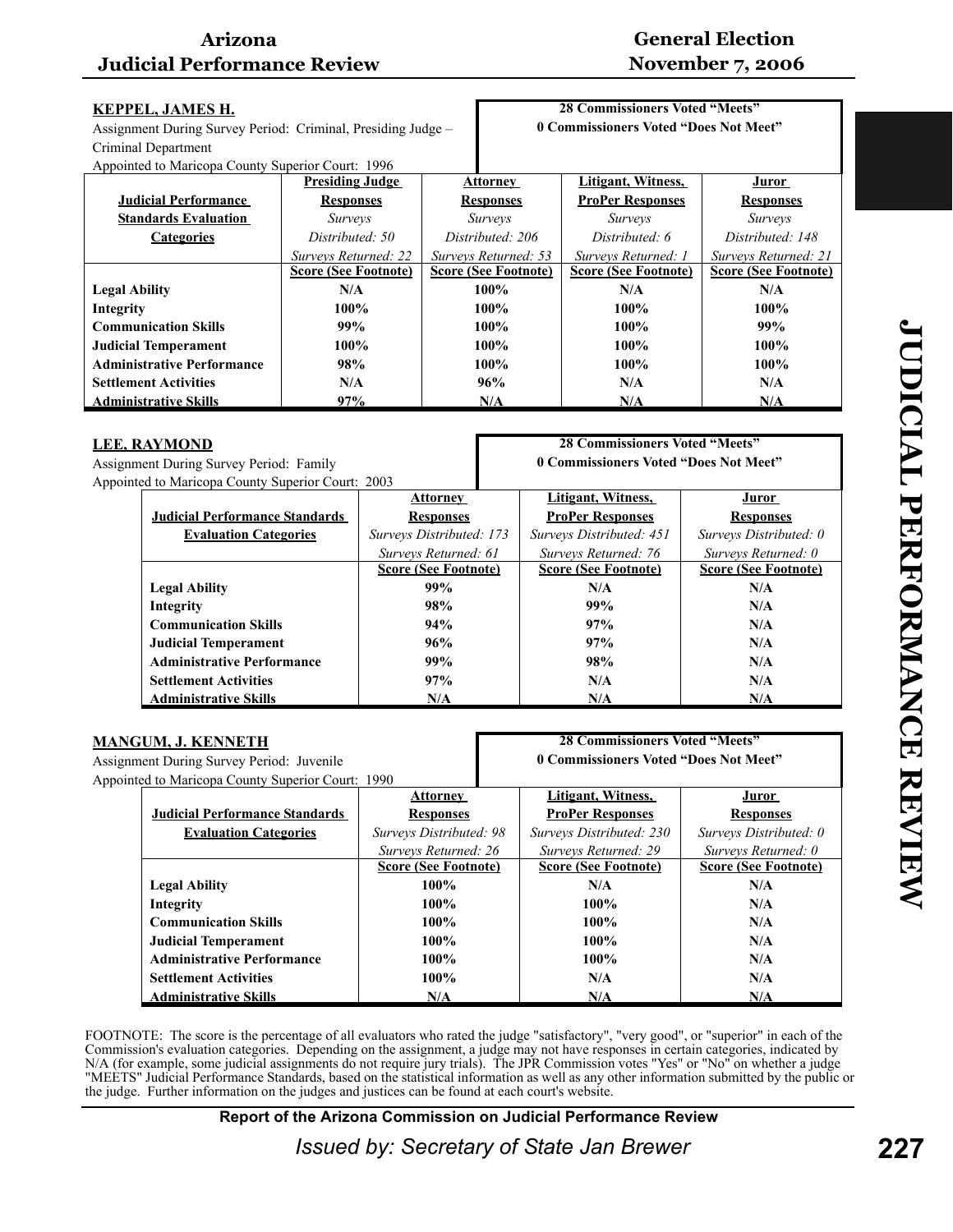# **Arizona Judicial Performance Review**

| <u>MROZ, ROSA P.</u> |                                                   |                             | <b>28 Commissioners Voted "Meets"</b> |                             |  |
|----------------------|---------------------------------------------------|-----------------------------|---------------------------------------|-----------------------------|--|
|                      | Assignment During Survey Period: Family           |                             | 0 Commissioners Voted "Does Not Meet" |                             |  |
|                      | Appointed to Maricopa County Superior Court: 2004 |                             |                                       |                             |  |
|                      |                                                   | <b>Attorney</b>             | Litigant, Witness,                    | Juror                       |  |
|                      | <b>Judicial Performance Standards</b>             | <b>Responses</b>            | <b>ProPer Responses</b>               | <b>Responses</b>            |  |
|                      | <b>Evaluation Categories</b>                      | Surveys Distributed: 143    | Surveys Distributed: 351              | Surveys Distributed: 0      |  |
|                      |                                                   | Surveys Returned: 43        | Surveys Returned: 45                  | Surveys Returned: 0         |  |
|                      |                                                   | <b>Score (See Footnote)</b> | <b>Score (See Footnote)</b>           | <b>Score (See Footnote)</b> |  |
|                      | <b>Legal Ability</b>                              | 96%                         | N/A                                   | N/A                         |  |
|                      | Integrity                                         | 96%                         | 96%                                   | N/A                         |  |
|                      | <b>Communication Skills</b>                       | 97%                         | 93%                                   | N/A                         |  |
|                      | <b>Judicial Temperament</b>                       | 96%                         | 95%                                   | N/A                         |  |
|                      | <b>Administrative Performance</b>                 | 97%                         | 97%                                   | N/A                         |  |
|                      | <b>Settlement Activities</b>                      | 95%                         | N/A                                   | N/A                         |  |
|                      | <b>Administrative Skills</b>                      | N/A                         | N/A                                   | N/A                         |  |

| <b>MUNDELL, BARBARA RODRIGUEZ</b>                       | <b>28 Commissioners Voted "Meets"</b> |  |                                       |                             |                             |
|---------------------------------------------------------|---------------------------------------|--|---------------------------------------|-----------------------------|-----------------------------|
| Assignment During Survey Period: Presiding Judge        |                                       |  | 0 Commissioners Voted "Does Not Meet" |                             |                             |
| Appointed to Maricopa County Superior Court: 1991       |                                       |  |                                       |                             |                             |
|                                                         | <b>Presiding Judge</b>                |  | Attorney                              | Litigant, Witness,          | Juror                       |
| <b>Judicial Performance</b>                             | <b>Responses</b>                      |  | <b>Responses</b>                      | <b>ProPer Responses</b>     | <b>Responses</b>            |
| <b>Standards Evaluation</b>                             | <i>Surveys</i>                        |  | <i>Surveys</i>                        | <i>Surveys</i>              | <i>Surveys</i>              |
| Distributed: 237<br>Distributed: 9<br><b>Categories</b> |                                       |  | Distributed: 34                       | Distributed: 0              |                             |
|                                                         | Surveys Returned: 88                  |  | Surveys Returned: 1                   | Surveys Returned: 1         | Surveys Returned: 0         |
|                                                         | <b>Score (See Footnote)</b>           |  | <b>Score (See Footnote)</b>           | <b>Score (See Footnote)</b> | <b>Score (See Footnote)</b> |
| <b>Legal Ability</b>                                    | N/A                                   |  | 100%                                  | N/A                         | N/A                         |
| Integrity                                               | 96%                                   |  | 100%                                  | $100\%$                     | N/A                         |
| <b>Communication Skills</b>                             | 95%                                   |  | $100\%$                               | 100%                        | N/A                         |
| <b>Judicial Temperament</b>                             | 96%                                   |  | $100\%$                               | $100\%$                     | N/A                         |
| <b>Administrative Performance</b>                       | 95%                                   |  | 100%                                  | $100\%$                     | N/A                         |
| <b>Settlement Activities</b>                            | N/A                                   |  | $100\%$                               | N/A                         | N/A                         |
| <b>Administrative Skills</b>                            | 94%                                   |  | N/A                                   | N/A                         | N/A                         |

| <b>28 Commissioners Voted "Meets"</b><br>O'CONNOR, KAREN L.<br>0 Commissioners Voted "Does Not Meet"<br>Assignment During Survey Period: Civil, Presiding Judge -<br>Probate/Mental Health Department<br>Appointed to Maricopa County Superior Court: 2000 |                             |                             |                             |                             |  |
|------------------------------------------------------------------------------------------------------------------------------------------------------------------------------------------------------------------------------------------------------------|-----------------------------|-----------------------------|-----------------------------|-----------------------------|--|
|                                                                                                                                                                                                                                                            | <b>Presiding Judge</b>      | <b>Attorney</b>             | Litigant, Witness,          | Juror                       |  |
| <b>Judicial Performance</b>                                                                                                                                                                                                                                | <b>Responses</b>            | <b>Responses</b>            | <b>ProPer Responses</b>     | <b>Responses</b>            |  |
| <b>Standards Evaluation</b>                                                                                                                                                                                                                                | <i>Surveys</i>              | <i>Surveys</i>              | <i>Surveys</i>              | <i>Surveys</i>              |  |
| <b>Categories</b>                                                                                                                                                                                                                                          | Distributed: 14             | Distributed: 72             | Distributed: 88             | Distributed: 27             |  |
|                                                                                                                                                                                                                                                            | Surveys Returned: 11        | Surveys Returned: 25        | Surveys Returned: 13        | Surveys Returned: 8         |  |
|                                                                                                                                                                                                                                                            | <b>Score (See Footnote)</b> | <b>Score (See Footnote)</b> | <b>Score (See Footnote)</b> | <b>Score (See Footnote)</b> |  |
| <b>Legal Ability</b>                                                                                                                                                                                                                                       | N/A                         | 86%                         | N/A                         | N/A                         |  |
| Integrity                                                                                                                                                                                                                                                  | 100%                        | 91%                         | 99%                         | 100%                        |  |
| <b>Communication Skills</b>                                                                                                                                                                                                                                | 100%                        | 86%                         | $100\%$                     | 100%                        |  |
| <b>Judicial Temperament</b>                                                                                                                                                                                                                                | 100%                        | 94%                         | $100\%$                     | $100\%$                     |  |
| <b>Administrative Performance</b>                                                                                                                                                                                                                          | $100\%$                     | 93%                         | $100\%$                     | $100\%$                     |  |
| <b>Settlement Activities</b>                                                                                                                                                                                                                               | N/A                         | 93%                         | N/A                         | N/A                         |  |
| <b>Administrative Skills</b>                                                                                                                                                                                                                               | 100%                        | N/A                         | N/A                         | N/A                         |  |

FOOTNOTE: The score is the percentage of all evaluators who rated the judge "satisfactory", "very good", or "superior" in each of the Commission's evaluation categories. Depending on the assignment, a judge may not have responses in certain categories, indicated by N/ A (for example, some judicial assignments do not require jury trials). The JPR Commission votes "Yes" or "No" on whether a judge "MEETS" Judicial Performance Standards, based on the statistical information as well as any other information submitted by the public or the judge. Further information on the judges and justices can be found at each court's website.

#### **Report of the Arizona Commission on Judicial Performance Review**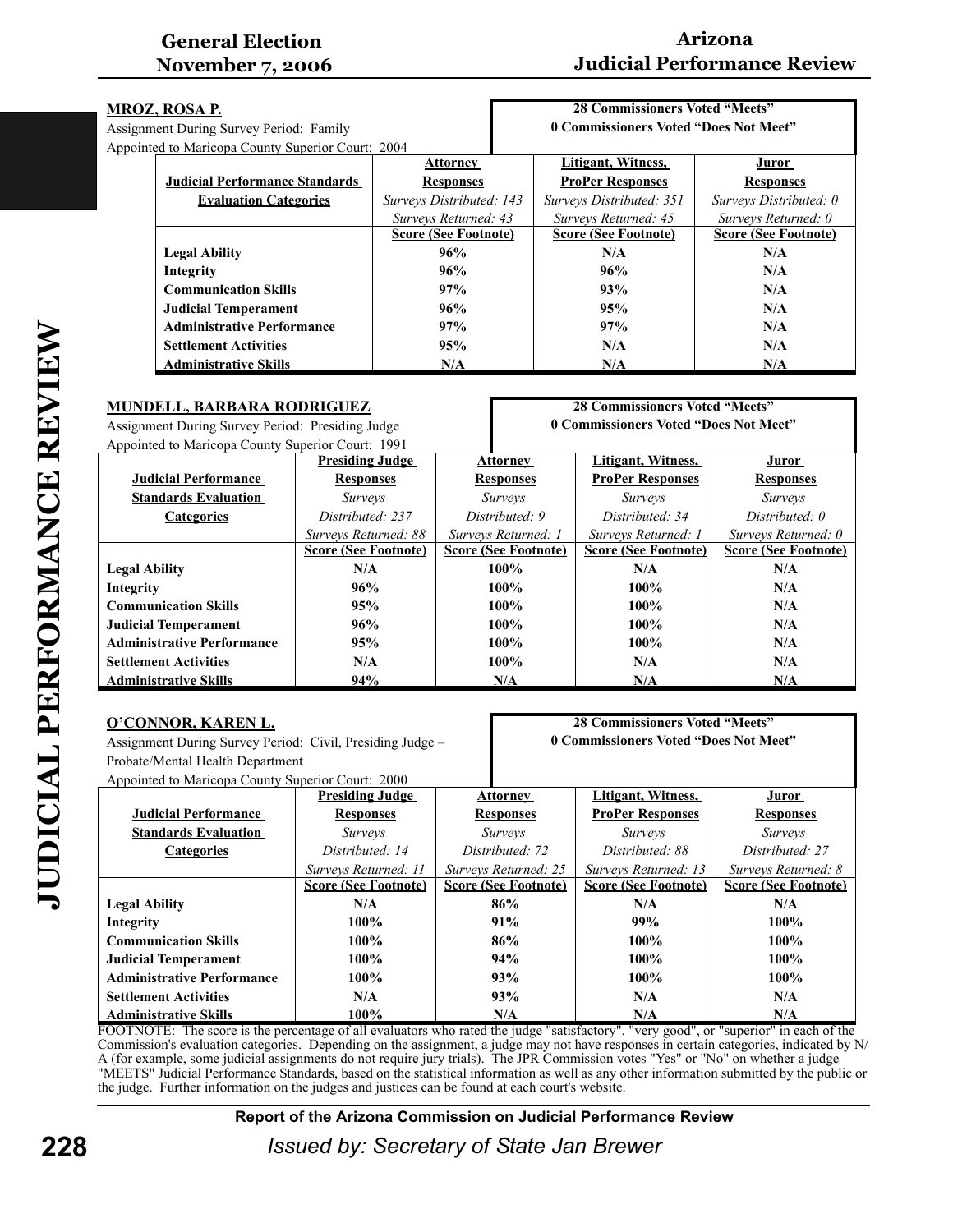### **General Election November 7, 2006**

| <u>O'TOOLE, THOMAS W.</u>                 |                                                   |                             | <b>28 Commissioners Voted "Meets"</b> |                                       |                             |
|-------------------------------------------|---------------------------------------------------|-----------------------------|---------------------------------------|---------------------------------------|-----------------------------|
| Assignment During Survey Period: Criminal |                                                   |                             |                                       | 0 Commissioners Voted "Does Not Meet" |                             |
|                                           | Appointed to Maricopa County Superior Court: 1984 |                             |                                       |                                       |                             |
|                                           |                                                   | <b>Attorney</b>             |                                       | Litigant, Witness,                    | Juror                       |
|                                           | <b>Judicial Performance Standards</b>             | <b>Responses</b>            |                                       | <b>ProPer Responses</b>               | <b>Responses</b>            |
|                                           | <b>Evaluation Categories</b>                      | Surveys Distributed: 201    |                                       | Surveys Distributed: 68               | Surveys Distributed: 78     |
|                                           |                                                   | Surveys Returned: 34        |                                       | Surveys Returned: 5                   | Surveys Returned: 35        |
|                                           |                                                   | <b>Score (See Footnote)</b> |                                       | <b>Score (See Footnote)</b>           | <b>Score (See Footnote)</b> |
|                                           | <b>Legal Ability</b>                              | $100\%$                     |                                       | N/A                                   | N/A                         |
|                                           | Integrity                                         | $100\%$                     |                                       | $100\%$                               | $100\%$                     |
|                                           | <b>Communication Skills</b>                       | $100\%$                     |                                       | $100\%$                               | 98%                         |
|                                           | <b>Judicial Temperament</b>                       | 95%                         |                                       | $100\%$                               | 99%                         |
|                                           | <b>Administrative Performance</b>                 | $100\%$                     |                                       | 100%                                  | 95%                         |
|                                           | <b>Settlement Activities</b>                      | $100\%$                     |                                       | N/A                                   | N/A                         |
|                                           | <b>Administrative Skills</b>                      | N/A                         |                                       | N/A                                   | N/A                         |

| <u>RAYES, DOUGLAS L.</u>                         |                                                   |                             | <b>28 Commissioners Voted "Meets"</b> |                             |  |
|--------------------------------------------------|---------------------------------------------------|-----------------------------|---------------------------------------|-----------------------------|--|
| <b>Assignment During Survey Period: Criminal</b> |                                                   |                             | 0 Commissioners Voted "Does Not Meet" |                             |  |
|                                                  | Appointed to Maricopa County Superior Court: 2000 |                             |                                       |                             |  |
|                                                  |                                                   | <b>Attorney</b>             | Litigant, Witness,                    | Juror                       |  |
|                                                  | <b>Judicial Performance Standards</b>             | <b>Responses</b>            | <b>ProPer Responses</b>               | <b>Responses</b>            |  |
|                                                  | <b>Evaluation Categories</b>                      | Surveys Distributed: 204    | Surveys Distributed: 92               | Surveys Distributed: 56     |  |
|                                                  |                                                   | Surveys Returned: 50        | Surveys Returned: 10                  | Surveys Returned: 13        |  |
|                                                  |                                                   | <b>Score (See Footnote)</b> | <b>Score (See Footnote)</b>           | <b>Score (See Footnote)</b> |  |
|                                                  | <b>Legal Ability</b>                              | 98%                         | N/A                                   | N/A                         |  |
|                                                  | Integrity                                         | 100%                        | $100\%$                               | $100\%$                     |  |
|                                                  | <b>Communication Skills</b>                       | 100%                        | $100\%$                               | $100\%$                     |  |
|                                                  | <b>Judicial Temperament</b>                       | 100%                        | $100\%$                               | $100\%$                     |  |
|                                                  | <b>Administrative Performance</b>                 | 97%                         | $100\%$                               | $100\%$                     |  |
|                                                  | <b>Settlement Activities</b>                      | 100%                        | N/A                                   | N/A                         |  |
|                                                  | <b>Administrative Skills</b>                      | N/A                         | N/A                                   | N/A                         |  |

| REA, JOHN C.                            |                                                   |                             | <b>28 Commissioners Voted "Meets"</b> |                             |  |
|-----------------------------------------|---------------------------------------------------|-----------------------------|---------------------------------------|-----------------------------|--|
| Assignment During Survey Period: Family |                                                   |                             | 0 Commissioners Voted "Does Not Meet" |                             |  |
|                                         | Appointed to Maricopa County Superior Court: 2004 |                             |                                       |                             |  |
|                                         |                                                   | <b>Attorney</b>             | Litigant, Witness,                    | Juror                       |  |
|                                         | <b>Judicial Performance Standards</b>             | <b>Responses</b>            | <b>ProPer Responses</b>               | <b>Responses</b>            |  |
|                                         | <b>Evaluation Categories</b>                      | Surveys Distributed: 194    | Surveys Distributed: 501              | Surveys Distributed: 0      |  |
|                                         |                                                   | Surveys Returned: 57        | Surveys Returned: 48                  | Surveys Returned: 0         |  |
|                                         |                                                   | <b>Score (See Footnote)</b> | <b>Score (See Footnote)</b>           | <b>Score (See Footnote)</b> |  |
|                                         | <b>Legal Ability</b>                              | 99%                         | N/A                                   | N/A                         |  |
|                                         | Integrity                                         | 99%                         | 90%                                   | N/A                         |  |
|                                         | <b>Communication Skills</b>                       | 99%                         | 89%                                   | N/A                         |  |
|                                         | <b>Judicial Temperament</b>                       | $100\%$                     | 92%                                   | N/A                         |  |
|                                         | <b>Administrative Performance</b>                 | 99%                         | 90%                                   | N/A                         |  |
|                                         | <b>Settlement Activities</b>                      | 99%                         | N/A                                   | N/A                         |  |
|                                         | <b>Administrative Skills</b>                      | N/A                         | N/A                                   | N/A                         |  |

FOOTNOTE: The score is the percentage of all evaluators who rated the judge "satisfactory", "very good", or "superior" in each of the Commission's evaluation categories. Depending on the assignment, a judge may not have responses in certain categories, indicated by N/A (for example, some judicial assignments do not require jury trials). The JPR Commission votes "Yes" or "No" on whether a judge "MEETS" Judicial Performance Standards, based on the statistical information as well as any other information submitted by the public or the judge. Further information on the judges and justices can be found at each court's website.

**Report of the Arizona Commission on Judicial Performance Review**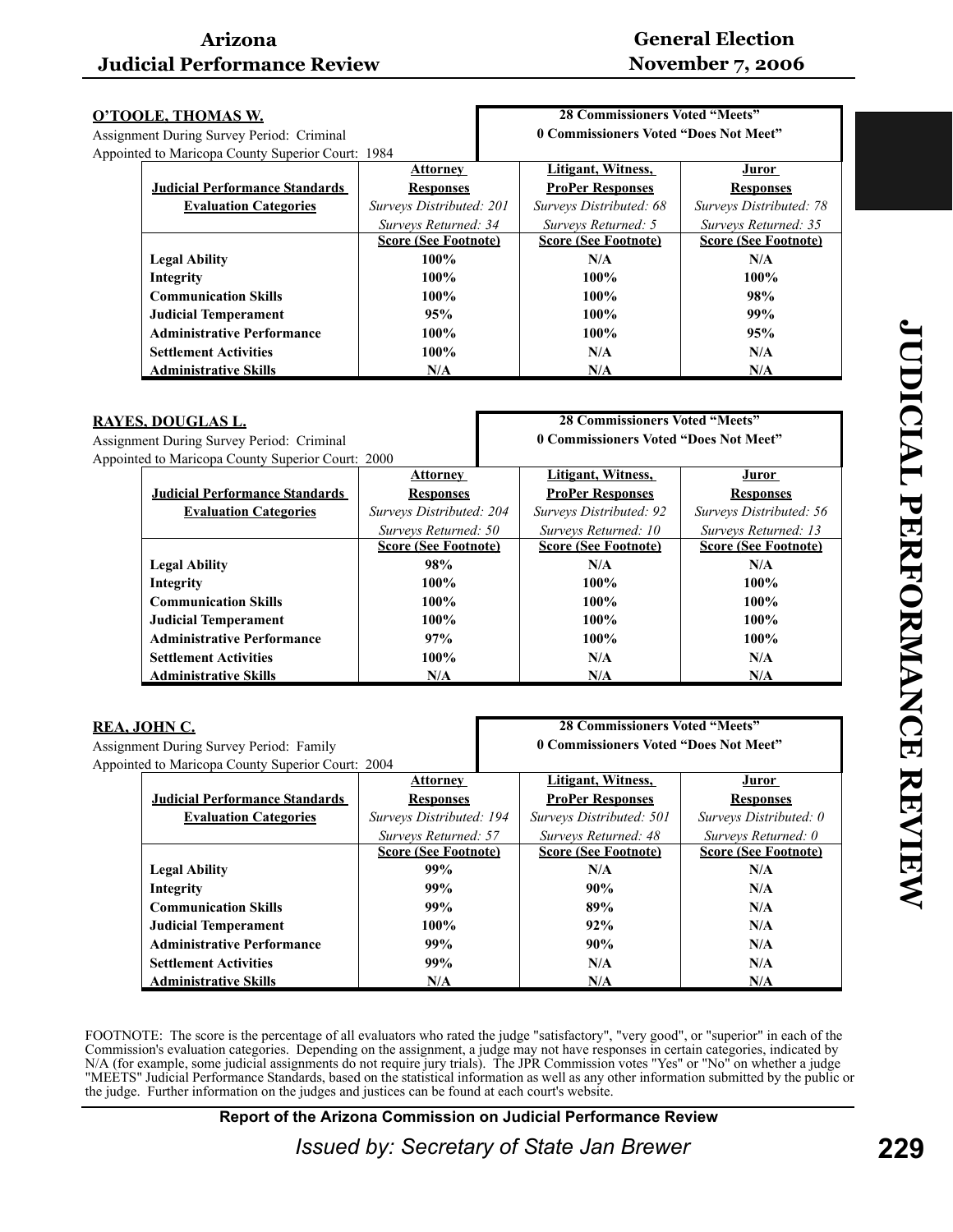# **Arizona Judicial Performance Review**

| REINSTEIN, PETER C.                     |                                                   |                             | <b>28 Commissioners Voted "Meets"</b> |                             |  |
|-----------------------------------------|---------------------------------------------------|-----------------------------|---------------------------------------|-----------------------------|--|
| Assignment During Survey Period: Family |                                                   |                             | 0 Commissioners Voted "Does Not Meet" |                             |  |
|                                         | Appointed to Maricopa County Superior Court: 1998 |                             |                                       |                             |  |
|                                         |                                                   | <b>Attorney</b>             | Litigant, Witness,                    | Juror                       |  |
|                                         | <b>Judicial Performance Standards</b>             | <b>Responses</b>            | <b>ProPer Responses</b>               | <b>Responses</b>            |  |
|                                         | <b>Evaluation Categories</b>                      | Surveys Distributed: 246    | Surveys Distributed: 58               | Surveys Distributed: 17     |  |
|                                         |                                                   | Surveys Returned: 69        | Surveys Returned: 7                   | Surveys Returned: 7         |  |
|                                         |                                                   | <b>Score (See Footnote)</b> | <b>Score (See Footnote)</b>           | <b>Score (See Footnote)</b> |  |
|                                         | <b>Legal Ability</b>                              | 91%                         | N/A                                   | N/A                         |  |
|                                         | Integrity                                         | 96%                         | $100\%$                               | $100\%$                     |  |
|                                         | <b>Communication Skills</b>                       | 90%                         | $100\%$                               | $100\%$                     |  |
|                                         | <b>Judicial Temperament</b>                       | 92%                         | 100%                                  | $100\%$                     |  |
|                                         | <b>Administrative Performance</b>                 | 97%                         | 94%                                   | $100\%$                     |  |
|                                         | <b>Settlement Activities</b>                      | 87%                         | N/A                                   | N/A                         |  |
|                                         | <b>Administrative Skills</b>                      | N/A                         | N/A                                   | N/A                         |  |

| RONAN, EMMET J.<br>Assignment During Survey Period: Juvenile, Presiding Judge – |                             | <b>28 Commissioners Voted Yes</b><br>0 Commissioners Voted No |                             |                             |
|---------------------------------------------------------------------------------|-----------------------------|---------------------------------------------------------------|-----------------------------|-----------------------------|
| Juvenile Department                                                             |                             |                                                               |                             |                             |
| Appointed to Maricopa County Superior Court: 2000                               |                             |                                                               |                             |                             |
|                                                                                 | <b>Presiding Judge</b>      | <b>Attorney</b>                                               | Litigant, Witness,          | <b>Juror</b>                |
| <b>Judicial Performance</b>                                                     | <b>Responses</b>            | <b>Responses</b>                                              | <b>ProPer Responses</b>     | <b>Responses</b>            |
| <b>Standards Evaluation</b>                                                     | <i>Surveys</i>              | <i>Surveys</i>                                                | <i>Surveys</i>              | <i>Surveys</i>              |
| <b>Categories</b>                                                               | Distributed: 20             | Distributed: 49                                               | Distributed: 146            | Distributed: 9              |
|                                                                                 | Surveys Returned: 9         | Surveys Returned: 11                                          | Surveys Returned: 24        | Surveys Returned: 2         |
|                                                                                 | <b>Score (See Footnote)</b> | <b>Score (See Footnote)</b>                                   | <b>Score (See Footnote)</b> | <b>Score (See Footnote)</b> |
| <b>Legal Ability</b>                                                            | N/A                         | 100%                                                          | N/A                         | N/A                         |
| Integrity                                                                       | 100%                        | $100\%$                                                       | $100\%$                     | 100%                        |
| <b>Communication Skills</b>                                                     | 87%                         | $100\%$                                                       | 100%                        | 90%                         |
| <b>Judicial Temperament</b>                                                     | 97%                         | $100\%$                                                       | 99%                         | $100\%$                     |
| <b>Administrative Performance</b>                                               | 92%                         | 94%                                                           | 99%                         | $100\%$                     |
| <b>Settlement Activities</b>                                                    | N/A                         | 100%                                                          | N/A                         | N/A                         |
| <b>Administrative Skills</b>                                                    | 97%                         | N/A                                                           | N/A                         | N/A                         |

| <u>SCHWARTZ, JONATHAN H.</u>                      |                                       |                             | <b>26 Commissioners Voted "Meets"</b> |                             |  |
|---------------------------------------------------|---------------------------------------|-----------------------------|---------------------------------------|-----------------------------|--|
| Assignment During Survey Period: Juvenile         |                                       |                             | 2 Commissioners Voted "Does Not Meet" |                             |  |
| Appointed to Maricopa County Superior Court: 1991 |                                       |                             |                                       |                             |  |
|                                                   |                                       | <b>Attorney</b>             | Litigant, Witness,                    | <u>Juror</u>                |  |
|                                                   | <b>Judicial Performance Standards</b> | <b>Responses</b>            | <b>ProPer Responses</b>               | <b>Responses</b>            |  |
|                                                   | <b>Evaluation Categories</b>          | Surveys Distributed: 126    | Surveys Distributed: 120              | Surveys Distributed: 9      |  |
|                                                   |                                       | Surveys Returned: 29        | Surveys Returned: 13                  | Surveys Returned: 4         |  |
|                                                   |                                       | <b>Score (See Footnote)</b> | <b>Score (See Footnote)</b>           | <b>Score (See Footnote)</b> |  |
|                                                   | <b>Legal Ability</b>                  | 86%                         | N/A                                   | N/A                         |  |
|                                                   | Integrity                             | 94%                         | 99%                                   | $100\%$                     |  |
|                                                   | <b>Communication Skills</b>           | 89%                         | $100\%$                               | $100\%$                     |  |
|                                                   | <b>Judicial Temperament</b>           | 71%                         | 94%                                   | $100\%$                     |  |
|                                                   | <b>Administrative Performance</b>     | 77%                         | 97%                                   | 92%                         |  |
|                                                   | <b>Settlement Activities</b>          | 90%                         | N/A                                   | N/A                         |  |
|                                                   | <b>Administrative Skills</b>          | N/A                         | N/A                                   | N/A                         |  |

FOOTNOTE: The score is the percentage of all evaluators who rated the judge "satisfactory", "very good", or "superior" in each of the Commission's evaluation categories. Depending on the assignment, a judge may not have responses in certain categories, indicated by N/ A (for example, some judicial assignments do not require jury trials). The JPR Commission votes "Yes" or "No" on whether a judge "MEETS" Judicial Performance Standards, based on the statistical information as well as any other information submitted by the public or the judge. Further information on the judges and justices can be found at each court's website.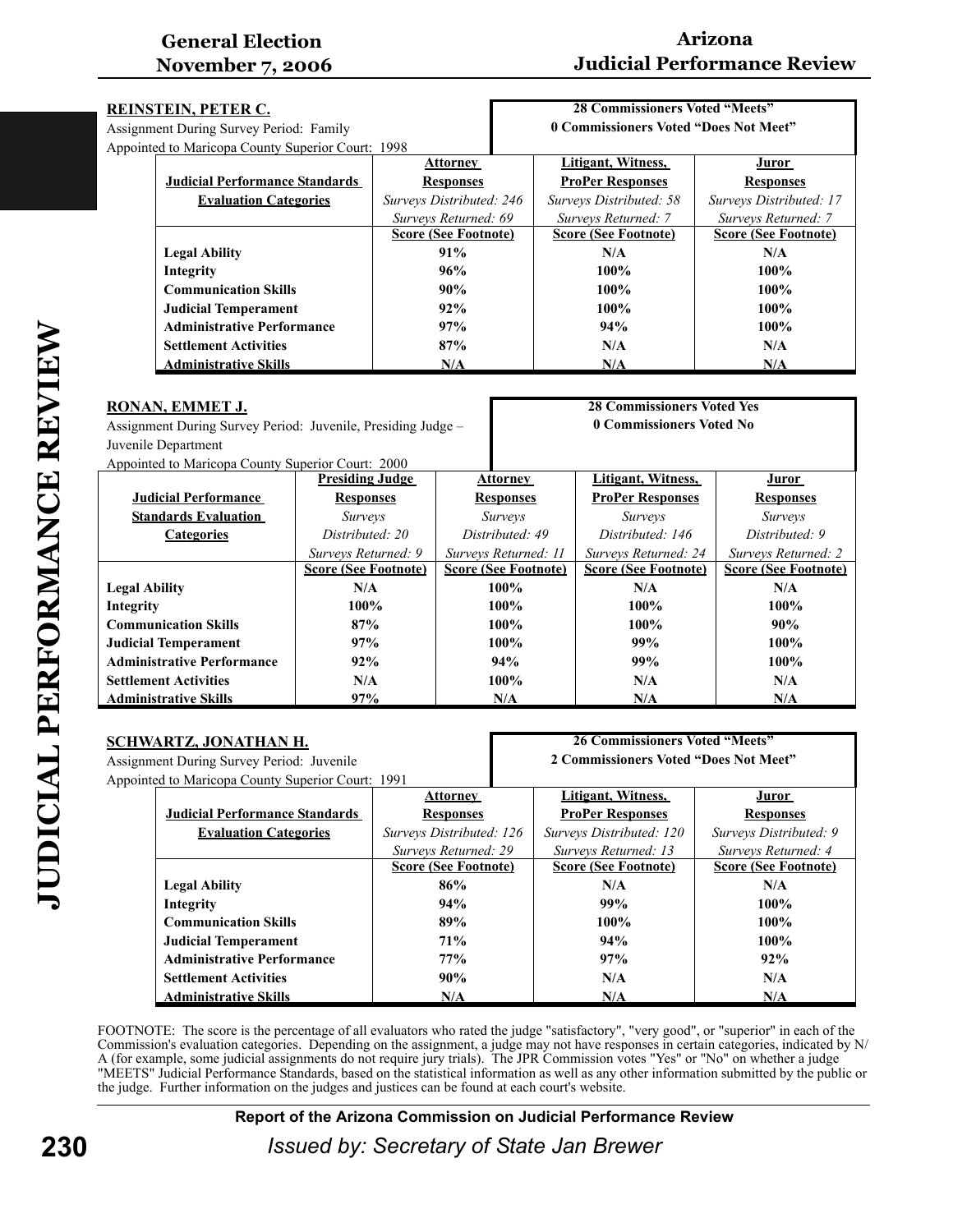# **General Election November 7, 2006**

| <u>SWANN, PETER B.</u>                            | <b>28 Commissioners Voted "Meets"</b> |                                       |                             |  |
|---------------------------------------------------|---------------------------------------|---------------------------------------|-----------------------------|--|
| Assignment During Survey Period: Civil            |                                       | 0 Commissioners Voted "Does Not Meet" |                             |  |
| Appointed to Maricopa County Superior Court: 2003 |                                       |                                       |                             |  |
|                                                   | <b>Attorney</b>                       | Litigant, Witness,                    | Juror                       |  |
| <b>Judicial Performance Standards</b>             | <b>Responses</b>                      | <b>ProPer Responses</b>               | <b>Responses</b>            |  |
| <b>Evaluation Categories</b>                      | Surveys Distributed: 284              | Surveys Distributed: 46               | Surveys Distributed: 18     |  |
|                                                   | Surveys Returned: 84                  | Surveys Returned: 10                  | Surveys Returned: 12        |  |
|                                                   | <b>Score (See Footnote)</b>           | <b>Score (See Footnote)</b>           | <b>Score (See Footnote)</b> |  |
| <b>Legal Ability</b>                              | 99%                                   | N/A                                   | N/A                         |  |
| Integrity                                         | 100%                                  | $100\%$                               | $100\%$                     |  |
| <b>Communication Skills</b>                       | 99%                                   | $100\%$                               | $100\%$                     |  |
| <b>Judicial Temperament</b>                       | $100\%$                               | 98%                                   | $100\%$                     |  |
| <b>Administrative Performance</b>                 | 99%                                   | 96%                                   | 100%                        |  |
| <b>Settlement Activities</b>                      | 99%                                   | N/A                                   | N/A                         |  |
| <b>Administrative Skills</b>                      | N/A                                   | N/A                                   | N/A                         |  |

| <u>TALAMANTE, DAVID M.</u><br>Assignment During Survey Period: Criminal |                             | <b>28 Commissioners Voted "Meets"</b><br>0 Commissioners Voted "Does Not Meet" |                             |                             |
|-------------------------------------------------------------------------|-----------------------------|--------------------------------------------------------------------------------|-----------------------------|-----------------------------|
|                                                                         |                             |                                                                                |                             |                             |
|                                                                         | <b>Attorney</b>             |                                                                                | Litigant, Witness,          | Juror                       |
| <b>Judicial Performance Standards</b>                                   | <b>Responses</b>            |                                                                                | <b>ProPer Responses</b>     | <b>Responses</b>            |
| <b>Evaluation Categories</b>                                            | Surveys Distributed: 206    |                                                                                | Surveys Distributed: 101    | Surveys Distributed: 95     |
|                                                                         | Surveys Returned: 34        |                                                                                | Surveys Returned: 14        | Surveys Returned: 33        |
|                                                                         | <b>Score (See Footnote)</b> |                                                                                | <b>Score (See Footnote)</b> | <b>Score (See Footnote)</b> |
| <b>Legal Ability</b>                                                    | 96%                         |                                                                                | N/A                         | N/A                         |
| Integrity                                                               | 98%                         |                                                                                | $100\%$                     | $100\%$                     |
| <b>Communication Skills</b>                                             | 98%                         |                                                                                | 93%                         | $100\%$                     |
| <b>Judicial Temperament</b>                                             | 99%                         |                                                                                | 98%                         | $100\%$                     |
| <b>Administrative Performance</b>                                       | 93%                         |                                                                                | 94%                         | 97%                         |
| <b>Settlement Activities</b>                                            | 99%                         |                                                                                | N/A                         | N/A                         |
| <b>Administrative Skills</b>                                            | N/A                         |                                                                                | N/A                         | N/A                         |

| VERDIN, MARIA DEL MAR                             |                             | 27 Commissioners Voted "Meets"                                                                          |                             |  |
|---------------------------------------------------|-----------------------------|---------------------------------------------------------------------------------------------------------|-----------------------------|--|
| Assignment During Survey Period: Juvenile         |                             | 0 Commissioners Voted "Does Not Meet"                                                                   |                             |  |
| Appointed to Maricopa County Superior Court: 1999 |                             |                                                                                                         |                             |  |
|                                                   |                             | NOTE: Judge Verdin is a member of the JPR Commission who could not vote on her own performance finding. |                             |  |
|                                                   | <b>Attorney</b>             | Litigant, Witness,                                                                                      | <u>Juror</u>                |  |
| <b>Judicial Performance Standards</b>             | <b>Responses</b>            | <b>ProPer Responses</b>                                                                                 | <b>Responses</b>            |  |
| <b>Evaluation Categories</b>                      | Surveys Distributed: 99     | Surveys Distributed: 303                                                                                | Surveys Distributed: 0      |  |
|                                                   | Surveys Returned: 19        | Surveys Returned: 34                                                                                    | Surveys Returned: 0         |  |
|                                                   | <b>Score (See Footnote)</b> | <b>Score (See Footnote)</b>                                                                             | <b>Score (See Footnote)</b> |  |
| <b>Legal Ability</b>                              | $100\%$                     | N/A                                                                                                     | N/A                         |  |
| Integrity                                         | 99%                         | 98%                                                                                                     | N/A                         |  |
| <b>Communication Skills</b>                       | $100\%$                     | $100\%$                                                                                                 | N/A                         |  |
| <b>Judicial Temperament</b>                       | $100\%$                     | $100\%$                                                                                                 | N/A                         |  |
| <b>Administrative Performance</b>                 | 97%                         | 94%                                                                                                     | N/A                         |  |
| <b>Settlement Activities</b>                      | $100\%$                     | N/A                                                                                                     | N/A                         |  |
| <b>Administrative Skills</b>                      | N/A                         | N/A                                                                                                     | N/A                         |  |

FOOTNOTE: The score is the percentage of all evaluators who rated the judge "satisfactory", "very good", or "superior" in each of the Commission's evaluation categories. Depending on the assignment, a judge may not have responses in certain categories, indicated by N/A (for example, some judicial assignments do not require jury trials). The JPR Commission votes "Yes" or "No" on whether a judge "MEETS" Judicial Performance Standards, based on the statistical information as well as any other information submitted by the public or the judge. Further information on the judges and justices can be found at each court's website.

**Report of the Arizona Commission on Judicial Performance Review**